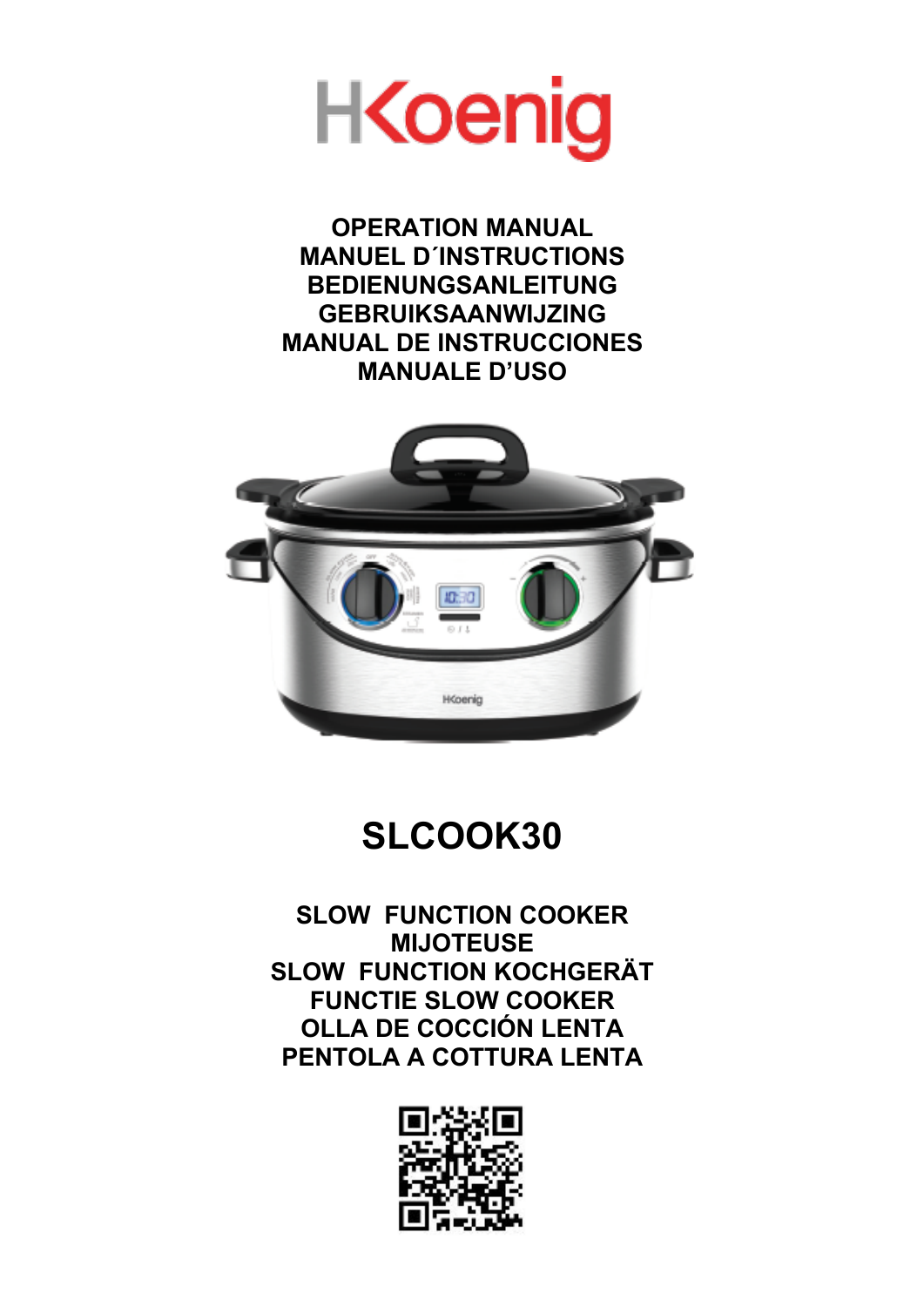## **ENGLISH**

## **IMPORTANT SAFETYINSTRUCTIONS For household use only**

**WHEN USING ELECTRICAL APPLIANCES, BASIC SAFETY PRECAUTIONS SHOULD ALWAYS BE FOLLOWED, INCLUDING THE FOLLOWING:**

## **READ ALL INSTRUCTIONS BEFORE USING YOUR ROBOT COOKING SYSTEM**

**PLUG WARNING:** To reduce the risk of electric shock, PLEASE USE THE CORRECT PLUG ONLY. If it does not fit, contact a qualified electrician to install the proper outlet.

**DO NOT modify the plug in any way.**

## **WARNING**:

TO REDUCE THE RISK OF FIRE, ELECTRIC SHOCK OR INJURY:

- 1. To protect against electrical shock, do not submerge the unit or allow the power cord to come into contact with water or any other liquid. If the unit falls into liquid, unplug the power cord from the electrical outlet immediately. **DO NOT reach into the liquid**.
- 2. Please note that the appliance may become hot during use. **DO NOT** touch hot surfaces; always use the handles. Always use oven mitts or pot holders when removing the pot.
- 3. **DO NOT** allow young children to operate the appliance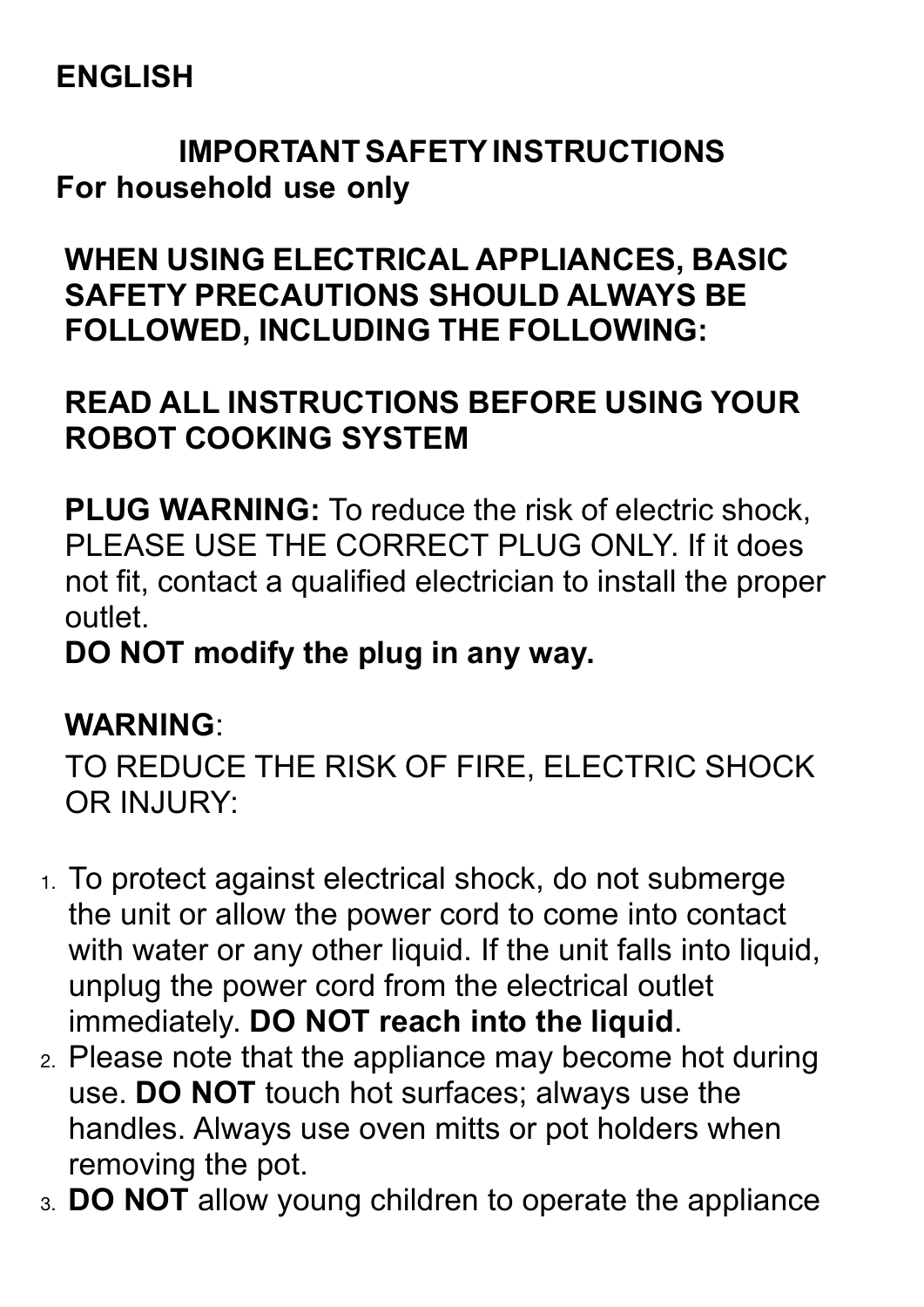or use as a toy. Close supervision is necessary when any appliance is used by or near children.

- 4. This appliance can be used by children aged from 8 years and above and persons with reduced physical, sensory or mental capabilities or lack of experience and knowledge if they have been given supervision or instruction concerning use of the appliance in a safe way and understand the hazards involved. Children shall not play with the appliance. Cleaning and user maintenance shall not be made by children without supervision.
- 5. Remove the power cord from the electrical outlet when not in use, before assembling or disassembling parts and before cleaning. To unplug, grasp the plug and pull from the electrical outlet. Never pull from the power cord. Allow the appliance to cool before adding or removing parts.
- 6. **DO NOT** abuse the power cord. Never carry the appliance by the power cord or yank it to disconnect from electrical outlet; instead grasp the plug and pull to disconnect.
- 7. **DO NOT** operate any appliance with a damaged cord or plug, or after the appliance malfunctions, has been dropped or damaged in any manner. Return the appliance to distributor. If the supply cord is damaged, it must be replaced by the manufacturer or its service agent or a similarly qualified person in order to avoid a hazard.
- 8. Please refer to the Cleaning & Maintenance section for regular maintenance of the appliance. Return the appliance to to distributor..
- 9. **DO NOT** let the power cord touch hot surfaces such as the stove. Always use the appliance on a dry, level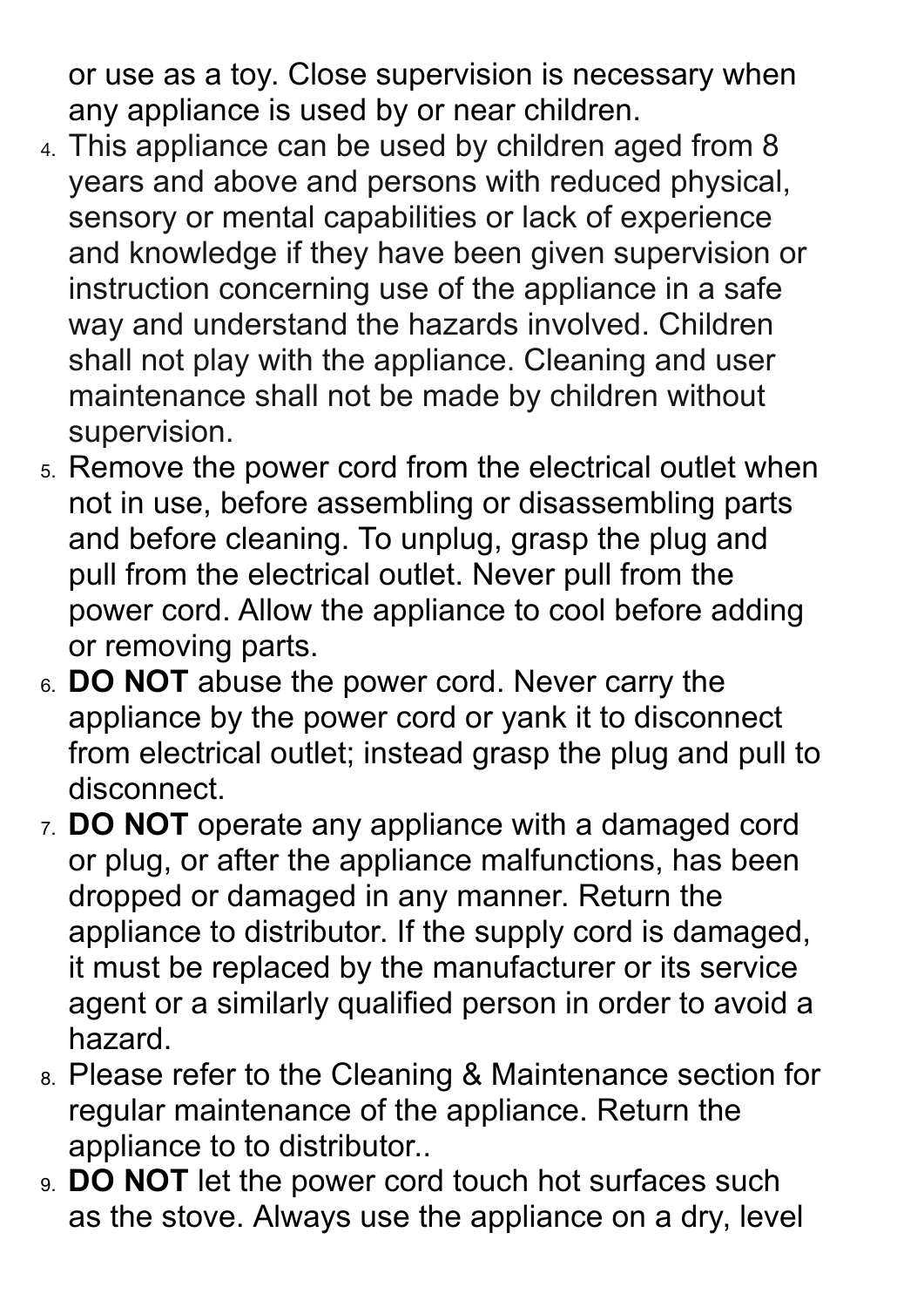surface.

- 10.Extreme caution must be used when moving an appliance containing hot oil or other hot liquids. Always use oven mitts or pot holders when moving the cooking system. Allow hot oil to cool prior to removal or cleaning the appliance.
- 11. To avoid possible steam damage, place the cooking system away from walls and cabinets during use.
- 12.When using this appliance, provide adequate air space above and on all sides for air circulation. On surfaces where heat may cause a problem, use of an insulated heat pad or trivet is recommended.
- 13.Use extreme caution when removing the lid after cooking. Serious burns can result from the steam inside. Always lift and tilt the lid away from you when removing, using care to ensure that water does not drip back into the appliance.
- 14.**DO NOT** use outdoors or anywhere the cord or unit housing might come into contact with water while in use.
- 15.**DO NOT** use the appliance for anything other than its intended use. 16.**DO NOT** obstruct the steam release vent during use.
- 16.Always position the steam vent hole in the back of the unit away from you.
- 17.**DO NOT** place or operate this appliance on or near any hot surfaces (such as gas or electric burner, stove or in a heated oven).
- 18.The use of attachments or accessories not recommended by the manufacturer may result in fire, electric shock or personal injury.
- 19.**DO NOT** use this appliance for deep frying. 20.**CAUTION: TO REDUCE THE RISK OF ELECTRIC**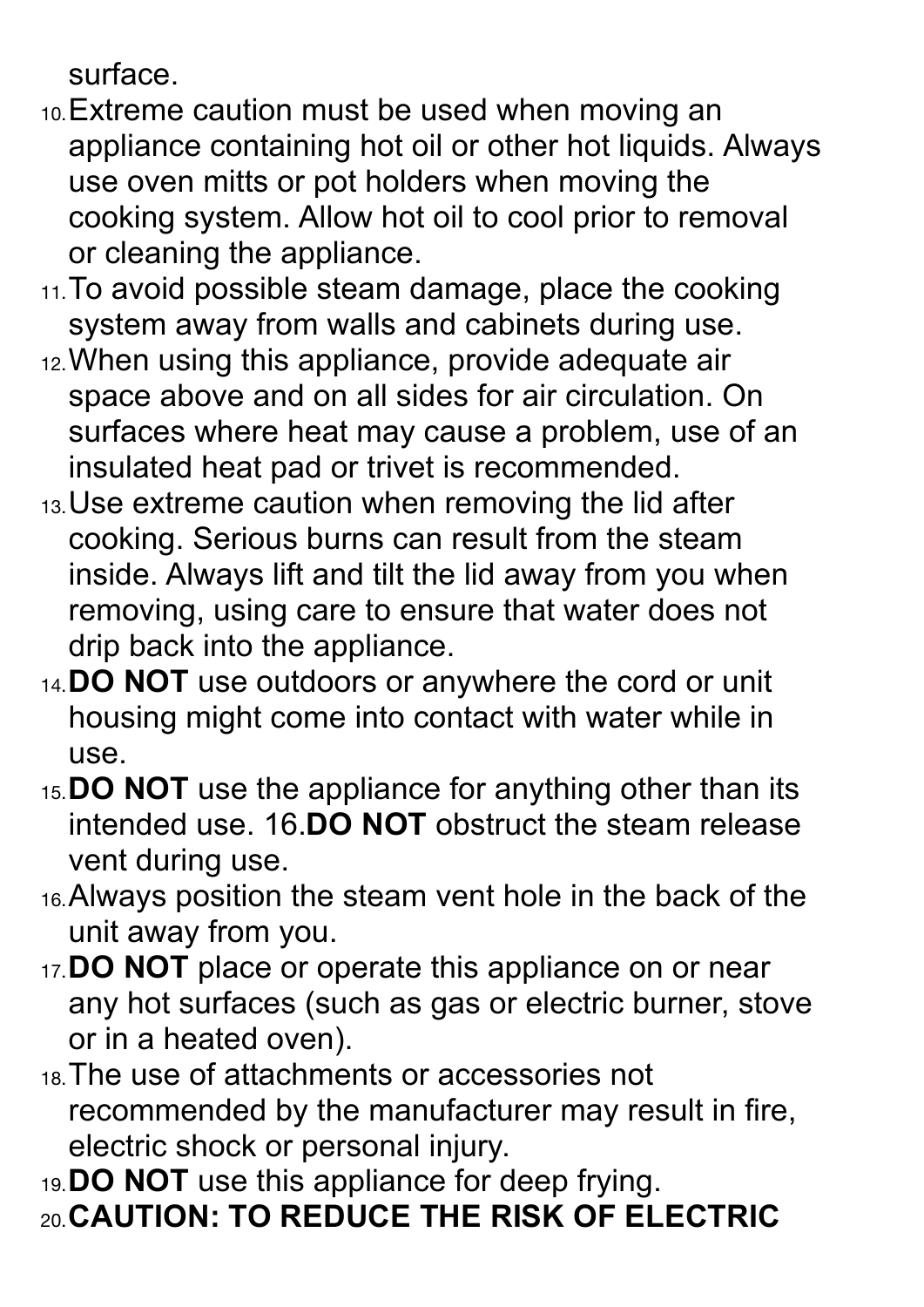## **SHOCK, COOK ONLY IN THE POT PROVIDED OR IN CONTAINERS RECOMMENDED BY DISTRIBUTORS PLACED ON THE COOKING RACK IN THE PROVIDED POT. DO NOT USE THE APPLIANCE WITHOUT THE REMOVABLE COOKING POT INSIDE.**

- 21.To disconnect, turn the Function Dial to "Off", then remove the plug from the wall outlet.
- 22.**THIS PRODUCT IS INTENDED FOR HOUSEHOLD USE ONLY.** Do not use this appliance for anything other than its intended use. Do not use outdoors.
- 23.To avoid the possibility of the cooking system accidentally being pulled off the counter top or tabletop, which could result in damage to the cooking system or personal injury, do not let the power cord hang over the edge of the counter or table.
- 24.Leaving food out too long at room temperature can cause bacteria to grow to dangerous levels that can cause illnesses.
- 25.In the event of a loss of power, an error message will display on the unit. It is recommended to dispose of any food that has been at room temperature for more than an hour.
- 26.The device must not be used if it has been dropped, it obvious signs of damage are visible or if it has leaks.

**NOTE**: This unit has a short power supply cord to reduce the risk resulting in becoming entangled in or tripping over a long cord. A longer extension cord may be used if you are careful in its use.

For more technical support, please contact your distributors.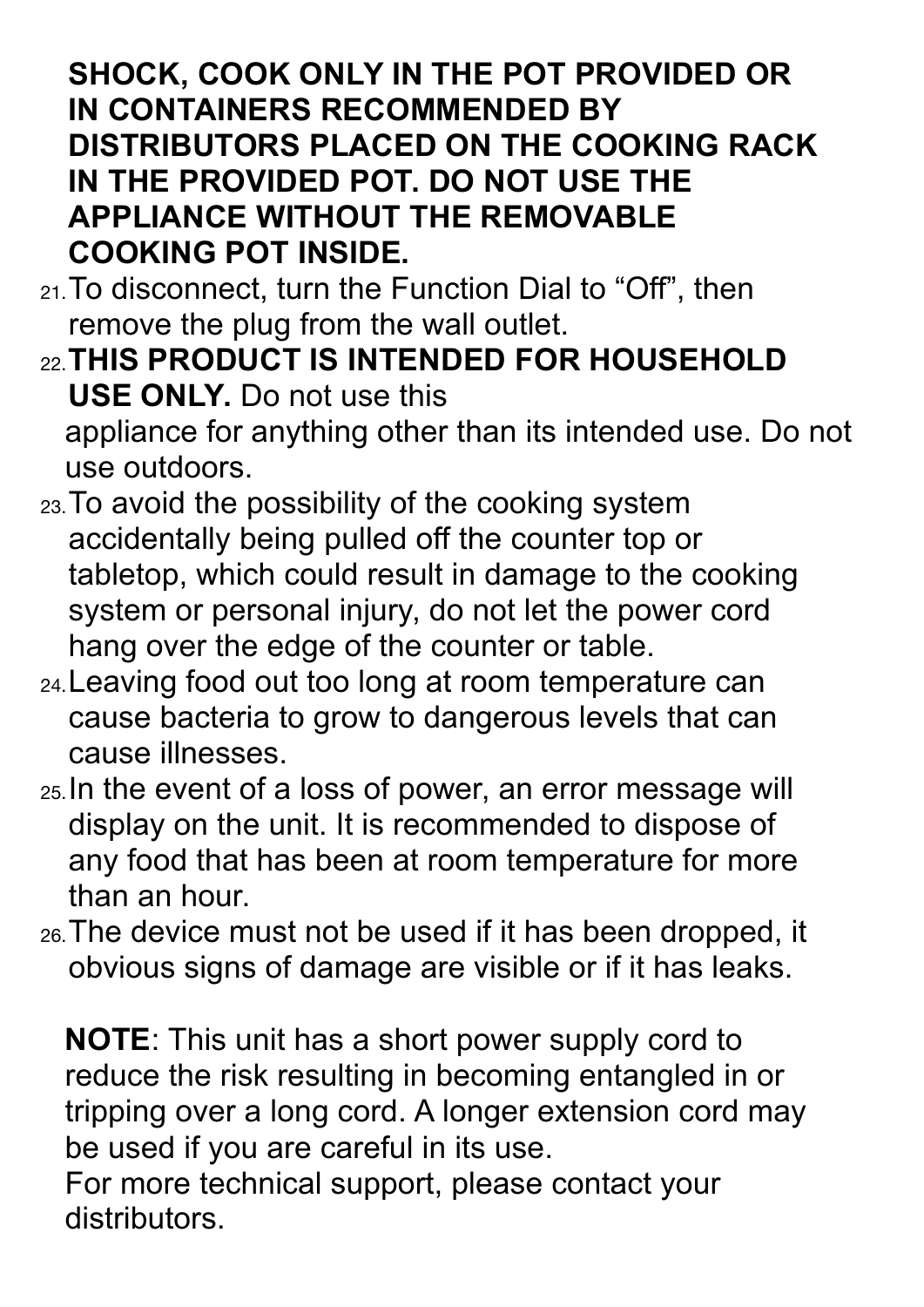## **TECHNICAL SPECIFICATIONS**

Voltage: 220V. 50Hz. Power: 1350 Watts

### **Contents**

Getting to Know Your **Slow Function** Cooking System Getting to Know Your **Slow Function** Cooking System Control Panel Preparing to Use the **Slow Function** Cooking System Using the Different Functions Hints & Tips Troubleshooting Guide Cleaning & Maintenance Replacement Parts

Getting To Know Your *Robot* Cooking System

- **1. Roasting Lid with Handle**
- **2. Roasting Rack (not shown)**
- **3. Cooking Pot**
- **4. Main Housing**
- 
- **5. Control Panel 6. Power Cord (not shown) OVEN**



The **Slow Function** Cooking System Steam Oven offers a revolutionary new way to cook your foods faster, healthier and easier. The easy 1-2-3 electronic controls allow you the flexibility for true one pot cooking.

## **Features**

- **- Stovetop Settings: Low (simmer), High (sear)**
- **- Slow Cooker Settings: High, Low**
- **- Warm Settings**
- **- Oven Function**
- **- Steam Function**
- **- Digital Oven Controls with Timer**
- **- Auto Warm for Slow Cook and steamer function**
- **- Auto Shut Off**

### **Getting to Know the** *Robot* **Cooking System Control Panel**

## **FUNCTION DIAL**

Turn the dial to select Stovetop, Warm, Slow Cook, Oven and Steam mode.

**Stovetop -** Use the Robot Cooking System as you want a stovetop. You can simmer, or sear.

**Slow Cook -** Use the Robot Cooking System as a slow cooker. Select the low or high and let the cooking system do all the work. When it has finished cooking, it will automatically switch to Auto Warm.

**Warm -** Use the warm mode after cooking is completed to keep food warm from 30 minutes up to 12 hours.

**Oven -** Use the Robot Cooking System instead of the regular oven. You can roast, bake or even cook with steam.

**Steam -** Use the Robot Cooking System as you would steam food.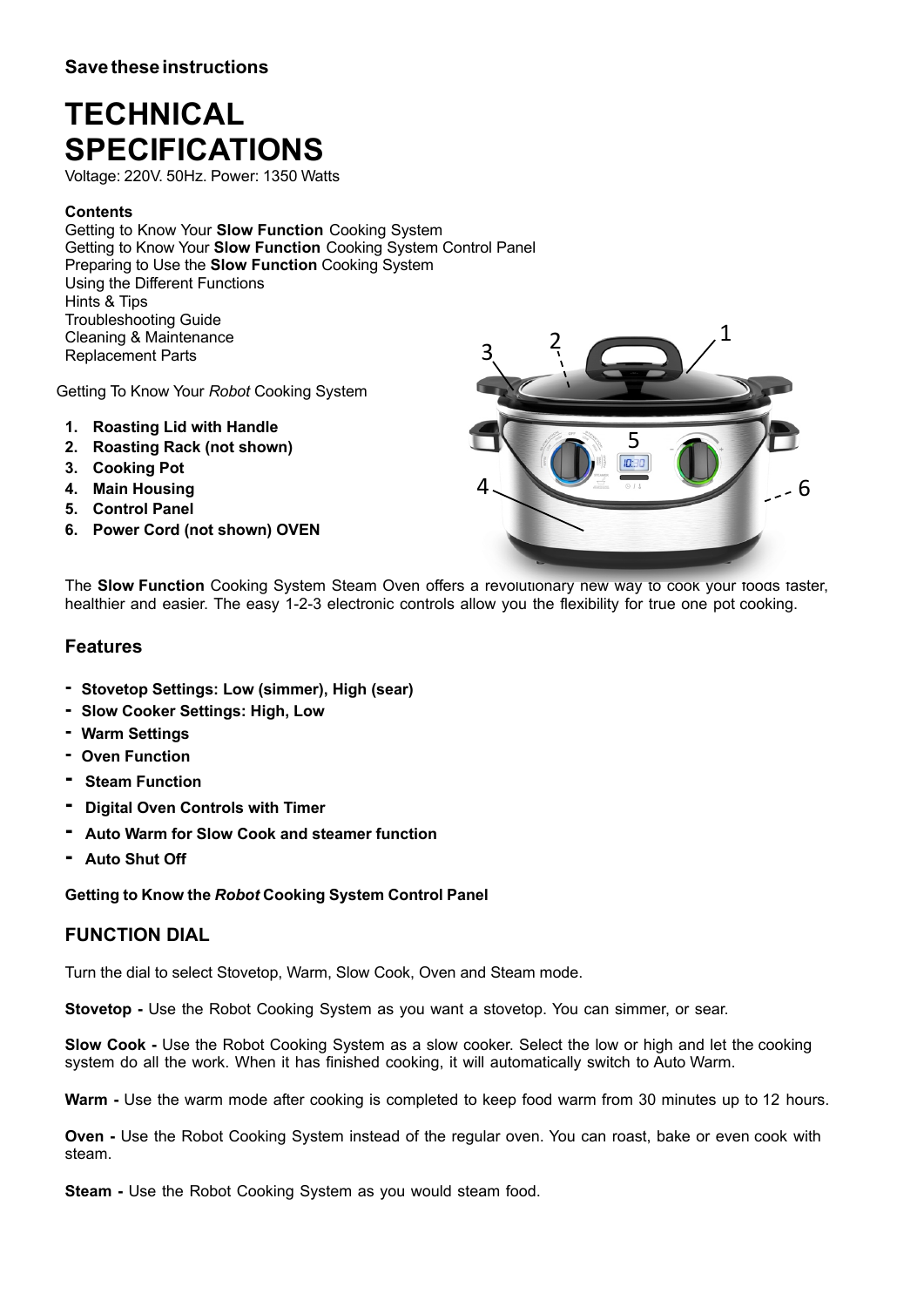### **LED Display Screen**

The LED screen displays the timer settings for the Slow Cook, Warm, Oven and steam modes. It also displays the oven temperature settings for the Oven mode.

### **Time/Oven Temp. Button**

Use the Time/Oven Temp. button to toggle between the Time and Temperature when using the Oven mode.

### **Adjustment Dial**

Use the Adjustment dial to set the count down timer in Slow Cook mode or to change the time and temperature when using the Oven mode.

Auto Warm

The Robot Cooking System will go into auto warm when the set cooking time in Slow Cook mode is over.

## **PREPARING TO USE THE SLOW FUNCTION COOKING SYSTEM**

Before using the cooking system for the first time:

1.Carefully remove all the parts from the box. Wash the cooking pot, roasting rack and the roasting lid with warm, soapy water. The cooking pot may also be washed in the dishwasher. The roasting lid and roasting rack are not dishwasher safe. Do not place the main housing in water or in the dishwasher. Wipe it clean with a damp cloth.

2.When ready to use, place the cooking pot inside the main housing. **Never** use the cooking system without the cooking pot inserted into the housing.

3.Plug the unit into the wall outlet.

4.The cooking system will not turn "On" as long as the function Dial is in the "Off" position.

5.When ready to start the appliance, turn the Function Dial to the function that you want. The red Power light will light up indicating that the appliance is on.

6.Follow instructions on the following pages on how to use the different functions.

## **USING THE DIFFERENT FUNCTIONS**

**Stovetop:**

**1.**Place the cooking pot inside the housing.

**2.**Place the food that you wish to cook inside the pot in an even layer for best results.

**3.**Set the Function Dial to the desired Stovetop mode to get the appliance heated. The LED Display will show "On" and the Power light will turn on.

**4.**When you have finished using the unit, turn the Function Dial to "Off" and then unplug the uni and allow it to cool completely before handling.

**NOTE:** The appliance will not function if the cooking pot is not inside the main housing.

**TIP:** When you want to sear meats, set the Stovetop to "High". To sauté vegetables, set the Stovetop to "low" or "High".

#### **Auto Shut Off for Stovetop:**

As a safety feature we have designed the unit to turn off automatically based on the setting that has been selected.

Stovetop High: Auto shut-off after 1 hour of use. Stovetop Low: Auto shut off after 4 hours of use.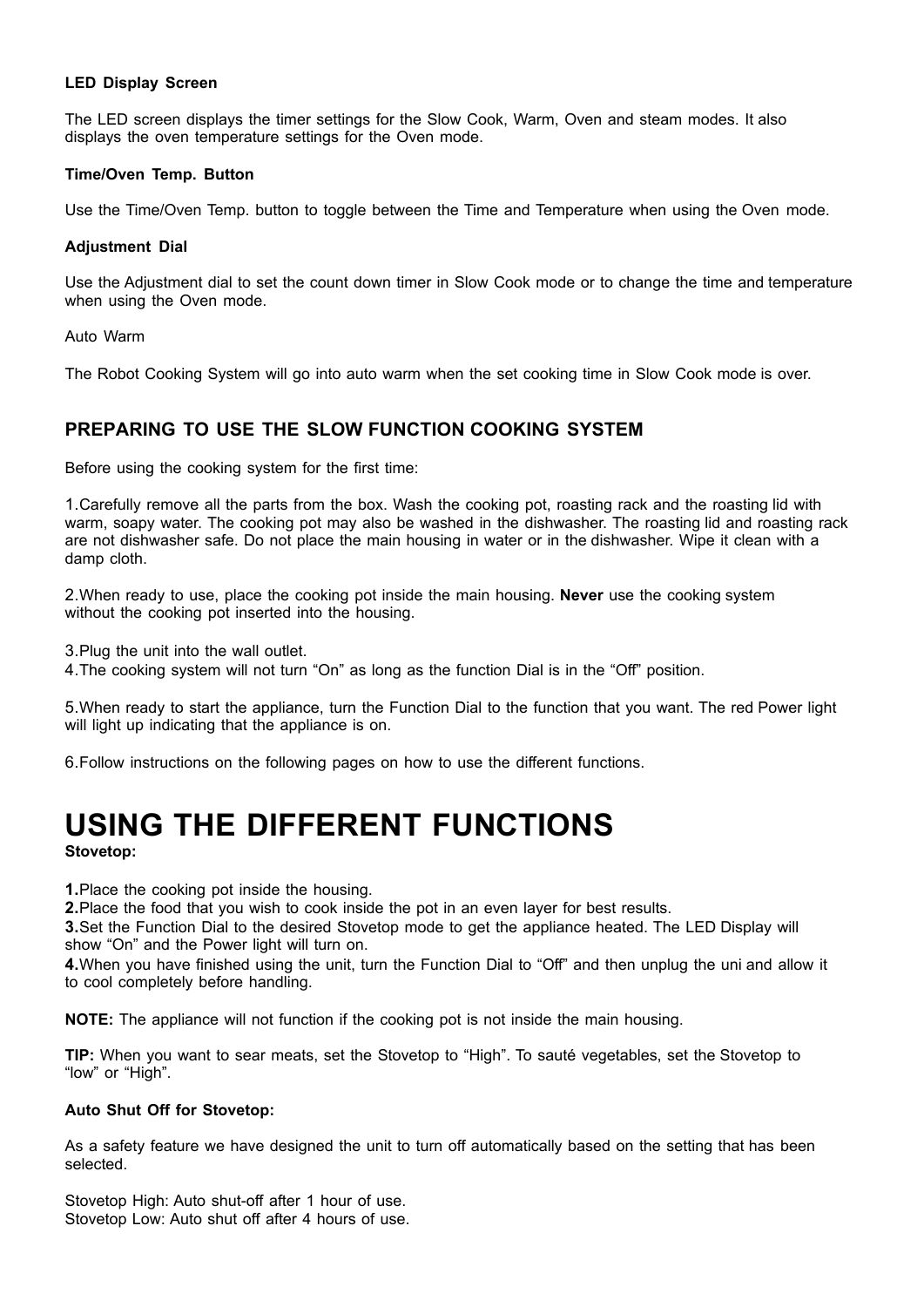### **Slow Cook:**

The 5.5L capacity makes this an ideal slow cooker for the entire family. The Low and High settings automatically switch to Auto Warm after the cooking is complete to keep the food warm. Use the Stovetop function on "High" to sear meats and vegetables before slow cooking to enhance flavors and create gourmet meals.

Do not exceed the top of the cooking pot when filling with food. This could result in the food boiling over.

**1.**Place the ingredients into the cooking pot and place the lid on top.

**2.**Plug the unit into the electrical outlet.

**3.**Turn the Function Dial to either Low or High under Slow Cook depending on the recipe instructions. The LED Display will show "8:00" or "4:00" depending on the slow cook setting that is selected and the Power Light will turn on.

**4.**The Display Screen will show "8:00" hours for Low setting and "4:00" hours for High setting. Turn the Adjustment Dial to set the desired time. The time will increase or decrease in 30 minute increments for up to 12 hours. The timer will begin counting down after 3 seconds. Do not lift the lid continuously while cooking. **5.**After the cooking process is done, the unit will switch to Auto Warm for up to 12 hours.

**6.**When you have finished using the unit, turn the Function Dial to "Off" and then unplug the unit and allow it to cool completely before handling.

### **Auto Shut Off for Slow Cook:**

As a safety feature we have designed the unit to turn off automatically based on the setting that has been selected.

When in the Slow Cook "Low or High" modes, at the end of the cooking cycle the unit will automatically switch to Auto Warm for 12 hours. At the end of the 12 hours the unit will automatically shut off.

### **Warm Settings:**

Use the Robot Cooking System Warm mode to keep food warm from 30 minutes up to 12 hours. This can be used for food already cooked in the Slow Cooker or for food already prepared that you want kept warm.

**1.**Place the cooked food inside the cooking pot and cover with the lid.

**2.**Plug the unit into the electrical outlet.

**3.**Turn the Function Dial to warm.

**4.**Time is pre-set to "6:00" hours. Turn the Adjustment Dial to set the desired time that you want the food kept warm.

**5.**When you have finished using the unit, turn the Function Dial to "Off" and unplug the unit. Allow it to cool completely before handling.

#### **Auto Shut Off for Warm:**

As a safety feature, we have designed the unit to turn off automatically based on the setting that has been selected. At the end of the pre-set time, the unit will automatically shut off.

#### **Using the Different Functions - cont.**

**Oven:**

Variable temperatures from 120° to 220° make this an ideal oven for roasting meats and vegetables and for baking. The programmable timer can be set in 5 minute intervals for up to 6 hours.

### **Using the Oven mode for Roasting:**

1.Place the food on the Roasting rack and lower into the cooking pot. Cover with the lid.

2.Plug the unit into the electrical outlet.

3.Turn the Function Dial to Oven. The Power light will illuminate.

4.The Display Screen will show "175°C". Turn the Adjustment Dial to set the temperature. The

temperature will adjust in 15°C increments up to 220°C. Press the Time/Oven Temp button once and then turn the Adjustment Dial to set the cooking time. The time will increase in 5 minute increments up to a total of 6 hours.

5.The timer will begin counting down after 3 seconds. The time and temperature can be adjusted during the cooking cycle. Press the Time/Oven Temp button and then turn the Adjustment Dial to change the time or the temperature.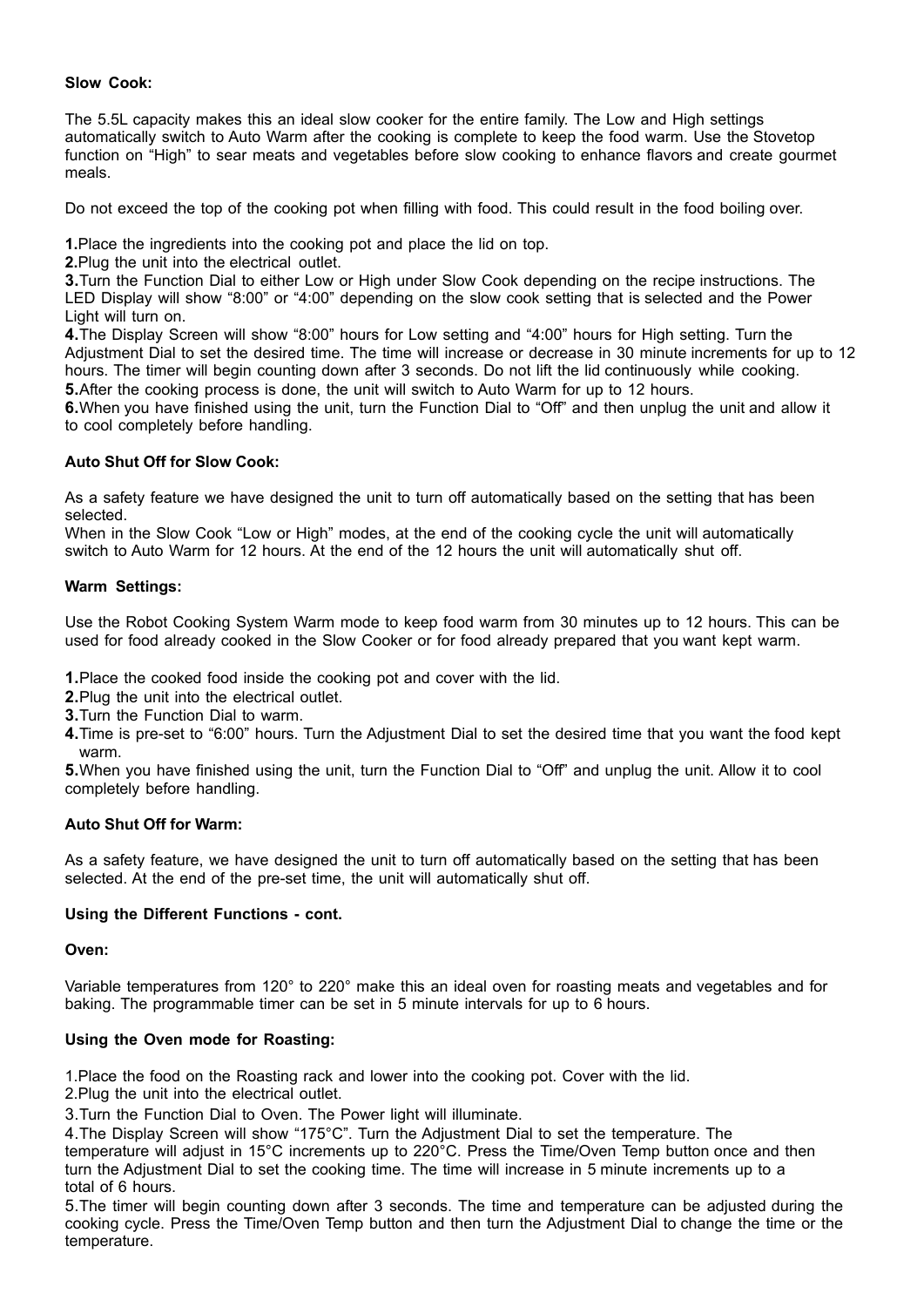6.Once cooking is complete the timer will blink for 2 minutes. At the end of the 2 minutes, the power will shut off.

**IMPORTANT:** Use caution when handling hot foods.

7.When you have finished using the unit, turn the Function Dial to "Off", unplug the unit and allow it to cool completely before handling.

### **Steam Cooking:**

Steam Infused Cooking cooks foods fast and healthy all by the introduction of steam during the cooking process. The Steam Roasting technique can be applied to a variety of meats you would traditionally roast in your oven. Some cuts of meat benefit from searing **BEFORE** roasting while other cuts benefit from searing **AFTER** roasting.

No preheating is required when searing before roasting.

Most meats can be seared for less than 10 minutes. You do not want to cook the meat, simply brown the meat to add color.

Add water to the bottom of the cooking pot. In general, 1 cup of water equals 10 minutes of steam time. If additional water is required during the cooking process, cautiously lift the lid away from you and add room temperature water. Water should **NOT** exceed the roasting rack or touch the food as that will result in poaching.

Use caution when placing hot meats on roasting rack.

**CAUTION**: **DO NOT** add any liquids to the base of the main housing of the appliance.

## **HINTS & TIPS:**

**1** Cooking times may vary based on the selected temperature, the current temperature of the cooking pot and the temperature of the ingredients.

**2** Always use nonstick utensils in the cooking pot. Metal utensils may damage the non-stick coating.

**3** For even browning, make sure that the food is in an even layer on the bottom of the cooking pot or roasting rack.

**4** Cooking time and temperature can be adjusted at any time during the cooking cycle in Oven.

Press the Time/Oven Temp button and turn the Adjustment Dial to adjust.

**5** Cooked foods may not brown or crisp on top as much as in a conventional oven. Instead foods will brown on the bottom and crisp on the bottom and sides.

**6** If you do not manually set a temperature and time, the unit will automatically start at the preset temperature and time.

**7** Multiple modes may be required to cook recipes. To change modes during cooking cycles, simply turn the Function Dial to select the new desired mode. Once the new mode is selected, begin the programming process.

**8** If the cooking pot is removed during the cooking cycle and then placed back into the unit, the cooking process will continue as though it was not interrupted.

**9**

# **TROUBLESHOOTING GUIDE POSSIBLE SOLUTION**

**"Err" Appears on the Display Screen**

This occurs when power to the unit is interrupted or if the unit is plugged in and the function dial is not in the "OFF" position.

Turn the function dial to "OFF" and then turn dial to desired cooking mode.

If the unit displays "Err" for a prolonged period of time due to power failure, dispose of the food for health and safety reasons.

Call Customer Service.

### **"E02" Appears On The LED Display**

**Slow Function** Cooking System is not functioning. Please contact customer service.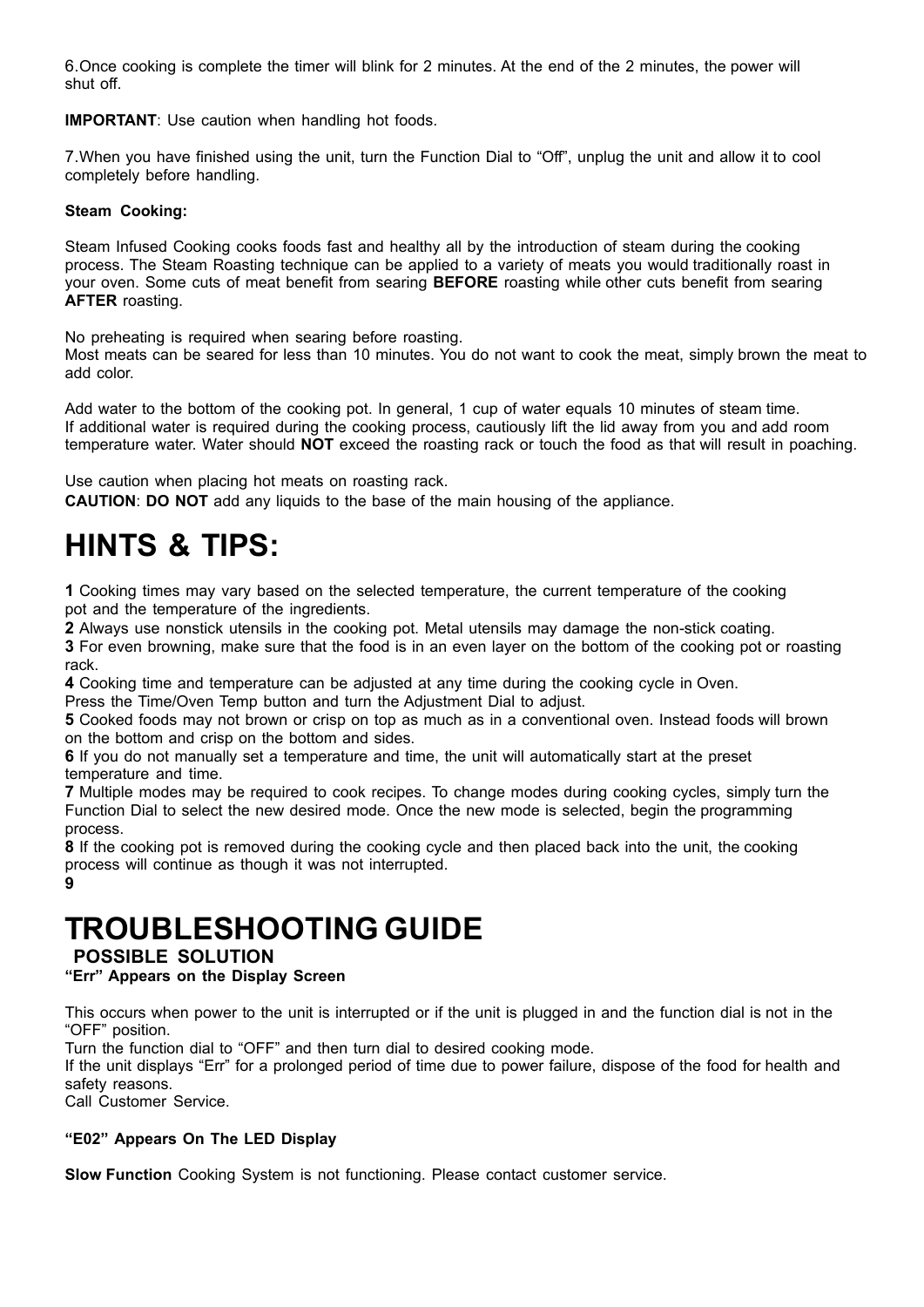## **CLEANING & MAINTENANCE**

The **Slow Function** Cooking System should be cleaned thoroughly after every use.

**1.**Unplug the unit from the wall outlet.

- **2.**Never immerse the main housing in water or any other liquid.
- **3.**To clean the main housing and the control panel, wipe it clean with a damp cloth.

**4.**The roasting lid and roasting rack are not dishwasher safe. Wash the cooking pot, roasting rack and roasting lid with warm, soapy water. The cooking pot can be washed in the dishwasher.

**5.**Dry all parts after each use.

**6.**If food residue is stuck onto the cooking pot, fill the pot with water and allow to soak before cleaning. **DO NO**T use scouring pads. If scouring is necessary, use a non-abrasive cleanser or liquid detergent with a nylon pad or brush.

**7.**Please return the unit to your distributor for any other servicing.

**NOTE:** After usage, the exterior of the cooking pot may produce a black film when cleaned. This is due to oxidation and occurs from normal usage.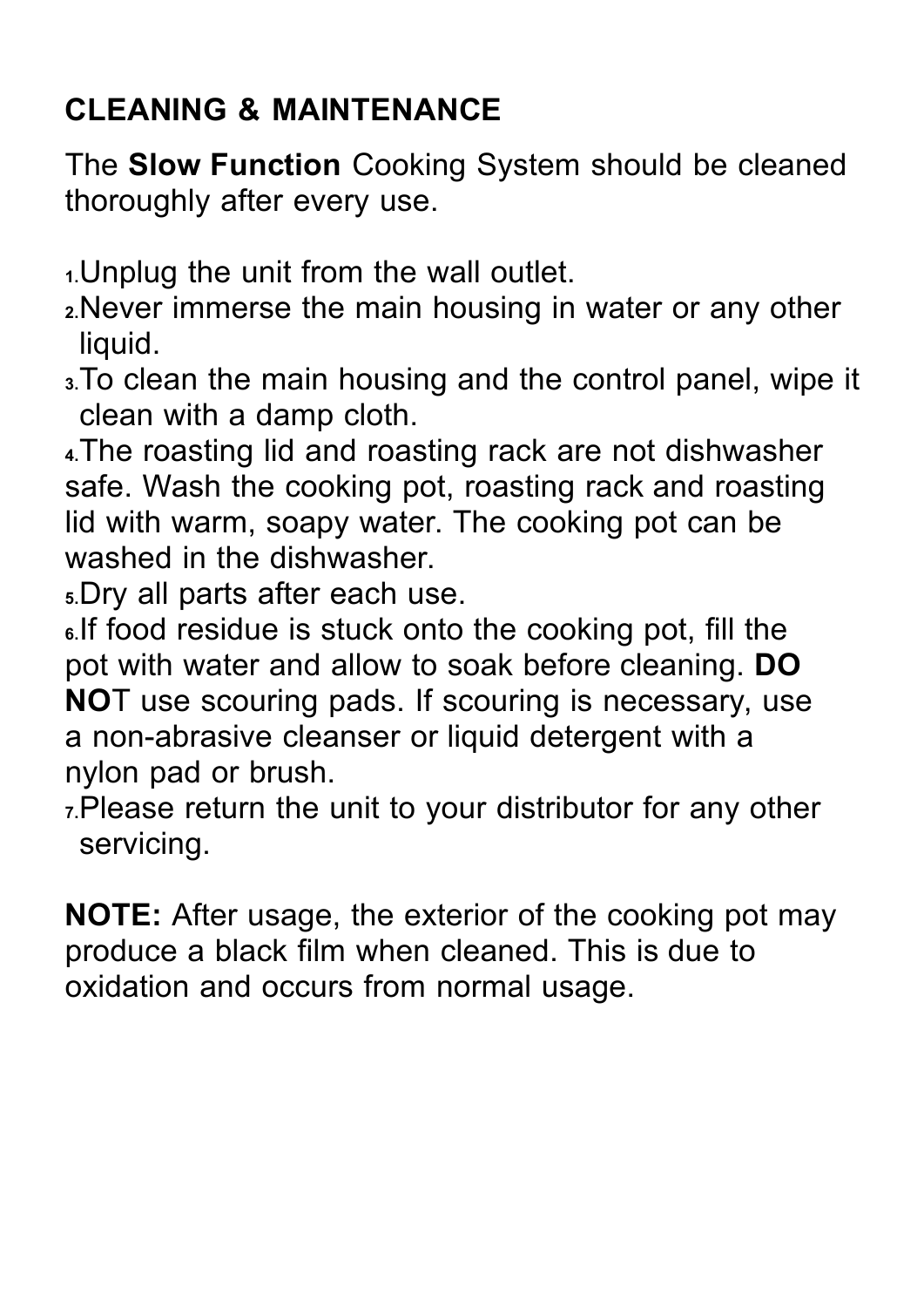## **Replacement Parts**

To order additional parts and accessories, feel free to contact customer service.

## **ENVIRONMENT**

CAUTION:



Do not dispose of this product as it has with other household products. There is a separation of this waste product into communities, you will need to inform your local authorities about the places where you can return this product. In fact, electrical and electronic products contain hazardous substances that have harmful effects on the environment or human health and should be recycled. The symbol here indicates that electrical and electronic equipment should be chosen carefully, a wheeled waste container is marked with a

cross.

Adeva SAS / H.Koenig Europe - 8 rue Marc Seguin - 77290 Mitry Mory - France www.hkoenig.com - sav@hkoenig.com - contact@hkoenig.com - Tél: +33 1 64 67 00 05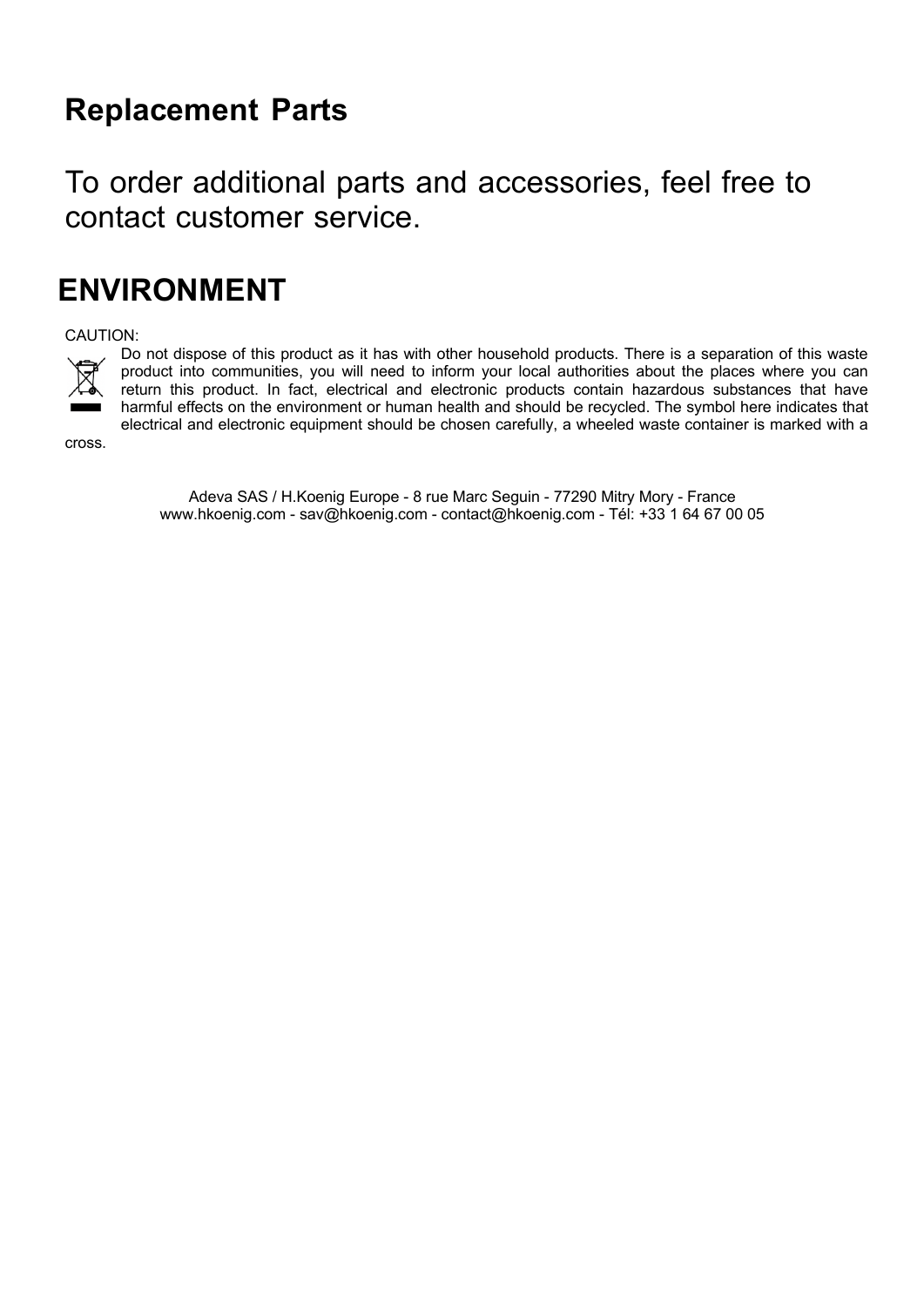## **FRANÇAIS**

## **MESURES DE SÉCURITÉ IMPORTANTES Vous devez seulement utiliser cet appareil a domicile**

**LORSQUE VOUS UTILISEZ DES APPAREILS ELECTRO-MENAGERS, VOUS DEVEZ TOUJOURS PRENDRE DES PRECAUTIONS ELEMENTAIRES. CI-DESSOUS, VOUS EN TROUVEREZ QUELQUES-UNES:**

## **LISEZ ATTENTIVEMENT TOUTES LES INSTRUCTIONS AVANT D'UTILISER LA PRISE DE VOTRE MIJOTEUSE.**

**AVERTISSEMENT:** Afin d'éviter de recevoir un choc électrique, VOUS DEVEZ UNIQUEMENT UTILISER LA BONNE PRISE. Si cette dernière ne correspond pas à votre appareil, veuillez contacter un électricien, afin qu'il puisse vous venir en aide.

**Ne modifiez JAMAIS la prise électrique.**

## **AVERTISSEMENTS**:

AFIN DE RÉDUIRE LES RISQUES D'ACCIDENTS, DE BLESSURES OU D'INCENDIES, VOUS DEVEZ PRENDRE LES PRÉCAUTIONS SUIVANTES :

1. Afin de ne pas recevoir un choc électrique, vous ne devez pas plonger cet appareil ou sa prise dans l'eau ou dans tout autre liquide. Cependant, s'il tombe dans un liquide quelconque, veuillez débrancher immédiatement le cordon d'alimentation de la prise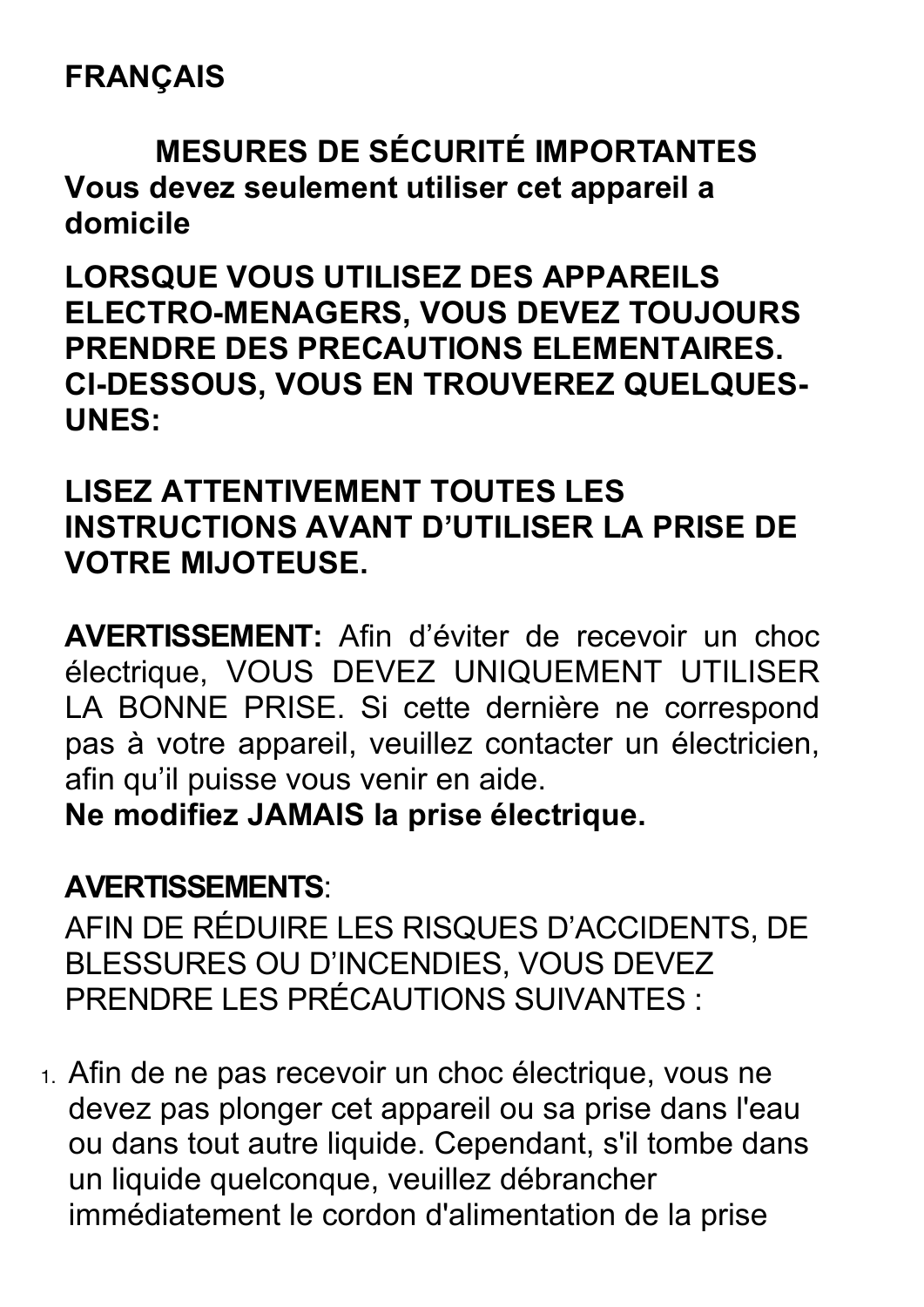murale, **et ne mettez PAS les mains dans le liquide.**

- 2. Attention, l'appareil peut s'échauffer durant l'utilisation. Il ne faut PAS toucher les surfaces chaudes, mais plutôt tenir l'appareil par les anses. Utilisez toujours des gants à four lorsque vous attrapez la marmite.
- 3. **Ne permettez PAS aux jeunes enfants de manipuler cet appareil ou de jouer avec lui.** Il faut toujours surveiller les enfants lorsqu'un appareil électroménager est utilisé par eux ou près d'eux.
- 4. Cet appareil peut être utilisé par des enfants âgés de 8 ans (ou plus), ou par des personnes qui ont un handicap physique, mental ou sensoriel, ou qui n'ont pas d'expérience et de connaissances en la matière, à condition qu'ils soient instruits sur son utilisation par une personne qui est responsable de leur sécurité. Les enfants ne doivent pas nettoyer ou entretenir l'appareil, et ils ne doivent pas jouer avec celui-ci.
- 5. Vous devez toujours débrancher l'appareil avant de l'assembler, de le désassembler ou de le nettoyer. Afin de le debrancher, vous devez tenir le cordon d'alimentation et le deconnecter de la prise murale, au lieu de tirer dessus. N'oubliez pas de laisser l'appareil refroidir avant d'ajouter ou d'enlever des pièces.
- 6. **NE MALMENEZ PAS** le cordon d'alimentation, ne le tenez pas pour transporter l'appareil et ne tirez pas dessus pour le débrancher.
- 7. **IL NE FAUT PAS** utiliser l'appareil si sa prise ou son cordon d'alimentation sont endommagés, ou encore s'il fonctionne ou que vous l'avez fait tomber. Si vous rencontrez un de ces problèmes, veuillez ramener l'appareil au distributeur. Si le cordon d'alimentation est endommagé, il doit être remplacé par le fabricant, l'agent de service ou une personne qualifiée, afin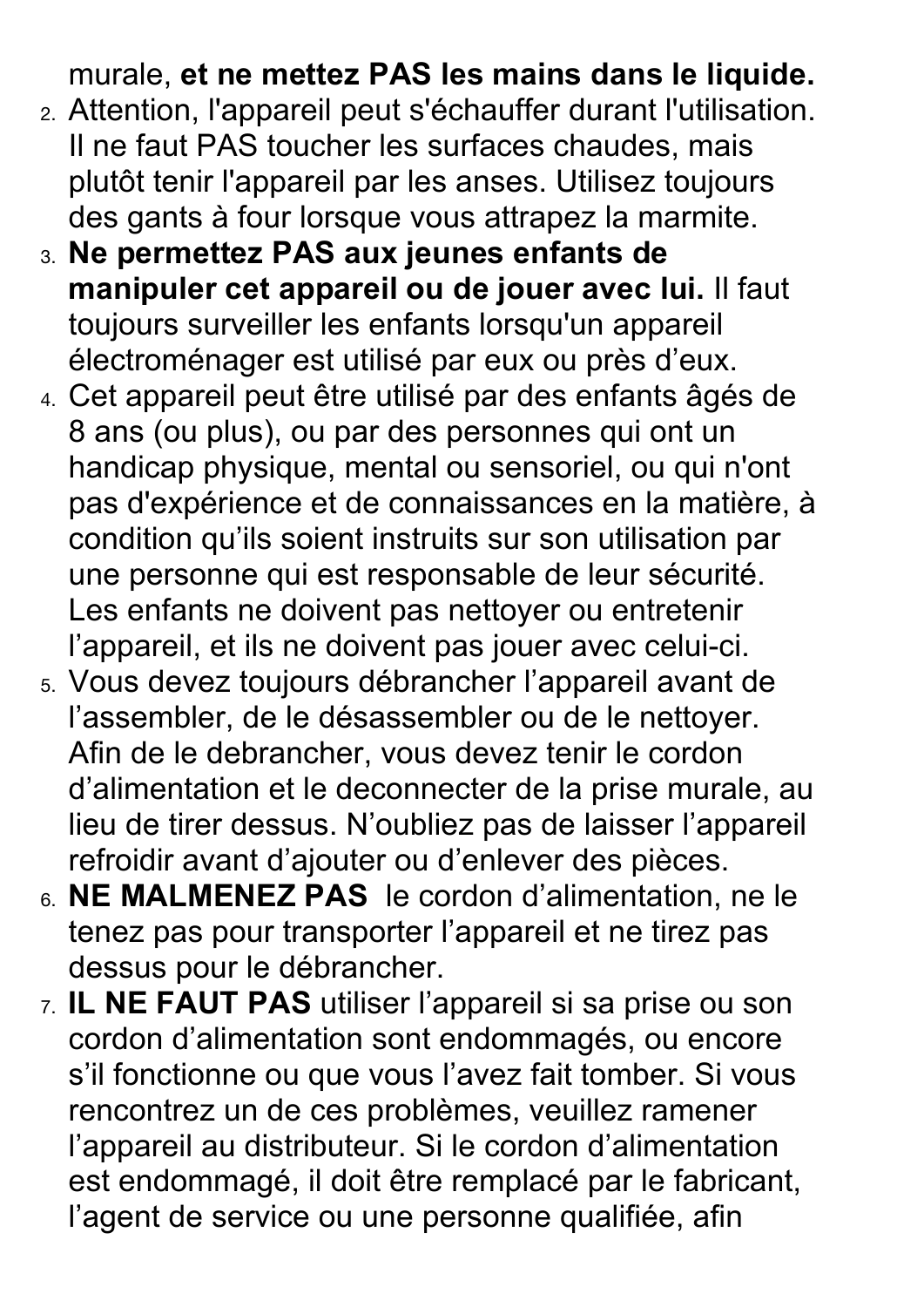d'éviter un accident.

- 8. Afin de savoir comment nettoyer régulièrement l'appareil, veuillez consulter la section intitulée 'Nettoyage et Entretien'. Si votre appareil a besoin d'un entretien spécial, veuillez le ramener au distributeur.
- 9. **Ne laissez PAS le cordon d'alimentation toucher les surfaces chaudes, telles que la cuisinière.** Il faut toujours utiliser cet appareil sur une surface nivelée et sèche.
- 10.Faites très attention lorsque vous déplacez un appareil qui contient de l'huile chaude ou d'autres liquides chauds. Il faut toujours utiliser des gants à four ou des supports à pots/ Laissez l'huile froide refroidir avant de déplacer l'appareil ou de le nettoyer.
- 11.Afin d'éviter d'éventuels dégâts causés la vapeur, ne placez pas l'appareil à proximité des murs ou des placards.
- 12.Lorsque vous utilisez l'appareil, prévoyez suffisamment de place au-dessus de celui-ci et sur ses côtés, afin de permettre à l'air de circuler librement. Si L'appareil est placé sur une surface où la chaleur peut causer des problèmes, veuillez utiliser un coussinet chauffant isolé ou un trépied.
- 13.Faites très attention en enlevant le couvercle après la cuisson, car la vapeur peut vous bruler dangereusement. Soulevez toujours le couvercle loin de vous, et prenez garde à ne pas faire de l'eau tomber sur l'appareil.
- 14.**L'appareil NE DOIT PAS** être utilisé dehors, ou dans un endroit où le cordon d'alimentation et le logement peuvent entrer en contact avec l'eau.
- 15.**N'UTILISEZ PAS** cet appareil pour faire autre chose.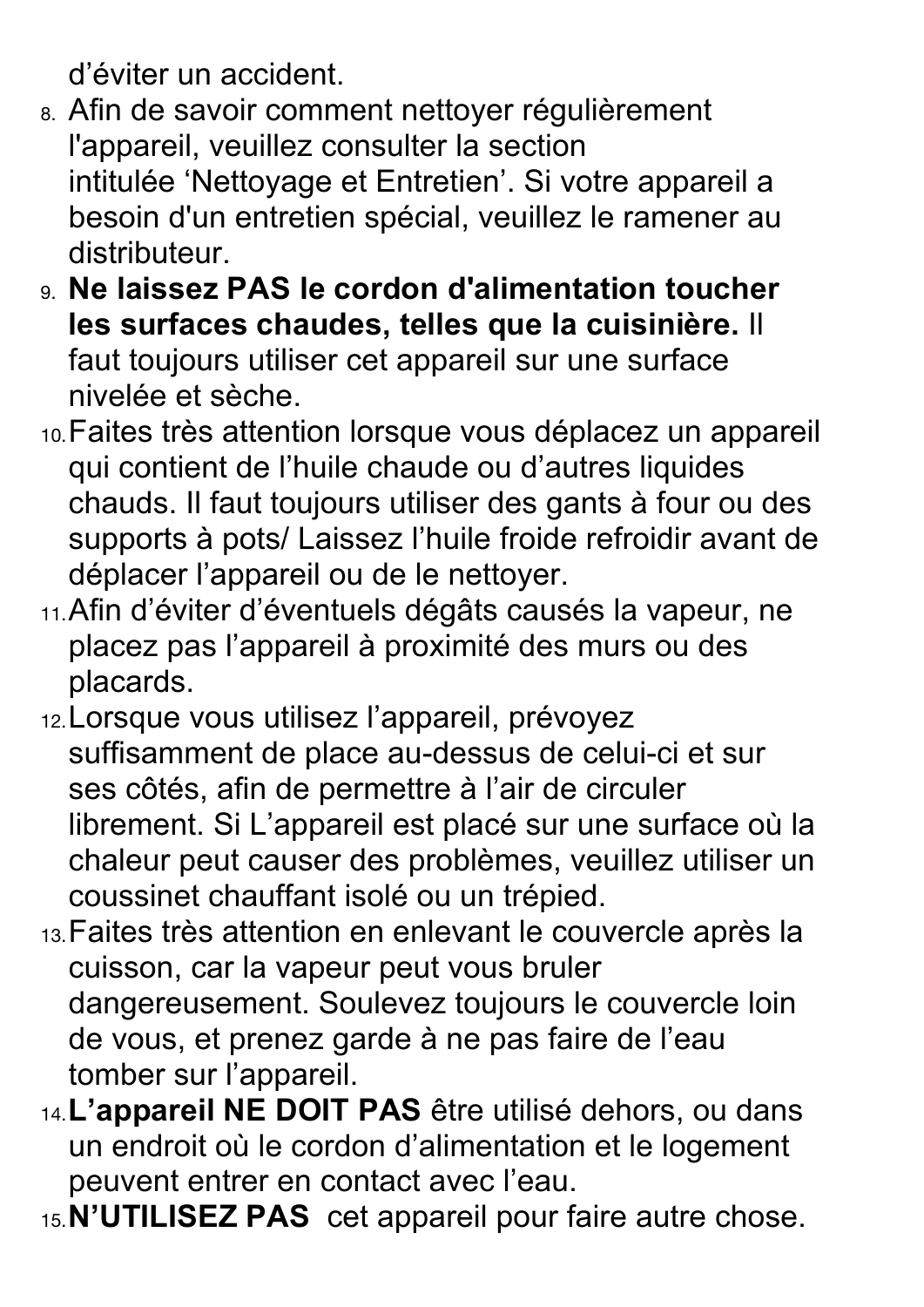- 16.**N'OBSTRUEZ PAS** le purgeur de vapeur durant la cuisson.
- 17.Eloignez-vous toujours du purgeur de vapeur qui se trouve à l'arriere de l'appareil.
- 18.**IL NE FAUT PAS** placer ou utiliser l'appareil sur une surface chaude, ou à côté (comme un bruleur à gaz ou électrique, une cuisinière ou un four chaud).
- 19.Il ne faut jamais utiliser des accessoires qui ne sont pas conseillés par le fabricant, car ceci peut causer un incendie, un choc électrique ou une blessure personnelle.
- 20.**IL NE FAUT PAS** utiliser cet appareil pour faire de la friture.
- 21.**ATTENTION: AFIN DE REDUIRE LES RISQUES DE CHOCS ELECTRIQUES, VOUS DEVEZ FAIRE CUIRE LES ALIMENTS DANS LES RECIPIENTS QUI SONT RECOMMANDES PAR LES DISTRIBUTEURS ET PLACES DANS LA MARMITE. N'UTILISEZ PAS L'APPAREIL SANS Y METTRE LA MARMITE AMOVIBLE.**
- 22.Afin de déconnecter l'appareil, éteignez-le et débranchez-le de la prise murale.
- 23.**CET APPAREIL DOIT UNIQUEMENT ETRE UTILISE A DOMICILE.** Il ne faut pas ;'utiliser pour autre chose, et il ne faut pas le mettre dehors.
- 24.Afin d'éviter que l'appareil ne tombe de la table ou du plan de travail, ce qui pourrait l'endommager ou vous blesser, ne laissez pas le cordon d'alimentation dépasser de la surface.
- 25.Si vous conservez la nourriture trop longtemps a température ambiante, cela peut causer des bactéries et vous rendre malade.
- 26.S'il y a une coupure d'électricité, un message d'erreur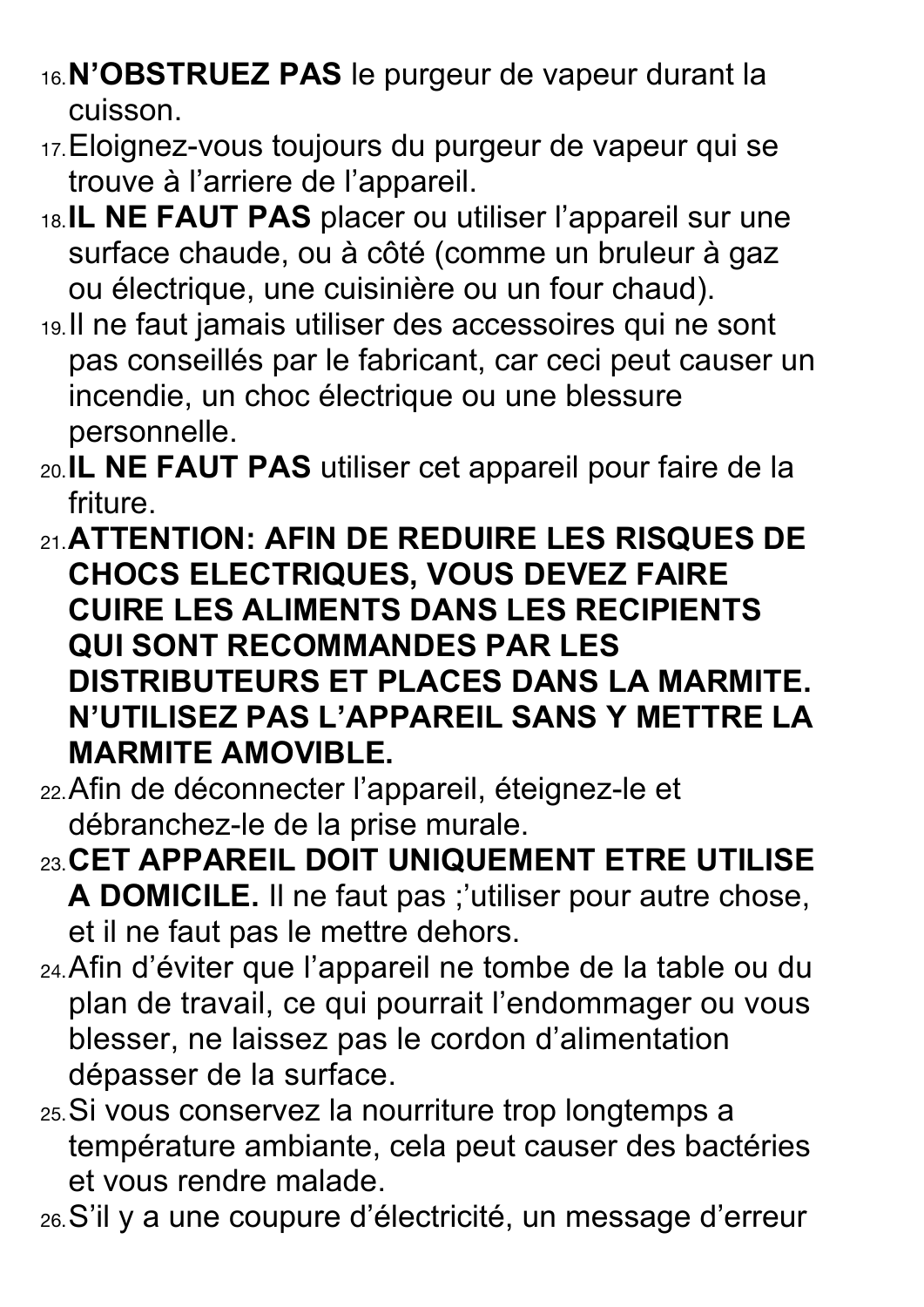s'affichera sur l'appareil. Il est conseillé de vous débarrasser de toute nourriture qui a été exposée à une température ambiante pendant plus d'une heure. 27.l'appareil ne doit pas etre utilise s'il a chute, s'il y a des signes visibles de dommages ou en cas de fuite »

**NOTE**: Le cordon d'alimentation de cet appareil est court, afin que vous ne trébuchiez pas dessus et qu'il ne s'emmêle pas. Une plus longue rallonge électrique peut être utilisée si vous êtes assez prudent.

Si vous désirez recevoir d'autres conseils d'ordre technique, veuillez contacter le fabricant.

**Rangez ces instructions soigneusement**

## **SPÉCIFICATIONS TECHNIQUES**

Tension: 220V. 50Hz. puissance: 1350 Watts

## **Table des Matières**

| Se familiariser avec le Panneau de Contrôle de la mijoteuse |
|-------------------------------------------------------------|
|                                                             |
|                                                             |
|                                                             |
|                                                             |
|                                                             |
|                                                             |

Voici les détails à propos de votre système de cuisson robotisée :

- **1. Couvercle à rôtir avec manche**
- **2. Grille à rôtir (pas affiché)**
- **3. Marmite**
- **4. Logement principal**
- **5. Panneau de Contrôle**
- **6. Cordon d'alimentation (pas affiché)**



Le four à la vapeur de **la mijoteuse** propose une méthode révolutionnaire pour préparer votre nourriture de manière plus rapide, plus facile et plus saine. Les contrôles électroniques sont faciles à utiliser et vous offrent la flexibilité de tout cuire dans une seule et unique marmite, si vous le désirez.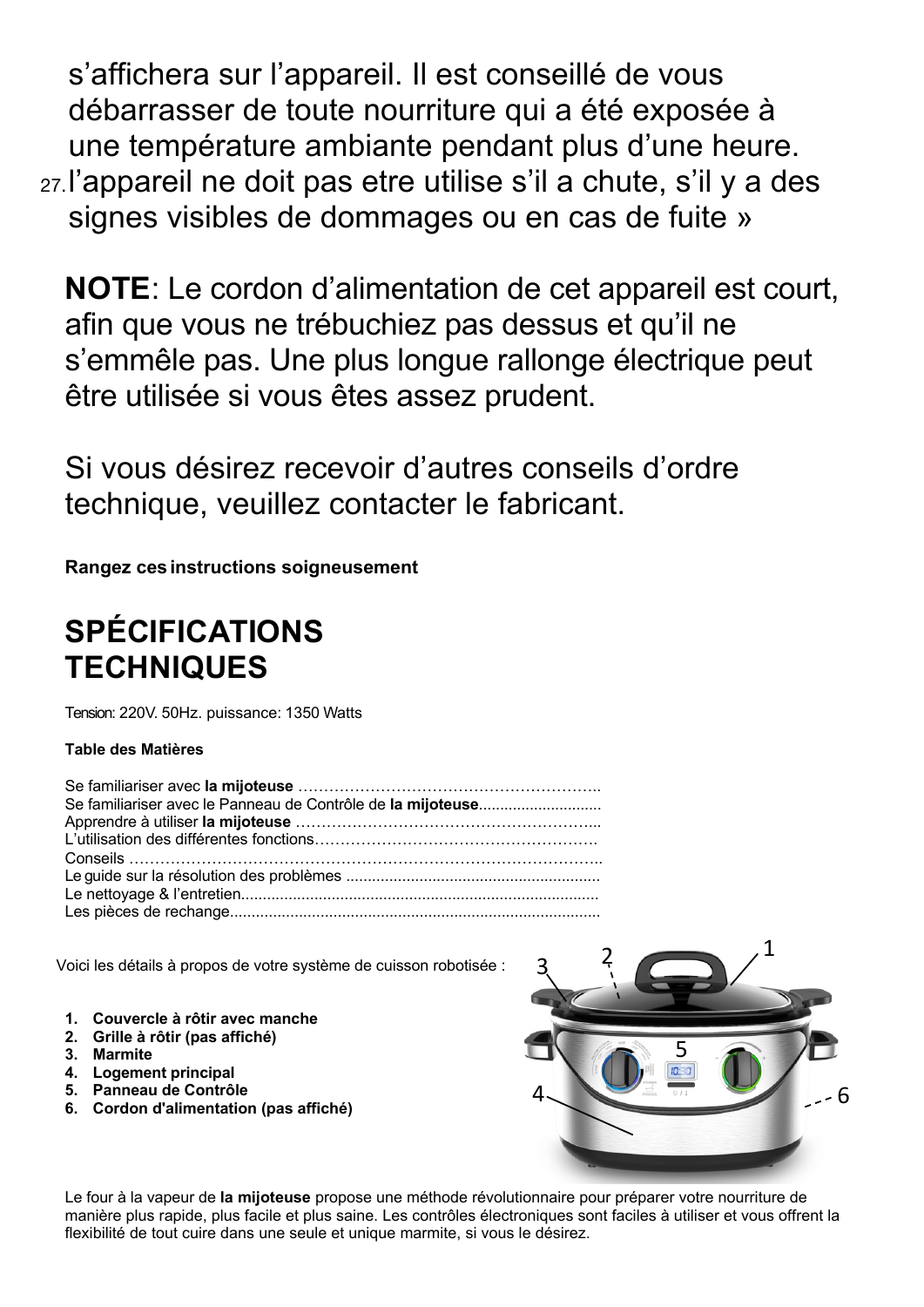### **CARACTÉRISTIQUES:**

- **- Paramètres de la cuisinière: Bas (mijoter), Elevé (dessécher)**
- **- Paramètres de la mijoteuse (bas, élevé).**
- **- Paramètres de réchauffement.**
- **- Cuisson au four**
- **- Cuisson à la vapeur**
- **- Contrôle numérique avec minuterie pour le four**
- **- Réchauffement automatique pour la cuisson lente et la cuisson à la vapeur.**
- **- Arrêt automatique**

### **Se familiariser avec le Panneau de Contrôle du Système de Cuisson Robotisé.**

### **Sélecteur de mode**

Tournez le sélecteur de mode pour choisir La Cuisinière, Le Réchauffement, La Cuisson Lente, La Cuisson au Four et La Cuisson à la Vapeur.

**Cuisiniere –** Vous pouvez utiliser la mijoteuse comme cuisinière, pour faire mijoter ou dessécher vos aliments. **Cuisson lente –** Vous pouvez utiliser le Système de Cuisson Robotisé comme mijoteuse. Sélectionnez la puissance (haute ou basse) et laissez l'appareil faire le reste. Apres la cuisson, il passera en mode de Réchauffement Automatique.

**Réchauffement –** Utilisez le réchauffement après la caisson, afin de garder les aliments au chaud pendant une période de 30 minutes à 12 heures.

**Four –** Utilisez le Système de Cuisson Robotisé au lieu du four ; vous pouvez rôtir les aliments, les faire cuire au four ou même les laisser cuire à la vapeur.

**Cuisson à la vapeur-** Vous pouvez utiliser cet appareil pour cuire les aliments à la vapeur.

### **L'écran d'affichage LED**

L'écran LED affiche le réglage de la minuterie pour les modes suivants : cuisson lente, réchauffement et cuisson au four, et il indique également la température du four.

#### **Bouton qui règle la température et la durée de la cuisson au four:**

Utilisez ce bouton pour naviguer entre la Durée et la Température lorsque vous désirez faire cuire quelque chose au four.

### **Sélecteur de Réglage**

Utilisez le Sélecteur de Réglage pour régler la minuterie, afin qu'elle affiche un compte à rebours pour le mode de Cuisson Lente, ou pour changer la durée et la température lorsque vous désirez faire cuire quelque chose au four.

### **Réchauffement Automatique**

Le Système de Cuisson Robotisé passera en mode de réchauffement automatique lorsque la durée de la cuisson sera terminée.

### **La préparation pour l'utilisation du système de cuisson lente :**

Avant d'utiliser la mijoteuse pour la première fois.

- 1.Enlevez soigneusement toutes les pièces de la boite. Lavez la mijoteuse, la grille et le couvercle à rôtir avec de l'eau chaude et savonneuse. Vous pouvez également laver la mijoteuse dans le lave-vaisselle. Par contre, il n'est pas conseillé d'y mettre la grille et le couvercle à rôtir. Ne placez pas le logement principal dans l'eau ou dans le lave-vaisselle, mais essuyez-le plutôt à l'aide d'un chiffon humide.
- 2.Lorsque vous êtes prêt à utiliser votre mijoteuse, veuillez placer la marmite dont le logement principal. Vous ne devez jamais utiliser cet appareil si la marmite ne se trouve pas dans le logement qui lui est destiné.
- 3.Branchez l'appareil dans la prise électrique
- 4.L'appareil ne s'allumera pas, tant que le réglage de mode indique 'Eteindre'.
- 5.Lorsque vous êtes prêt à utiliser l'appareil, sélectionnez la fonction que vous désirez. La lumière rouge s'allumera pour indiquer que l'appareil est bien allumé.
- 6.Suivez les instructions qui se trouvent sur les pages suivantes, afin d'apprendre à utiliser les différentes fonctions.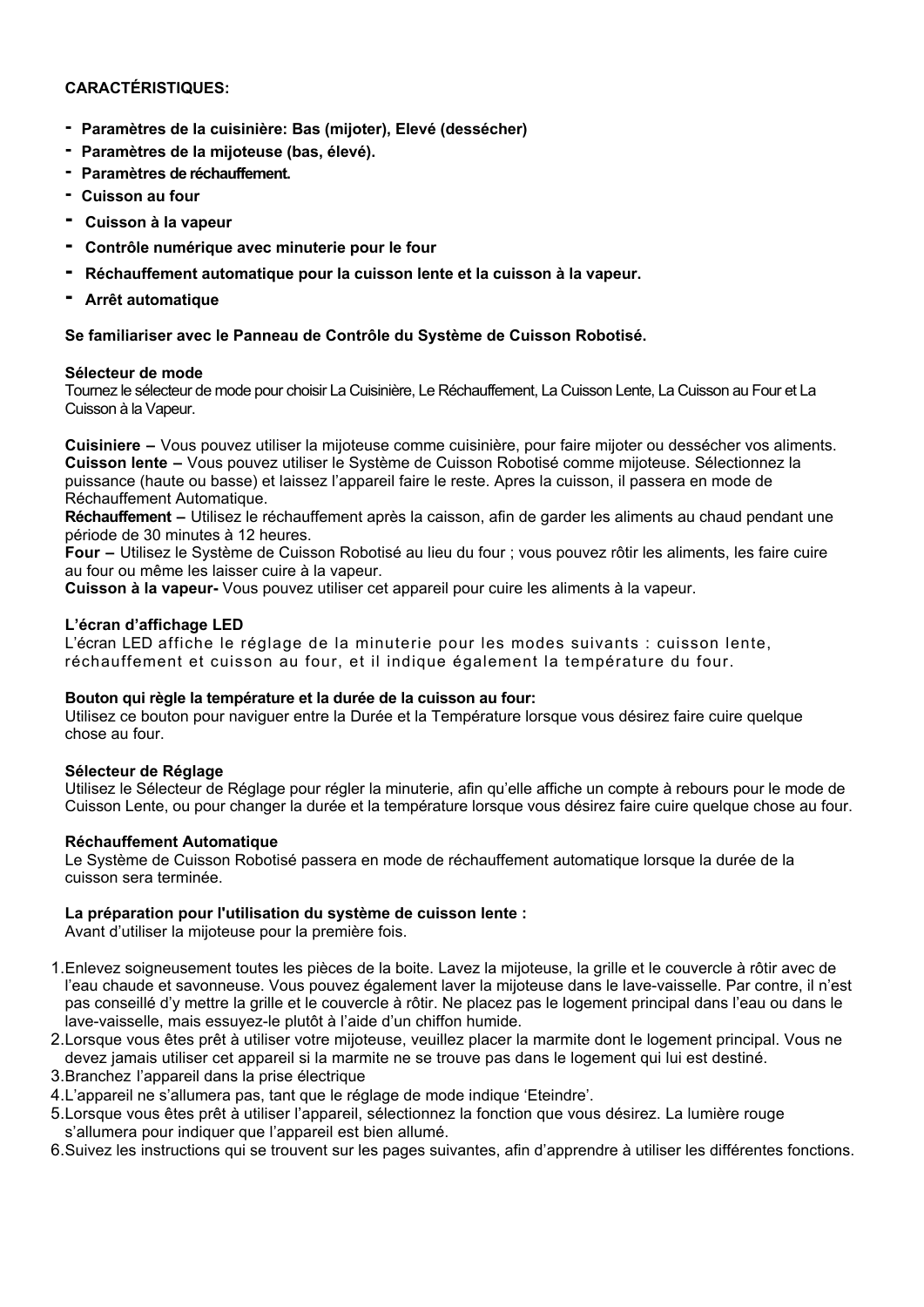## **L'UTILISATION DES DIFFERENTES FONCTIONS**

## **Cuisinière:**

**1.**Placez la marmite à l'intérieur du logement.

- **2.**Placez les aliments que vous désirez faire cuire dans la marmite, et disposez-les de manière égale, afin d'obtenir de meilleurs résultats.
- **3.**Choisissez le mode qui vous convient pour la cuisinière, afin de faire chauffer l'appareil. Puis l'affichage LED indiquera le bouton 'ALLUMER' et la lumière s'allumera.
- **4.**Apres avoir utilisé l'appareil, éteignez-le et débranchez-le, puis laissez-le refroidir avant de le manipuler. **NOTE:** L'appareil ne fonctionnera pas si la marmite ne se trouve pas dans le logement principal.

### **CONSEIL: Lorsque vous désirez dessécher de la viande, réglez la cuisinière sur**

"Elevé", et si vous voulez faire des légumes sautés, réglez la cuisinière sur "Bas" or "Elevé".

### **Arrêt Automatique de la Cuisiniere:**

Par mesure de précaution, nous avons programmé cet appareil pour qu'il s'éteigne automatiquement après un certain temps.

Fonction 'BAS' de la cuisinière: l'appareil s'éteint automatiquement après 1 heure.

Fonction 'ELEVE' de la cuisinière: l'appareil s'éteint automatiquement après 4 heures.

### **Cuisson lente:**

Cette mijoteuse a une capacité de 5.5L, ce qui la rend idéale pour toute la famille. Les sélections BAS et ELEVE indiquent le Réchauffement Automatique après la cuisson, afin de garder la nourriture au chaud. Utilisez la fonction ELEVE de la Cuisinière pour faire dessécher les viandes et les légumes avant de les cuire lentement, car ceci en améliorera la saveur.

Ne laissez pas la nourriture dépasser le haut de la marmite, car ceci risque de la faire déborder.

- **1.**Placez les ingrédients dans la marmite et recouvrez celle-ci.
- **2.**Branchez l'appareil dans la prise électrique.
- **3.**Suivez attentivement les recettes pour savoir s'il faut programmer le sélecteur de mode sur Bas ou Elevé. L'affichage LED indiquera "8:00" ou "4:00", dépendant des sélections que vous avez faite pour la cuisson lente, puis la lumière s'allumera.
- **4.**L'écran d'affichage indique "8:00" pour l'option 'Bas" et "4:00" pour l'option 'Elevé'. Tournez le sélecteur de mode pour choisir le temps que vous désirez. Celui-ci augmente ou diminue par 30 minutes, pendant près de 12 heures. La minuterie se mettra à faire un compte à rebours pendant 3 secondes. Vous ne devriez pas soulever continuellement le couvercle durant la cuisson.
- **5.**Après la cuisson, l'appareil passera en mode de Réchauffement Automatique pendant presque 12 heures.
- **6.**Apres l'utilisation de l'appareil, veuillez l'éteindre et le débrancher ; n'oubliez pas de le laisser refroidir complètement avant de le tenir.

#### **Arrêt automatique de la mijoteuse:**

Pour votre sécurité, cet appareil s'éteint automatiquement, et en se basant sur la fonction qui a été sélectionnée,

Lorsque l'appareil est en mode "Bas ou Elevé", il passera automatiquement en mode Réchauffement Automatique pendant 12 heures ; après cette période, l'appareil s'éteindra automatiquement.

#### **Les paramètres de chaleur :**

Vous pouvez utiliser cette fonction pour réchauffer la nourriture pour une durée de 30 minutes à 12 heures. Ceci peut être utilisé pour la nourriture qui a déjà été préparée dans la mijoteuse, ou pour celle que vous avez préparée ailleurs, mais que vous désirez réchauffer.

- **1.** Placez la nourriture cuite à l'intérieur de la marmite.
- **2.** Branchez l'appareil dans la prise électrique.
- **3.** Utilisez le sélecteur de mode pour réchauffer la nourriture.
- **4.** Le temps a été présélectionné et indique "6:00" heures. Vous pouvez utiliser le sélecteur de mode pour choisir le temps qu'il faut pour garder la nourriture au chaud
- **5.** Après avoir utilisé l'appareil, appuyez sur le bouton 'éteint' sur le sélecteur de mode, et débranchez l'appareil. Veuillez laisser ce dernier refroidir avant de l'attraper.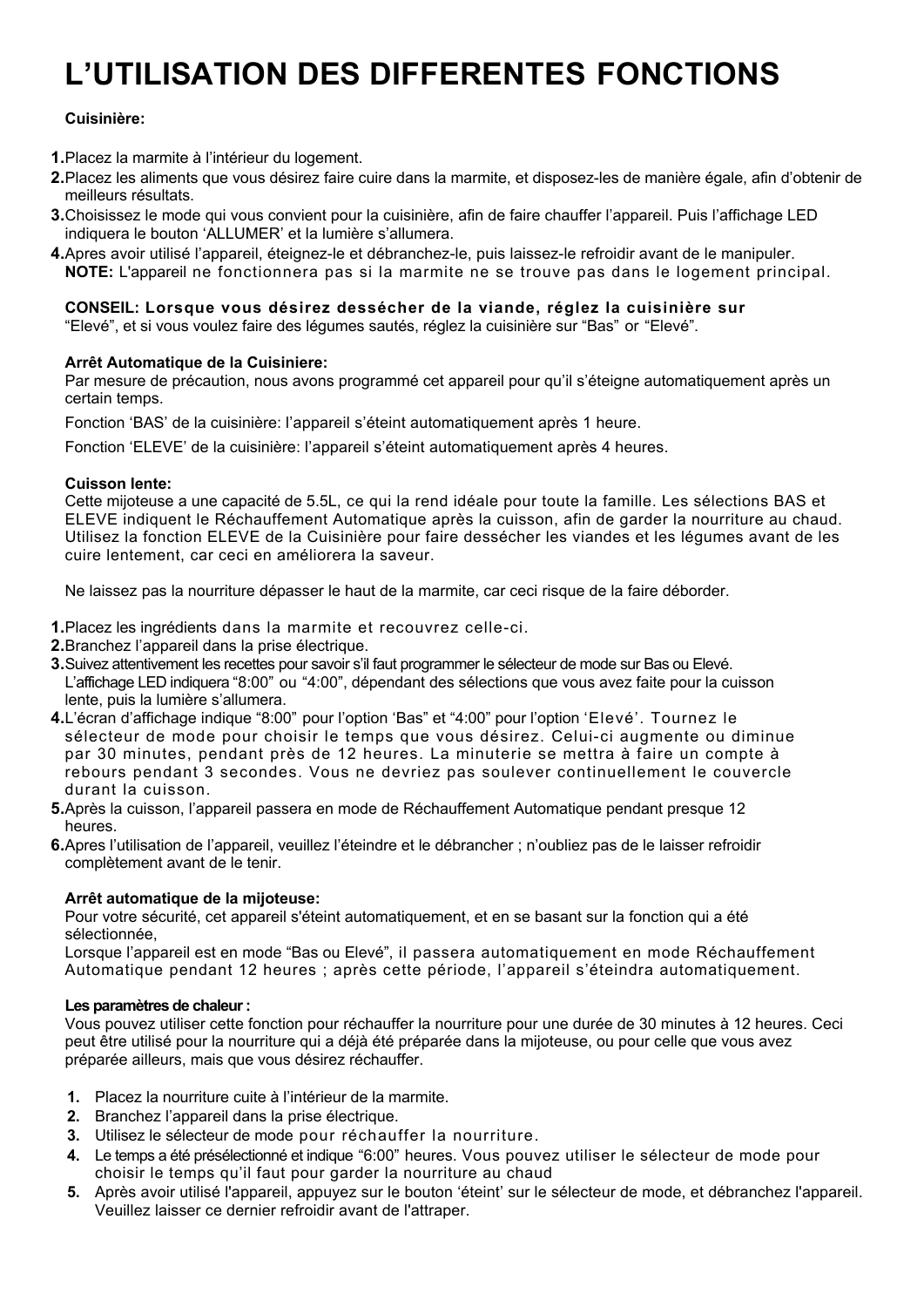Pour votre sécurité, cet appareil s'éteint automatiquement, et en se basant sur la fonction qui a été sélectionnée.

## **L'UTILISATION DES DIFFERENTES FONCTIONS – (SUITE)**

### **Le four:**

Étant donné que la température du four varie entre 120° et 220°, il est idéal pour faire rôtir les légumes et la viande, et pour également faire des gâteaux. La minuterie peut être programmée avec des intervalles de 5 minutes, et ceci peut durer jusqu'à 6 heures.

### **L'utilisation du four pour rôtir les aliments :**

- 1. Placez la nourriture sur la grille à rôtir, posez celle-ci dans la marmite, puis mettez le couvercle sur le tout.
- 2. Branchez l'appareil dans la prise électrique.
- 3. Choisissez l'option ' Four' sur le sélecteur de mode, et la lumière s'allumera.
- 4. Lorsque l'affichage indique "175°C". tournez le sélecteur de mode pour choisir la température. Celle-ci augmentera par 15°C jusqu'à ce qu'elle atteigne 220°C. Puis, appuyez sur le bouton pour régler la minuterie et la température du four, afin de choisir la durée de la cuisson. Le temps augmente par 5 minutes, jusqu'à ce qu'il atteigne 6 heures.
- 5. La minuterie commencera son compte à rebours après 3 secondes. Le temps et la température peuvent être réglés durant le cycle de cuisson. Appuyez sur le bouton qui indique le Temps et la Température du Four, puis réglez le temps et la température à l'aide du sélecteur de mode.
- 6. Lorsque la cuisson sera terminée, la minuterie clignotera durant 2 minutes, puis l'appareil s'éteindra.
	- **IMPORTANT**: Soyez prudent lorsque vous attrapez des aliments chauds.
- 7. Après avoir terminé votre utilisation, veuillez éteindre l'appareil. Ensuite, débranchez-le et laissez-le refroidir avant de l'attraper.

### **Cuisson à la vapeur :**

La cuisson à la vapeur est efficace car les aliments sont sains et prépares rapidement, grâce à l'incorporation de la vapeur durant la cuisson. La technique du Rôtissage à la Vapeur peut être utilisée pour plusieurs viandes que vous aviez l'habitude de rôtir au four. Il est conseillé de faire dessécher certains morceaux de viande **AVANT** *de les rôtir, alors que d'autres devraient être desséchés* **APRES** le rôtissage.

Si vous désirez dessécher des aliments avant de les rôtir, ce n'est pas la peine de préchauffer l'appareil.

La plupart des viandes peuvent être desséchées durant moins de 10 minutes. Il s'agit simplement de la faire dorer, afin de lui donner un peu de couleur.

Ajoutez de l'eau au fond de la marmite; en général, 1 tasse d'eau est suffisante pour 10 minutes de caisson à la vapeur.

Si vous avez besoin d'ajouter de l'eau durant la cuisson, soulevez soigneusement le couvercle (tenez-le loin de vous) et versez un peu d'eau à température ambiante dans la marmite. L'eau ne doit PAS dépasser la grille à rôtir ou toucher les aliments, car ceci risqué d'en faire des aliments pochés.

Faites attention lorsque vous placez des aliments chauds sur la grille à rôtir. **ATTENTION**: **N'AJOUTEZ AUCUN liquide à la base du logement principal de l'appareil.** 

## **CONSEILS:**

**1** Le temps de caisson peut varier selon plusieurs facteurs: la température sélectionnée, celle de la marmite et celle des ingrédients.

**2** Il faut toujours utiliser des ustensiles non-adhésifs dans la marmite, car les ustensiles en métal peuvent endommager cette dernière.

**3** Afin que la nourriture soit dorée de manière égale, elle doit justement être disposée de manière égale au fond de la marmite ou sur la grille à rôtir.

**4** La durée et la température de la cuisson peuvent être changées à n'importe quel moment durant la cuisson au Four. Appuyez sur le bouton qui indique le Temps et la Température du Four, afin d'effectuer les changements nécessaires.

**5** Contrairement à un four conventionnel, celui-ci empêche les aliments cuits d'être trop dorés ou croustillants.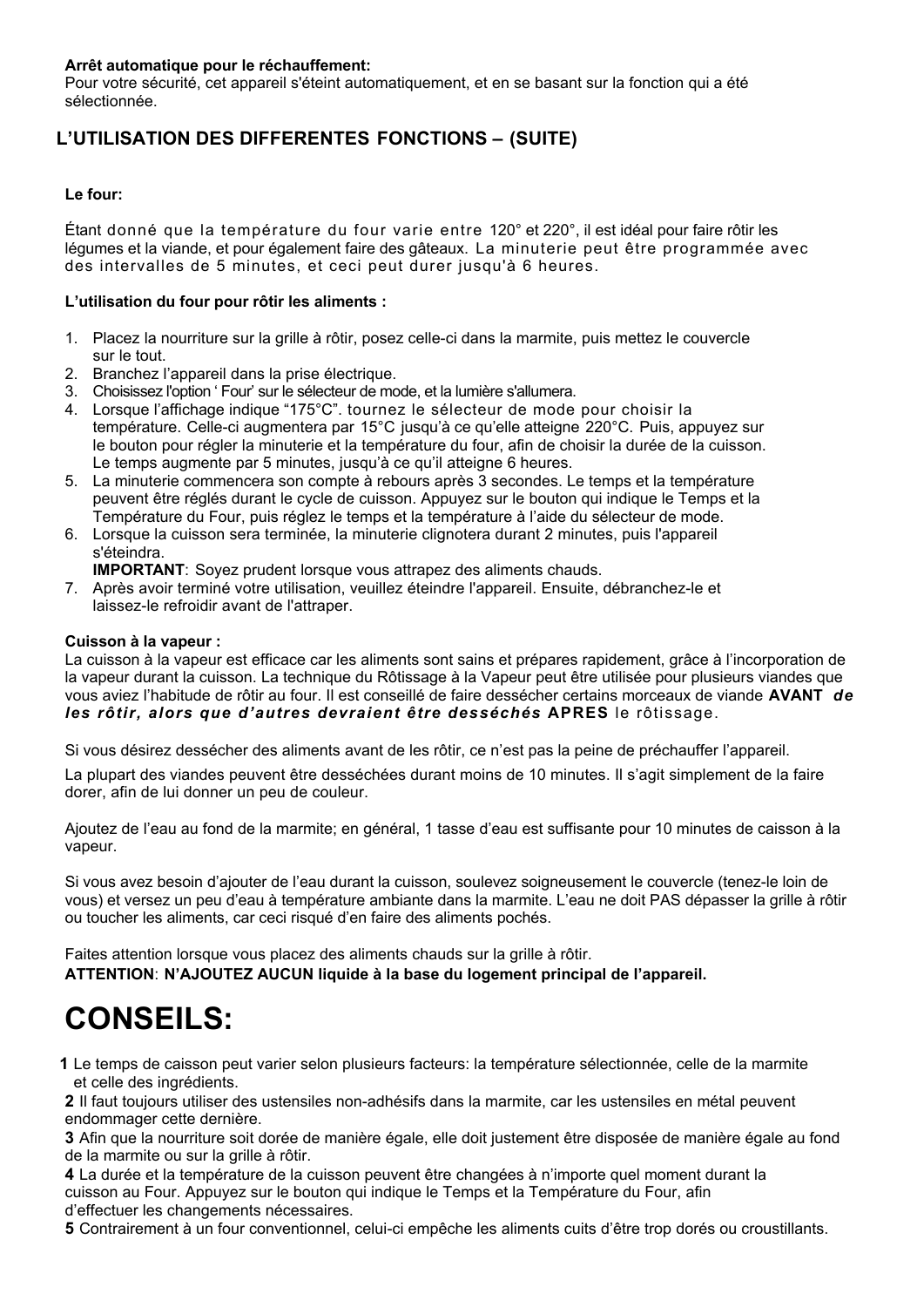Par contre, la nourriture sera dorée en haut et croustillante en bas et sur les côtés.

**6** Si vous ne sélectionnez pas la température et la durée manuellement, l'appareil les sélectionnera automatiquement.

**7** Plusieurs modes sont requis pour différentes recettes. Afin de changer les modes durant les cycles de cuisson, il vous suffit simplement d'utiliser le sélecteur de mode pour obtenir celui que vous désirez. Une fois que cela sera fait, vous pouvez commencer la programmation requise.

**8** Si vous enlevez la marmite durant la cuisson et que vous la replacez ensuite, la cuisson continuera comme si de rien n'était.

## **GUIDE SUR LA RESOLUTION DES PROBLEMES**

## **Solutions possibles**

## **Si le mot "Err" apparaît sur l'écran d'affichage:**

Ceci se produit lorsque l'appareil ne reçoit plus d'électricité ou si le bouton 'ETEINDRE' n'a pas été choisi sur sélecteur de mode.

Appuyez sur le bouton 'ETEINDRE', puis sélectionnez le mode de cuisson qui vous convient.

Si le mot "Err" est affiché pendant trop longtemps, suite à une panne d'électricité, veuillez vous débarrasser de la nourriture, pour des raisons de santé et d'hygiène

Appelez le service à la clientèle.

**Si vous voyez "E02" sur l'écran d'affichage LED: Si la mijoteuse** ne fonctionne pas, veuillez contacter le service à la clientèle.

## **LE NETTOYAGE & L'ENTRETIEN**

La **mijoteuse** doit être soigneusement nettoyée après chaque utilisation.

**1.**Débranchez l'appareil de la prise murale.

- **2.**Ne plongez jamais le logement dans l'eau ou dans tout autre liquide.
- **3.**Utilisez un torchon imbibé d'eau chaude pour nettoyer le logement principal et le panneau de contrôle.

**4.**Il n'est pas conseillé de laver le couvercle et la grille à rôtir dans le lave-vaisselle. Il est conseillé de laver la marmite, le couvercle à rôtir et la grille à rôtir avec de l'eau chaude et savonneuse. Par contre, vous pouvez mettre la marmite dans le lave-vaisselle.

**5.**Utilisez toutes les parties après l'utilisation.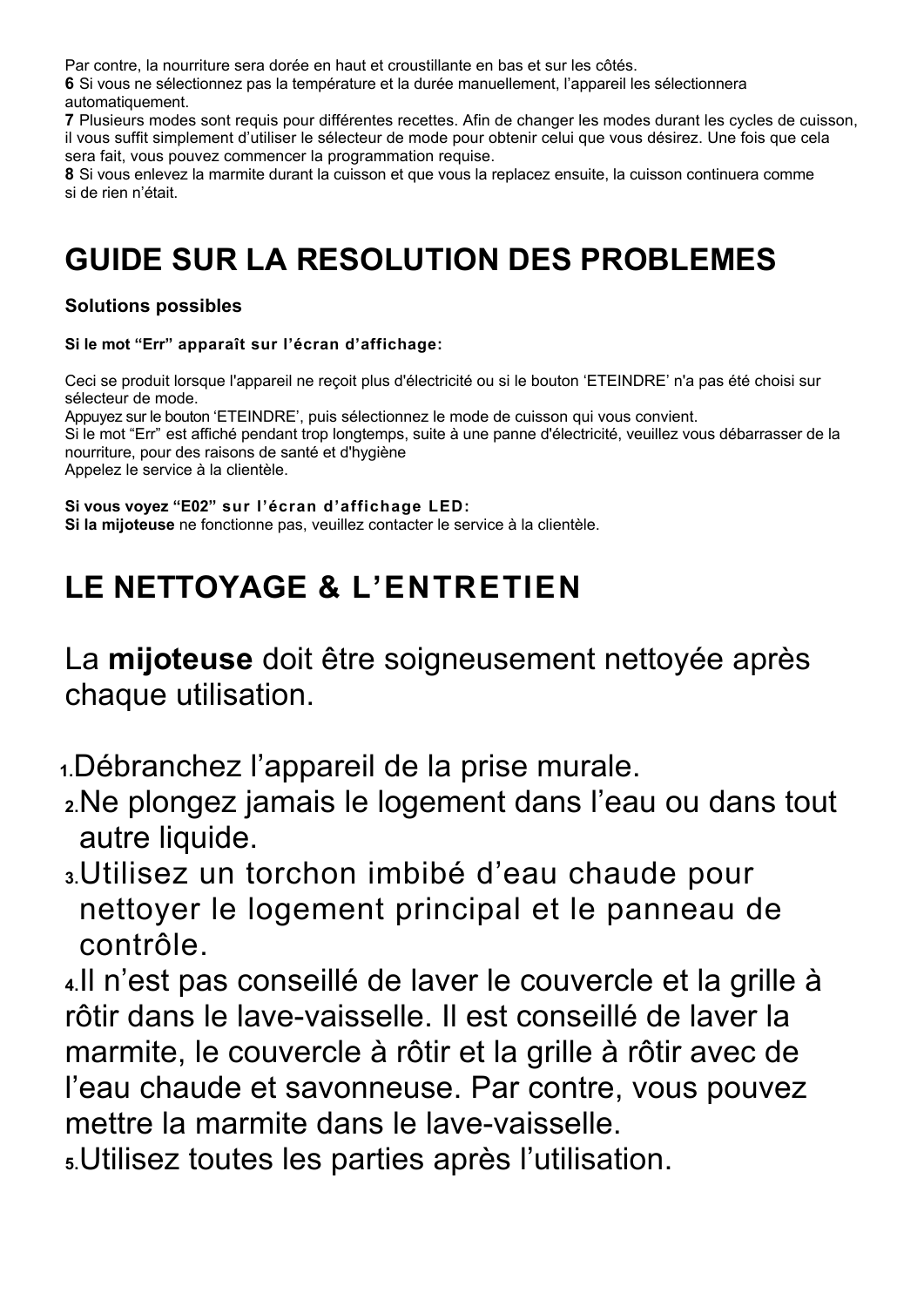**6.**Si des morceaux de nourriture se trouvent toujours dans la marmite, remplissez-la d'eau et lavez-la après quelques minutes. **IL NE FAUT PAS** utiliser d'éponges abrasives pour une pads. If scouring is necessary, use a non-abrasive cleanser or liquid detergent with a nylon pad or brush.

**7.**Veuillez ramener l'appareil chez le fabricant s'il a besoin de plus d'entretien.

**NOTE: Apres l'utilisation, une couche noire peut apparaître lorsque vous nettoyez l'extérieur de la marmite. Ceci est créé par l'oxydation qui est produite suite à l'utilisation habituelle de l'appareil.** 

## **Les pièces de rechange**

Si vous désirez commander des pièces de rechange, veuillez contacter le service à la clientèle.

## **ENVIRONNEMENT**

## ATTENTION :



Vous ne devez pas vous débarrasser de cet appareil avec vos déchets ménagers. Un système de collecte sélective pour ce type de produit est mis en place par les communes, vous devez vous renseigner auprès de votre mairie afin d'en connaître les emplacements. En effet, les produits électriques et électroniques peuvent contenir des substances dangereuses qui ont des effets néfastes sur l'environnement ou la santé humaine et doivent être recyclés. Le symbole ci-contre indique que les équipements électriques et électroniques font l'objet d'une collecte sélective, il représente une poubelle sur roues barrée d'une croix.

> Adeva SAS / H.Koenig Europe - 8 rue Marc Seguin - 77290 Mitry Mory - France www.hkoenig.com - sav@hkoenig.com - contact@hkoenig.com - Tél: +33 1 64 67 00 05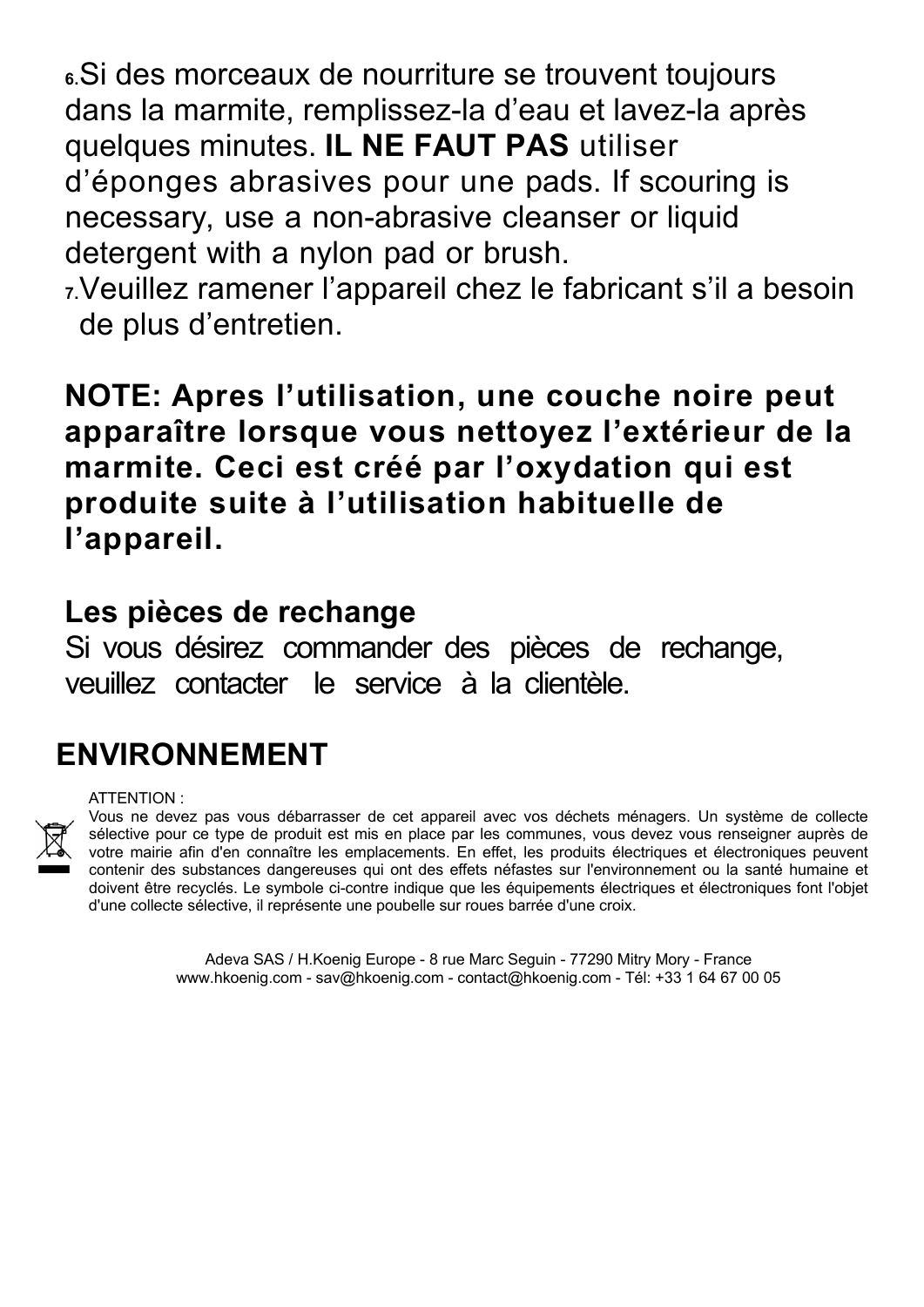## **DEUTSCH WICHTIGE SICHERHEITSANWEISUNGEN**

## **NUR FÜR DEN GEBRAUCH IM HAUSHALT.**

**BEI DER NUTZUNG VON ELEKTRISCHEN GERÄTE, MÜSSEN DIE GRUNDLIEGENDEN SICHERHEITSVORSCHRIFTEN IMMER BEACHTET WERDEN, EINSCHLIESSEND DIE FOLGENDEN:**

## **LESEN SIE ALLE ANWEISUNGEN BEVOR SIE IHR AUTOMATISCHES KOCHSYSTEM BENUTZEN**

## **STECKER**

**WARNUNG:** Um das Risiko eines Stromschlages zu verringern, BENUTZEN SIE BITTE AUSSCHLIESSLICH DEN ORDNUNGSGEMÄSSEN STECKER. Wenn er nicht passt, kontaktieren Sie eine qualifizierte Fachkraft, um eine angemessene Steckdose zu installieren.

**Modifizieren Sie den Stecker in KEINSTER Weise.**

## **WARNUNG**:

UM DAS RISIKO EINES BRANDES, STROMSCHLAGES ODER VERLETZUNGEN ZU VERRINGEN:

1. Um sich vor einem Stromschlag zu schützen, tauchen Sie das Gerät nie in Wasser oder andere Flüssigkeiten oder erlauben Sie dem Stromkabel nie, damit in Kontakt zu kommen. Wenn das Gerät in eine Flüssigkeit fällt, ziehen Sie den Stecker unverzüglich aus der Steckdose. **Berühren Sie NICHT die Flüssigkeit.**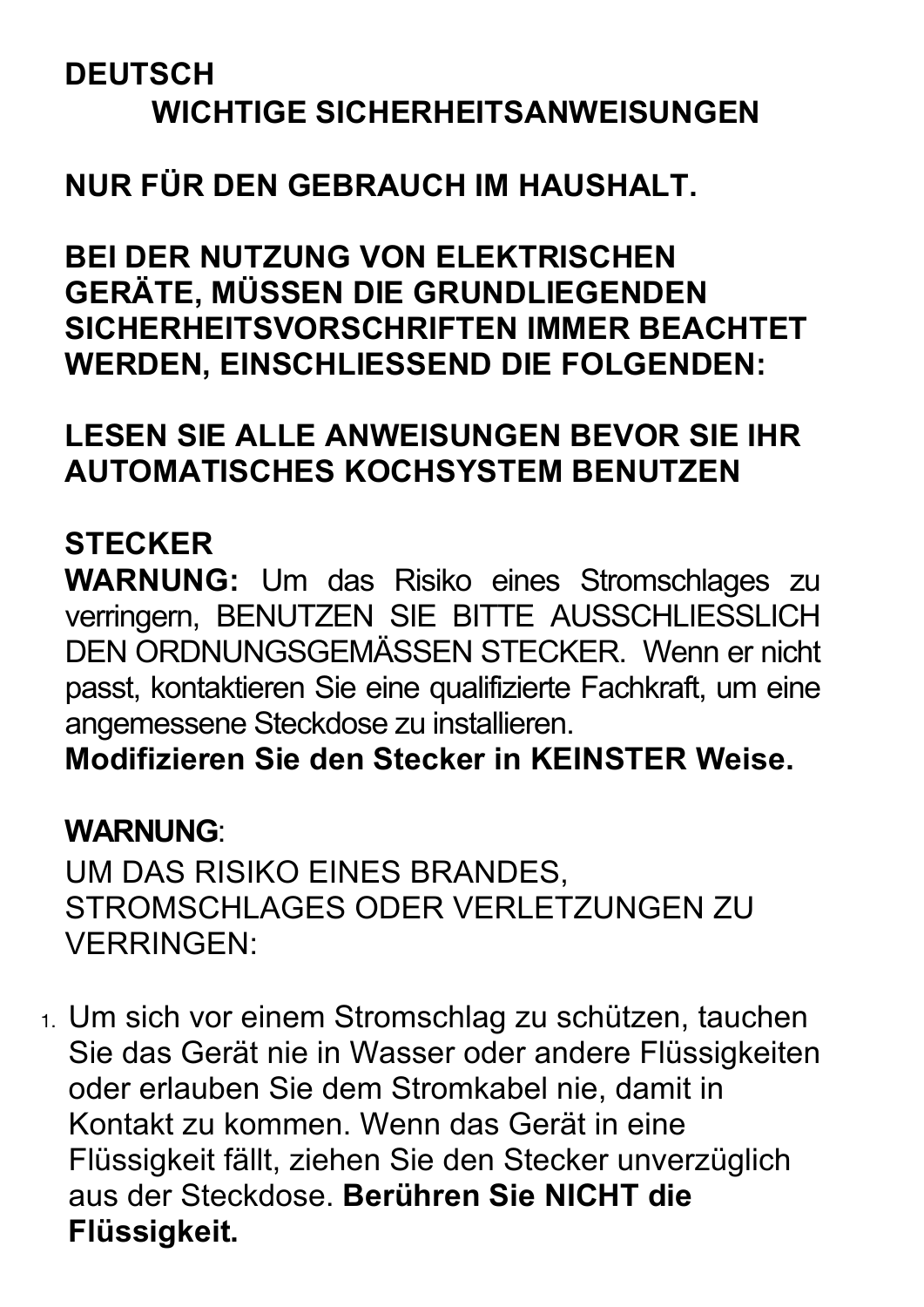- 2. Bitte beachten Sie, dass das Gerät während des Betriebs heiß werden kann. Fassen Sie heiße Flächen nicht an; benutzen Sie immer Griffe. Benutzen Sie immer Schutzhandschuhe oder Topflappen, wenn Sie den Topf entnehmen.
- 3. Erlauben Sie kleinen Kindern NICHT, das Gerät zu bedienen oder damit zu spielen. Strenge Aufsicht wird benötigt, wenn das Gerät von oder in der Nähe von Kindern benutzt wird.
- 4. Das Gerät kann von Kindern ab 8 Jahren und über und Personen mit eingeschränkten physischen, sensorischen oder geistigen Fähigkeiten oder mangels Erfahrung und Wissen benutzt werden, wenn sie beaufsichtigt werden oder die Anweisungen zur sicheren Nutzung des Gerätes und den damit verbundenen Gefahren erhalten haben. Kinder dürfen mit dem Gerät nicht spielen. Kinder dürfen das Gerät nicht reinigen und warten, es sei denn sie werden beaufsichtigt.
- 5. Ziehen Sie den Stecker aus der Steckdose beim Nichtgebrauch, bevor Sie Teile einbauen oder entfernen, und vor der Reinigung. Um das Gerät vom Netz zu trennen, halten Sie den Stecker und ziehen Sie ihn aus der Steckdose. Ziehen Sie nie am Stromkabel. Lassen Sie das Gerät abkühlen, bevor Sie Teile montieren oder entnehmen.
- 6. Missbrauchen Sie das Stromkabel NICHT. Halten Sie das Gerät am Stecker oder ziehen Sie nicht daran, um es von der Steckdose zu trennen; halten Sie stattdessen den Stecker und ziehen Sie ihn aus der Steckdose.
- 7. Bedienen Sie das Gerät **NICHT**, wenn das Kabel oder der Stecker beschädigt ist, nachdem das Gerät nicht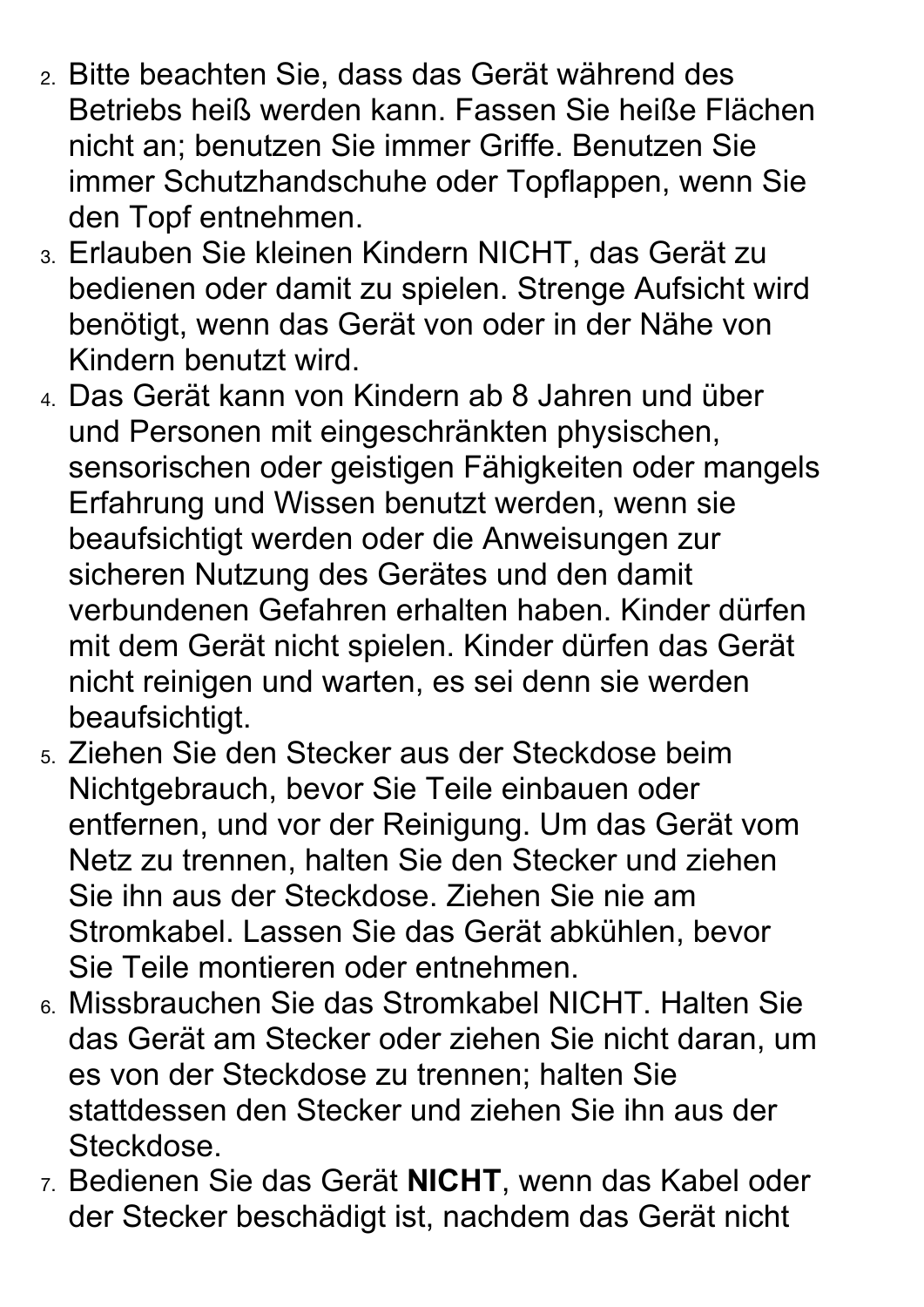richtig funktioniert hat, gefallen ist oder in jeglicher Weise beschädigt war. Bringen Sie das Gerät dem Händler zurück. Wenn das Stromkabel beschädigt ist, muss es von dem Hersteller, seinem Dienstleister oder einer ähnlich qualifizierten Person ersetzt werden, um Gefahren zu vermeiden.

- 8. Bitte wenden Sie sich an den Abschnitt Reinigung & Wartung für regelmäßige Wartungen des Gerätes. Ansonsten bringen Sie das Gerät dem Händler zurück.
- 9. Erlauben Sie dem Stromkabel **NICHT**, heiße Flächen wie zum Beispiel ein Herd zu berühren. Benutzen Sie das Gerät immer an einer trockenen, ebenen Fläche.
- 10.Besondere Vorsicht ist geboten, wenn das Gerät, heißes Öl oder andere heiße Flüssigkeiten im Inneren hat, bewegt wird. Benutzen Sie immer Ofenhandschuhe oder Topflappen, wenn das Kochsystem bewegt wird. Erlauben Sie es dem heißen Öl abzukühlen, bevor Sie das Gerät umstellen oder reinigen.
- 11.Um mögliche Schäden von Dampf zu vermeiden, platzieren Sie das System während der Nutzung fern von Wänden und Schränken.
- 12.Wenn Sie das Gerät benutzen, lassen Sie einen angemessenen Raum oberhalb und an den Seiten für die Luftzirkulation. Auf Flächen, die von der Hitze betroffen werden könnten, wird die Nutzung einer wärmeisolierenden Unterlage oder eines Untersetzers empfohlen.
- 13.Seien Sie besonders vorsichtig, wenn Sie den Deckel nach dem Kochen entfernen. Der Dampf von Innen kann schwere Verbrennungen verursachen. Heben Sie immer den Deckel an und kippen Sie ihn weg von sich, wenn Sie ihn entfernen, so dass das Wasser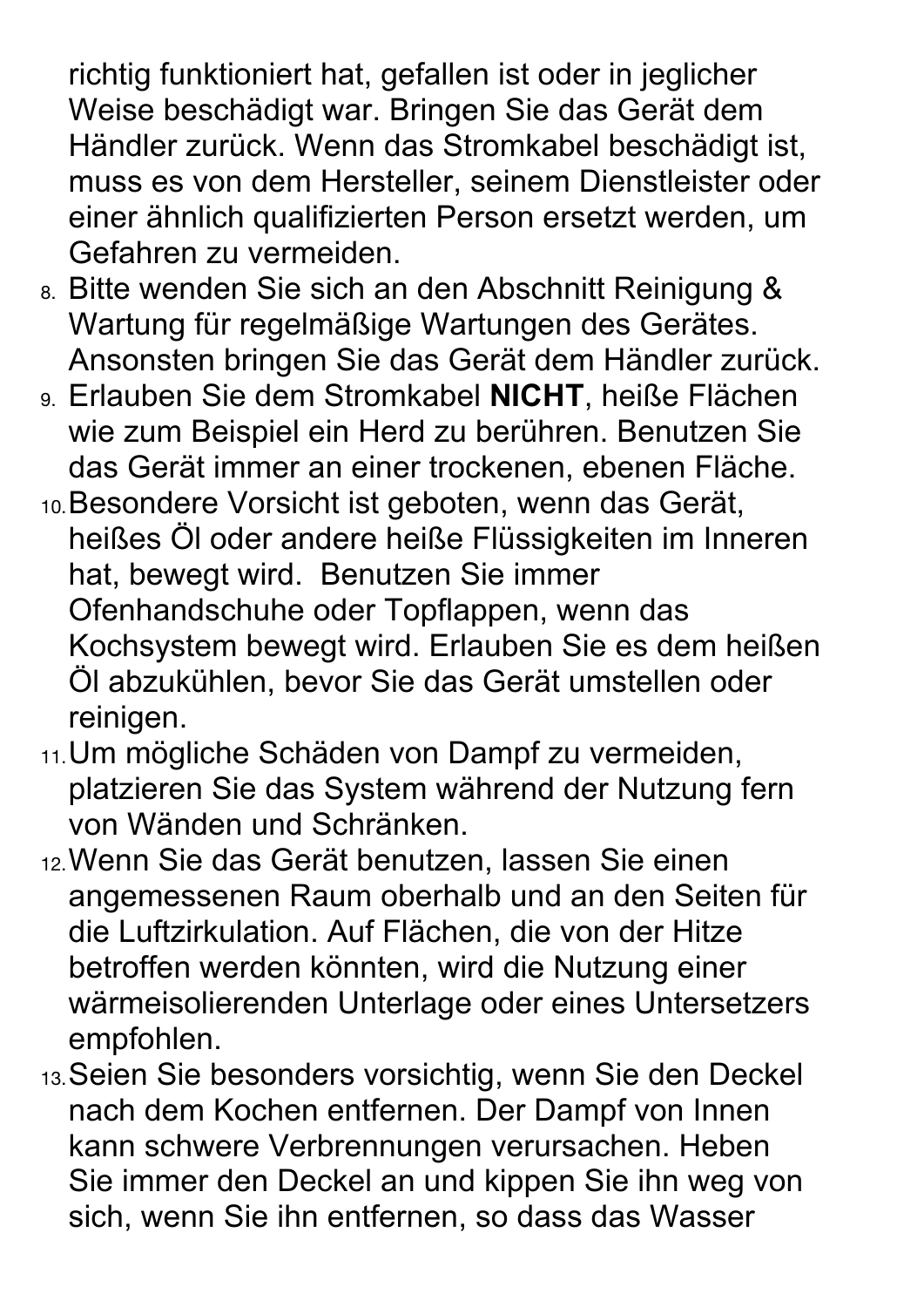nicht zurück in das Gerät tropft.

- 14.Benutzen Sie das Gerät **NICHT** draußen oder überall, wo das Kabel oder das Gehäuse in Kontakt mit Wasser während der Nutzung kommen kann.
- 15.Benutzen Sie das Gerät nur für den vorgesehenen Verwendungszweck.Blockieren Sie die Dampf-Auslassöffnung während der Nutzung **NICHT.**
- 16.Platzieren Sie die Dampf-Entlüftungsöffnung auf der Rückseite des Gerätes immer weg von Innen.
- 17.Platzieren Sie dieses Gerät **NICHT** und bedienen Sie es in der Nähe von heißen Flächen (wie zum Beispiel Gas- oder Elektrobrennern, Herden oder Heizöfen) nicht.
- 18.Die Nutzung von den von dem Hersteller nicht empfohlenen Anhängen und Zubehör kann zu einem Brand, einem Stromschlag oder Körperverletzungen führen.
- 19.Benutzen Sie das Gerät **NICHT** zum Frittieren.
- 20.**ACHTUNG: UM DAS RISIKO EINES STROMSCHLAGES ZU VERRINGEN, KOCHEN SIE NUR IN DEM TOPF ODER IN BEHÄLTERN, DIE VON DEM HÄNDLER EMPFOHLEN ODER ZUR VERFÜGUNG GESTELLT WURDEN, UND NUR AUF DEM RECK IN DEM VORGESEHENEN TOPF. BENUTZEN SIE DAS GERÄT NICHT OHNE DEN ENTFERNBAREN KOCHTOPF DRIN.**
- 21.Um abzuschließen, drehen Sie das Einstellrad auf "Aus", danach entfernen Sie den Stecker aus der Steckdose.
- 22.**DIESES GERÄT IST AUSSCHLIESSLICH FÜR DIE HAUSHALTSNUTZUNG GEEIGNET.** Benutzen Sie das Gerät nur für den vorgesehenen Verwendungszweck. Benutzen Sie es nicht draußen.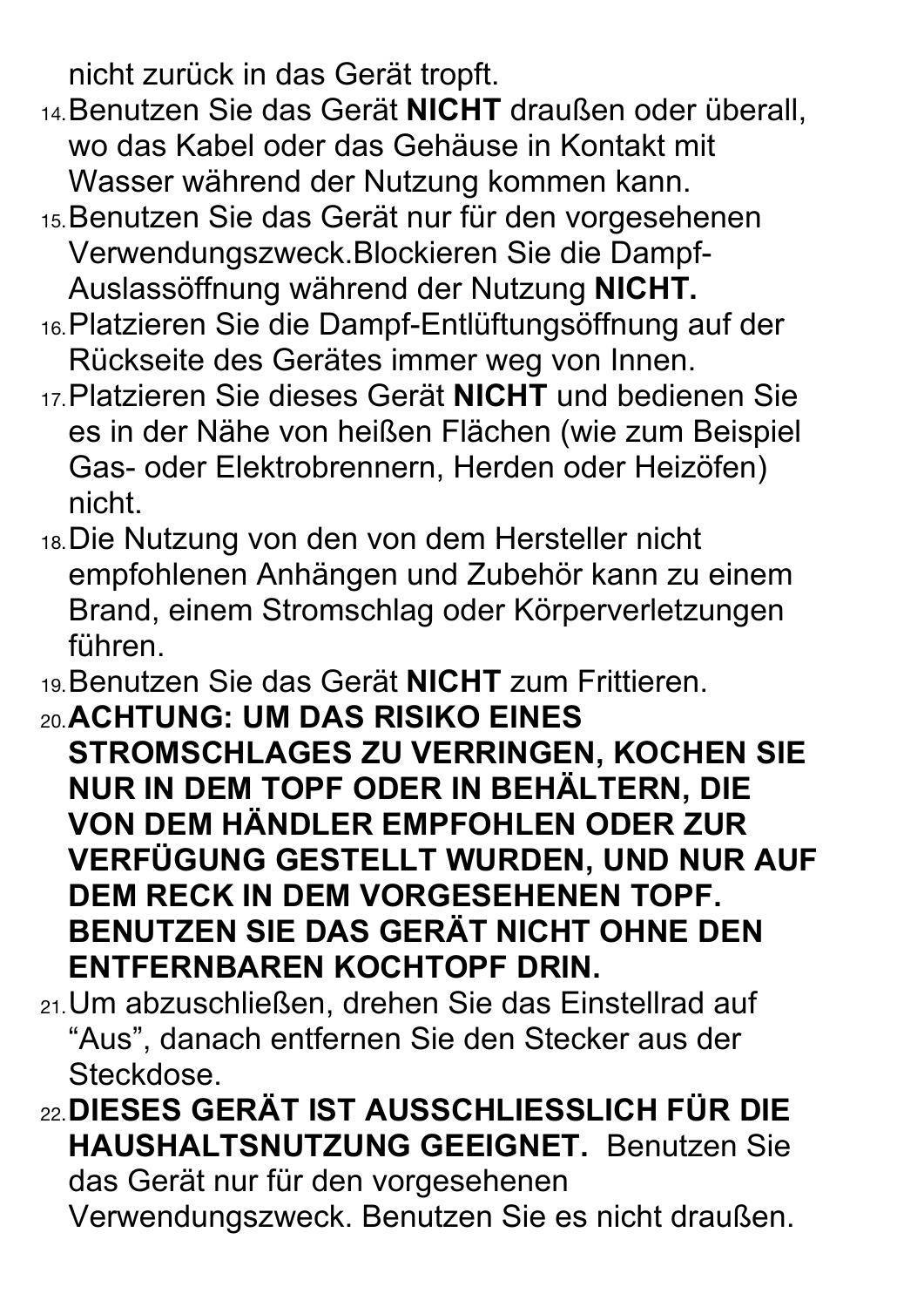- 23.Um die Möglichkeit zu vermeiden, dass das Gerät versehentlich von der Arbeitsplatte oder Tischplatte heruntergezogen wird, was die Beschädigung des Kochsystems oder Körperverletzungen verursachen könnte, lassen Sie das Stromkabel nicht über die Kante der Arbeitsplatte oder des Tisches herunterhängen.
- 24.Bei einem zu langen Aufenthalt von Lebensmittel bei der Zimmertemperatur kann das Verbreiten von Bakterien gefährliche Werte erreichen und Krankheiten verursachen.
- 25.Bei einem Stromausfall, wird eine Fehlermeldung auf dem Gerät angezeigt. Es wird empfohlen, alle Lebensmittel zu entsorgen, die bei Zimmertemperatur mehr als eine Stunde gewesen sind.
- 26.Das Gerät darf nicht benutzt werden, wenn es fallen gelassen wurde,wenn auffällige Zeichen von Beschädigungen sichtbar sind oder wenn es undicht ist

**HINWEIS**: Dieses Gerät verfügt über ein kurzes Stromkabel, um das Risiko, verheddert zu werden oder über ein langes Kabel zu stolpern, zu verringern. Ein Verlängerungskabel darf benutzt werden, wenn Sie vorsichtig damit umgehen.

Für eine weitere technische Unterstützung, kontaktieren Sie Ihren Händler.

## **BEWAHREN SIE DIESE ANWEISUNGEN AUF.**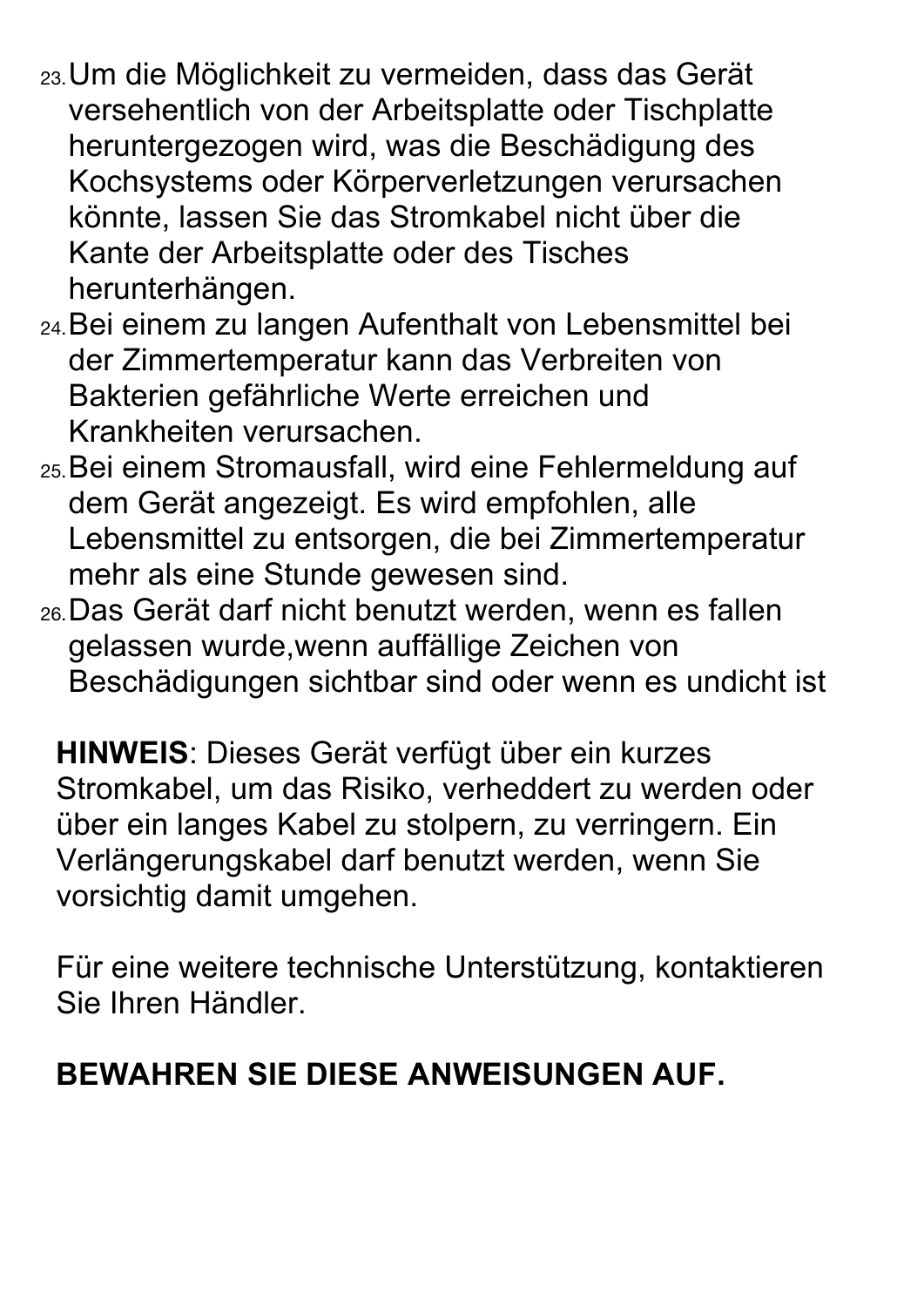## **TECHNISCHE SPEZIFIKATIONEN**

Spannung: 220V. 50Hz. Leistung: 1350 Watt

### **Inhalte**

Ihr **Slow Function** automatisches Kochsystem kennenlernen

- **1. Bratdeckel mit Griff**
- **2. Röstung-Reck (nicht angezeigt)**
- **3. Kochtopf**
- **4. Hauptgehäuse**
- **5. Bedienfeld**
- **6. Stromkabel (nicht angezeigt) OFEN**



Der **Slow Function** Kochsystem-Dampfgarer bietet einen neuen Weg, Ihre Lebensmittel schneller, gesünder und einfacher zu kochen. Die einfachen 1-2-3 elektronischen Bedienelemente schenken Ihnen Flexibilität beim Kochen in einem Topf.

### **EIGENSCHAFTEN:**

- **- Herd-Einstellungen: Niedrig(köcheln), Hoch (anbraten)**
- **- Slow Cooker Einstellungen: Hoch, Niedrig**
- **- Wärme-Einstellungen**
- **- Ofen-Funktion**
- **- Dampf-Funktion**
- **- Digitale Ofen-Kontrolle mit einem Timer**
- **- Automatische Wärme für Slow Cook und Dampf-Funktion**
- **- Automatisches Abschalten**

#### **Ihr automatisches Kochsystem-Bedienfeld kennenlernen**

#### **Einstellrad**

Drehen Sie das Rad, um Herd, Warm, Slow Cook, Ofen und Dampf Modi zu wählen.

**Herd-** Nutzen Sie das automatische Kochsystem wie einen Herd. Sie können Lebensmittel köcheln oder anbraten.

**Slow Cook-** Nutzen Sie das automatische Kochsystem, um langsam zu kochen. Wählen Sie den Niedrig oder Hoch- Modus und überlassen Sie dem Kochsystem die ganze Arbeit.

**Warm-** Nutzen Sie den Wärme-Modus, wenn der Kochprozess abgeschlossen ist, um das Essen für die Zeit ab 30 Minuten bis 12 Stunden warm zu halten.

**Ofen-** Nutzen Sie das automatische Kochsystem anstatt eines gewöhnlichen Ofens. Sie können rösten, backen oder sogar mit Dampf kochen.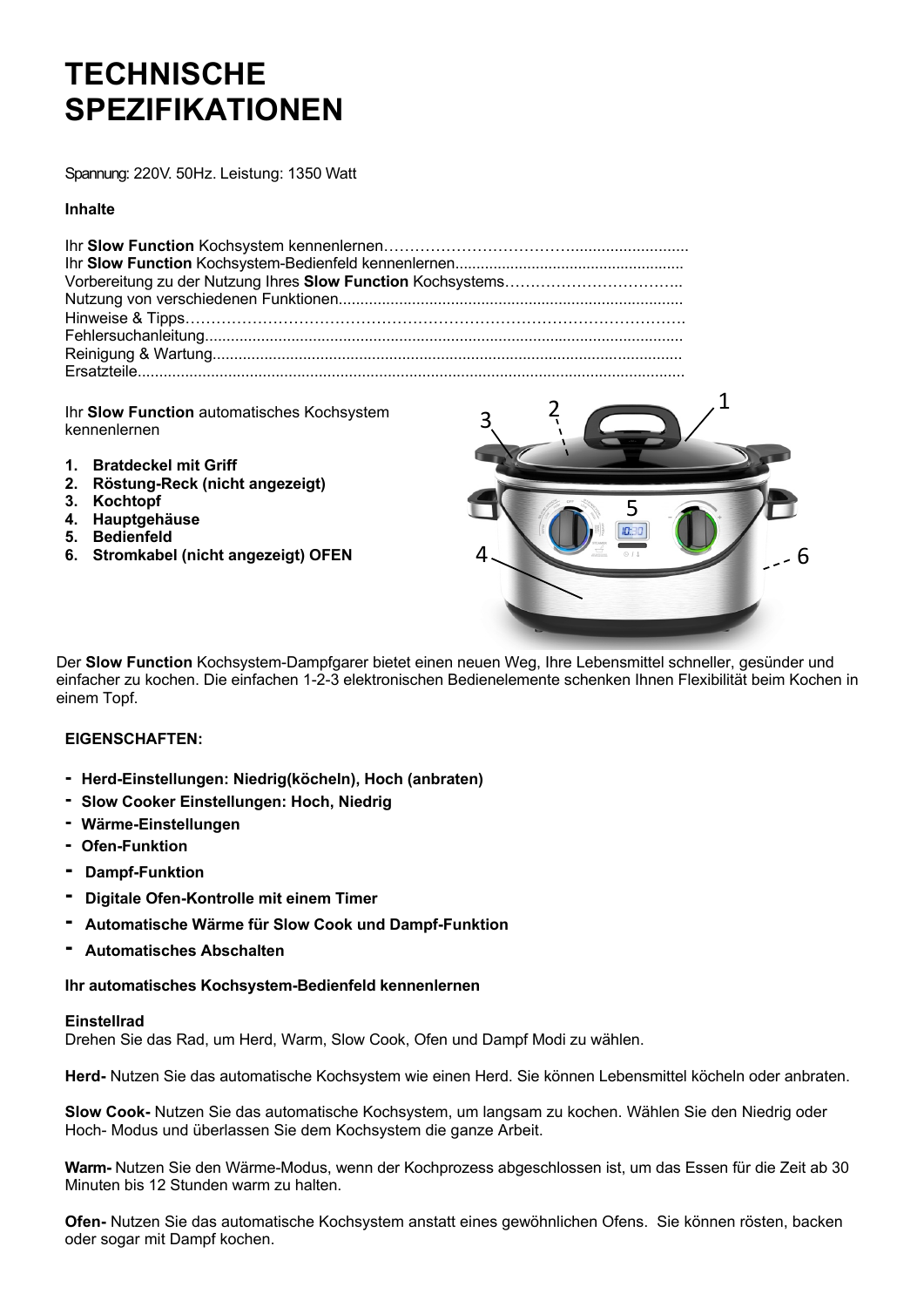**Dampf-** Nutzen Sie das automatische Kochsystem, um Essen zu dünsten.

### **LED Displayanzeige**

Der LED Display zeigt die Timer-Einstellungen für Slow Cook, Warm, Ofen und Dampf Modi an. Er zeigt auch die Ofen-Temperatureinstellungen für den Ofen-Modus.

### **Zeit/ Ofen-Temperaturtaste**

Nutzen Sie die Ofen-Temperaturtaste, um zwischen der Zeit und Temperatur umzuschalten, wenn Sie den Ofen-Modus benutzen.

### **Wahlschalter**

Benutzen Sie den Wahlschalter, um den Ablauftimer in Slow Cook einzustellen oder die Zeit und Temperatur zu verändern, wenn Sie den Ofen-Modus benutzen.

### **Auto Warm**

Das automatische Kochsystem wird in den Auto Warm-Modus gehen, wenn die eingestellte Kochzeit in Slow Cook-Modus abgelaufen ist.

## **VORBEREITUNG FÜR DIE NUTZUNG DES SLOW FUNCTION KOCHSYSTEM**

Bevor Sie das Gerät zum ersten Mal benutzen:

- 1.Entfernen Sie vorsichtig alle Teile aus dem Karton. Spülen Sie den Kochtopf, das Röstung-Reck und den Bratdeckel mit warmen Seifenwasser. Der Kochtopf darf auch in einer Spülmaschine gereinigt werden. Der Bratdeckel und das Röstungs-Reck sind nicht spülmaschinenfest. Platzieren Sie das Hauptgehäuse nicht im Wasser oder in der Spülmaschine. Reinigen Sie es mit einem feuchten Tuch.
- 2.Wenn es einsatzbereit ist, platzieren Sie den Kochtopf in dem Hauptgehäuse. Benutzen Sie das Kochsystem **nie** ohne den im Hauptgehäuse eingesetzten Kochtopf.
- 3.Schließen Sie das Gerät an einer Steckdose an.
- 4.Das Kochsystem wird nicht "An" sein, solange das Einstellrad in der "Aus" Position ist.
- 5.Wenn Sie bereit sind, das Gerät zu starten, drehen Sie das Einstellrad auf die von Ihnen gewünschte Funktion. Das Angehen von der roten Strom-Leuchte signalisiert, dass das Gerät an ist.
- 6.Folgen Sie den Anweisungen über die Nutzung von verschiedenen Funktionen auf den folgenden Seiten. **Nutzung von verschiedenen Funktionen.**

#### **Herd:**

- **1.**Platzieren Sie den Kochtopf in dem Gehäuse.
- **2.**Platzieren Sie die Lebensmittel, die Sie vorbereiten wollen, im dem Topf in eine ebene Schicht, um das beste Ergebnis zu sichern.
- **3.**Stellen Sie das Einstellrad auf den gewünschten Herd-Modus ein, damit das Gerät den Heizprozess startet. Der LED Display wird "An" anzeigen und die Stromleuchte wird angehen.
- **4.**Wenn Sie die Nutzung des Gerätes beendet haben, drehen Sie das Einstellrad auf "Aus", ziehen Sie den Stecker und erlauben Sie dem Gerät komplett abzukühlen, bevor Sie es weiter bedienen.

**HINWEIS:** Das Gerät wird nicht funktionieren, wenn der Kochtopf nicht im Hauptgehäuse eingesetzt ist.

**HINWEIS:** Wenn Sie das Essen anbraten möchten, stellen Sie den Herd auf "Hoch" ein. Um Gemüse anzudünsten, stellen Sie den Herd auf "Niedrig" oder "Hoch" ein.

### **Automatische Abschaltung vom Herd:**

Aus Sicherheitsgründen wurde das Gerät so entwickelt, dass es automatisch ausgeht, abhängig von der gewählten Einstellung.

Herd-Hoch: automatisches Abschalten nach einer Stunde der Nutzung. Herd-Niedrig: automatisches Abschalten nach 4 Stunden der Nutzung.

### **Slow Cook:**

Die 5.5 L Kapazität mach das Gerät zu einem perfekten Slow-Cooker für eine ganze Familie. Die "Niedrig" und Hoch Einstellungen schalten automatisch in das Auto Warm, sobald der Kochprozess abgeschlossen ist, um das Essen warm zu halten. Nutzen Sie die Herd-Funktion auf "Hoch", um Fleisch oder Gemüse anzubraten, bevor es langsam gekocht wird, um Aromen zu verbessern und Gourmet-Mahlzeiten zu kreieren.

Überschreiten Sie die Obergrenze des Kochtopfs nicht, wenn Sie die Lebensmittel einlegen. Das kann zum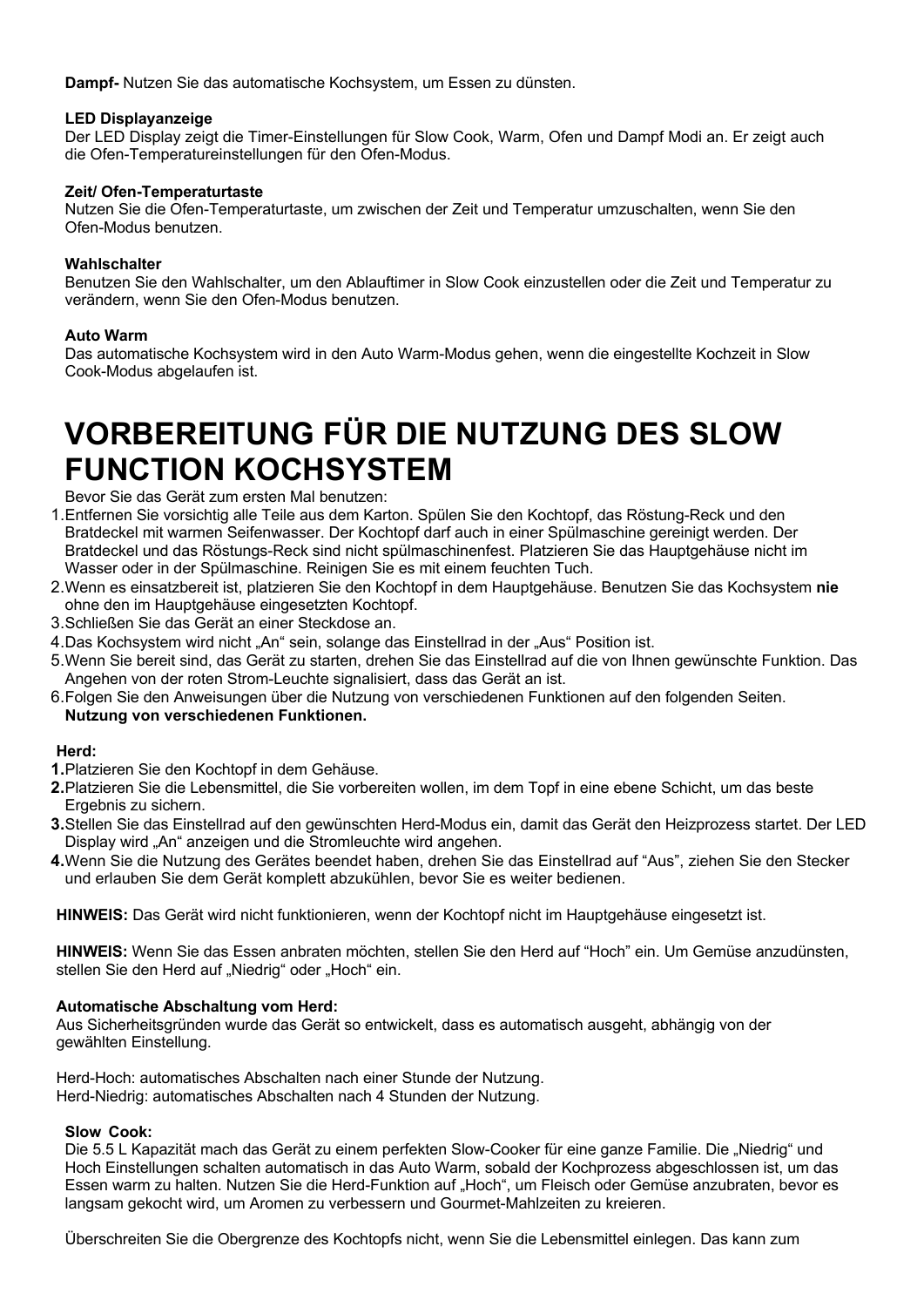Überlaufen des Essens führen.

1.Platzieren Sie die Zutaten in dem Kochtopf und setzen Sie den Deckel darauf**.**

2. Setzen Sie den Stecker in die Steckdose.

3. Drehen Sie das Einstellrad entweder auf "Niedrig" oder "Hoch" unter Slow Cook nach Rezeptvorgabe. Der LED Display wird "8:00" oder "4:00" anzeigen, abhängig von der gewählten Slow-Cook Einstellung und die Strom-Taste wird angehen.

4.Die Display-Anzeige wird "8:00" Stunden für eine niedrige Einstellung und "4:00" für eine höhere Einstellung anzeigen. Drehen Sie das Einstellrad, um die gewünschte Zeit einzustellen. Die Zeit wird in 30-minutigen Schrittweiten bis zu 12 Stunden steigern oder sinken. Der Timer fängt nach 3 Sekunden an, herunterzuzählen. Heben Sie den Deckel während des Kochen nicht zu häufig.

5.Wenn der Kochprozess abgeschlossen ist, wird das Gerät in den Auto Warm Modus für bis zu 12 Stunden gehen. Wenn Sie die Nutzung des Gerätes beendet haben, drehen Sie das Einstellrad auf "Aus", trennen Sie das Gerät vom Netz und lassen Sie es vor der nächsten Nutzung komplett abkühlen. **Automatisches Abschalten für Slow Cook**

Aus Sicherheitsgründen wurde das Gerät so entwickelt, dass es automatisch ausgeht, abhängig von der gewählten Einstellung.

In den Slow Cook "Niedrig oder Hoch" Modi, wird das Gerät am Ende der Kochrunde automatisch in das Auto Warm-Modus für 12 Stunden gehen. Am Ende dieser Zeit schaltet das Gerät sich automatisch aus.

### **Wärme-Einstellungen:**

Benutzen Sie den automatische Kochsystem-Wärmemodus, um Lebensmittel für die Dauer von 20 Minuten bis 12 Stunden warm zu halten. Dies kann bei dem Essen benutzt werden, welches in dem Slow Cooker schon vorbereitet wurde, oder für das fertige Essen, das Sie warmhalten möchten.

**1.**Platzieren Sie das gekochte Essen in dem Kochtopf und verschließen Sie ihn mit dem Deckel.

- **2.**Schließen Sie das Gerät an einer Steckdose an.
- **3.** Drehen Sie das Einstellrad, zum Aufwärmen.
- **4.**Die Zeit ist für "6:00" Stunden vorprogrammiert. Drehen Sie das Einstellrad, um die gewünschte Zeit einzustellen, und das Essen warm zu halten.
- **5.**Wenn Sie die Nutzung des Gerätes beendet haben, drehen Sie das Einstellrad auf "Aus", ziehen Sie den Stecker und erlauben Sie dem Gerät komplett abzukühlen, bevor Sie es weiter bedienen.

### **Automatisches Ausschalten für "Warm"**

Aus Sicherheitsgründen wurde das Gerät so entwickelt, dass es automatisch ausgeht, abhängig von der gewählten Einstellung. Am Ende der vorprogrammierten Zeit wird das Gerät automatisch ausgehen.

## **Nutzung von verschiedenen Funktionen- Fortsetzung**

### **Ofen:**

Wechselnde Temperaturen von 120° bis 220° machen es zu einem perfekten Ofen, um Fleisch oder Gemüse zu rösten, und zum Backen. Der programmierbare Timer kann in 5-minütigen Abständen bis zu 6 Stunden eingestellt werden.

### **Nutzung des Ofen-Moduses zum Rösten:**

- 1. Platzieren Sie die Lebensmittel auf dem Röstungs-Reck und lassen Sie es in den Kochtopf herunter. Schließen Sie den Deckel.
- 2. Schließen Sie das Gerät an einer Steckdose an.
- 3. Drehen Sie das Einstellrad auf "Ofen". Die Stromleuchte wird angehen.
- 4. Auf der Display-Anzeige wird "175°C" stehen. Drehen Sie das Einstellrad, um die Temperatur zu bestimmen. Die Temperatur wird sich in 15°C- Schrittweiten bis zu 220°C anpassen. Drücken Sie auf die Zeit/Ofen-Temperaturtaste einmal und dann drehen Sie das Einstellrad, um die Kochzeit zu bestimmen. Die Zeit wird in 5-minutigen Schrittweisen bis zu 6 Stunden steigern.
- 5. Der Timer fängt nach 3 Sekunden an, herunterzuzählen. Die Zeit und Temperatur können während der Kochrunde angepasst werden. Drücken Sie auf die Zeit/Ofen-Temperaturtaste, und dann drehen Sie das Einstellrad, um die Zeit oder Temperatur zu verändern.
- 6. Sobald der Kochprozess abgeschlossen ist, wird der Timer für 2 Minuten blinken. Am Ende dieser Zeit wird das Gerät ausgehen.
	- **WICHTIG**: Seien Sie besonders vorsichtig, wenn Sie heißes Essen halten.
- 7. Wenn Sie die Nutzung des Gerätes beendet haben, drehen Sie das Einstellrad auf "Aus´´, ziehen Sie den Stecker und erlauben Sie dem Gerät komplett abzukühlen, bevor Sie es weiter bedienen.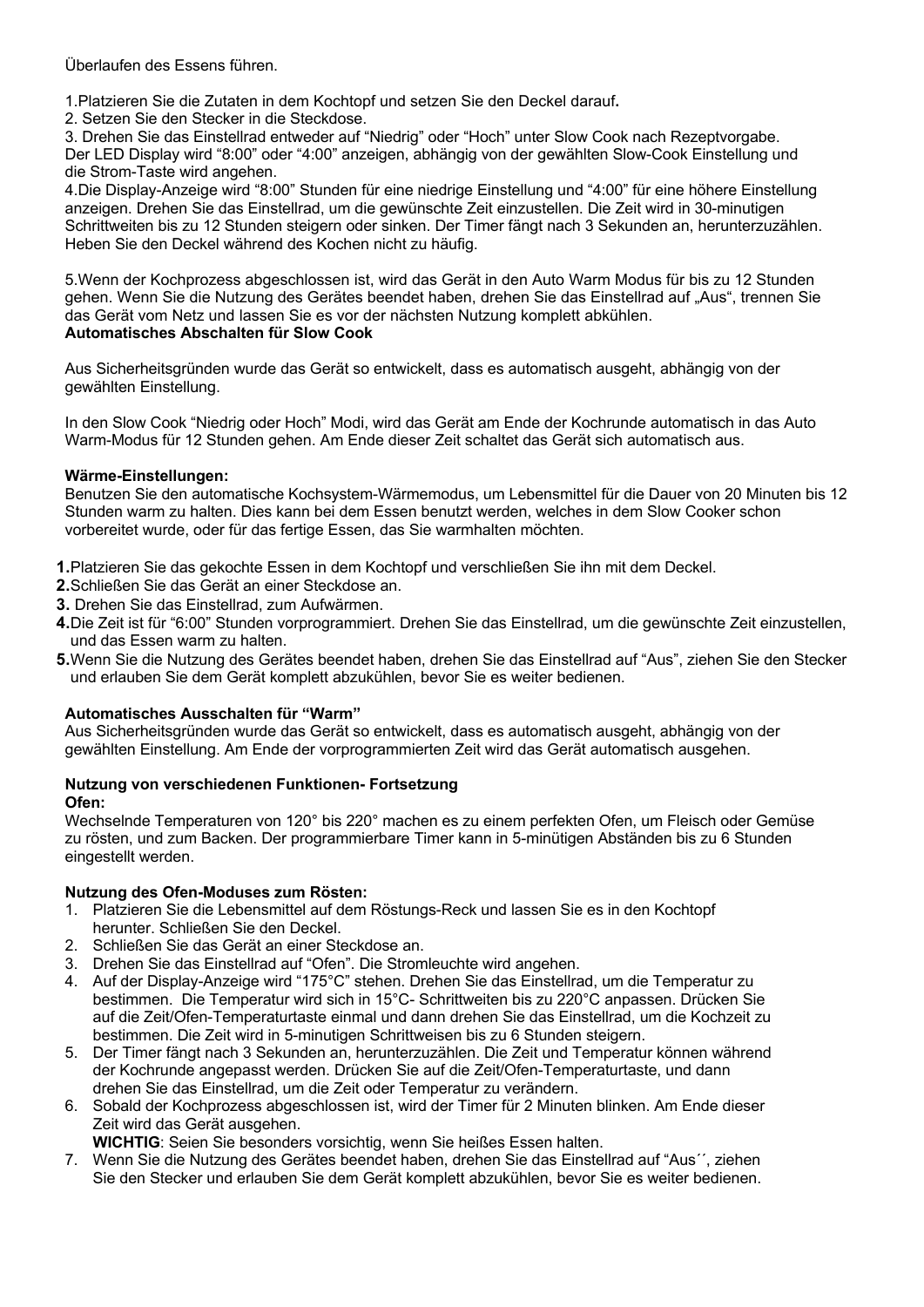### **Dampfgaren:**

Durch die Einführung von Dampf werden Lebensmittel beim Dampfgaren schnell und gesund vorbereitet. Das Dampf-Röstungsverfahren kann bei der Vorbereitung der Vielzahl von Fleischsorten angesetzt werden, die man normalerweise in einem Ofen rösten würde. Manche Fleischstücke profitieren davon, **VOR** der Röstung angebraten zu werden, während die anderen **NACH** der Röstung angebraten werden sollten.

Es ist kein Vorwärmen nötig, wenn Sie die Lebensmittel vor der Röstung anbraten.

Die meisten Fleischsorten können für weniger als 10 Minuten angebraten werden. Wenn Sie das Fleisch nicht kochen möchten, bräunen Sie das Fleisch einfach, um diesem eine Farbe zu geben.

Fügen Sie Wasser auf den Boden des Kochtopfs hinzu. Im Allgemeinen, 1 Tasse Wasser gleicht 10 Minuten Garzeit.

Wenn zusätzliches Wasser während des Kochprozesses benötigt wird, heben Sie vorsichtig den Deckel weg von Ihnen und fügen Sie zimmertemperiertes Wasser hinzu. Wasser darf das Röstungs-Reck **NICHT** übersteigen oder die Lebensmittel berühren, sonst werden diese blau gedünstet.

Seien Sie vorsichtig, wenn Sie heißes Fleisch auf dem Röstungs-Reck platzieren. **ACHTUNG**: Fügen Sie **KEINE** Flüssigkeiten auf die Grundlage von dem Hauptgehäuse des Gerätes hinzu.

## **HINWEISE & TIPPS:**

**1** Die Kochzeiten können abhängig von der gewählten Temperatur, der aktuellen Temperatur des Kochtopfs und der Temperatur von Zutaten variieren.

**2** Benutzen Sie immer Antihaft-Utensilien in dem Kochtopf. Utensilien aus Metall können die Antihaftbeschichtung beschädigen.

**3** Für eine gleichmäßige Bräunung, vergewissern Sie sich, dass die Lebensmittel sich in einer ebenen Schicht auf dem Boden des Kochtopfs oder Röstungs-Recks befinden.

**4** Die Kochzeit und die Temperatur kann jeder Zeit während der Kochrunde im Ofen angepasst werden. Drücken Sie auf die Zeit/ Ofen-Temperaturtaste und drehen Sue das Einstellrad, um eine Änderung vorzunehmen.

**5** Das gekochte Essen kann oben nicht so braun oder knusprig sein, wie in einem Backofen vorbereitet. Stattdessen werden die Lebensmittel braun auf dem Boden und knusprig auf dem Boden und den Seiten.

**6** Wenn Sie die Temperatur und die Zeit nicht manuell einstellen, wird das Gerät automatisch bei der vorprogrammierten Temperatur und Zeit starten.

**7** Verschiedene Modi können benötigt werden, um ein Rezept vorzubereiten, um diese während der Kochrunde zu ändern, drehen Sie einfach das Einstellrad, um den gewünschten neuen Modus zu wählen. Sobald der Modus gewählt ist, startet der Prozess der Programmierung.

**8** Wenn der Kochtopf während der Kochrunde entfernt und dann zurück in das Gerät platziert wird, wird der Kochprozess weitergehen, als wenn er nicht unterbrochen worden wäre.

## **FEHLERSUCHANLEITUNG**

### **MÖGLICHE LÖSUNGEN "Err" erscheint auf der Display-Anzeige**

Dies passiert, wenn die Stromzufuhr zu dem Gerät unterbrochen wurde oder wenn das Gerät angeschlossen ist und das Einstellrad nicht in der "AUS" Position ist.

Drehen Sie das Einstellrad auf "AUS", danach drehen Sie das Rad auf den gewünschten Kochmodus.

Wenn das Gerät "Err" für eine längere Zeit wegen eines Stromausfalls anzeigt, entsorgen Sie aus Gesundheits- und Sicherheitsgründen die Lebensmittel.

Rufen Sie den Kundendienst an.

### **"E02" erscheint auf dem LED-Display**

**Slow Funktion** Kochsystem funktioniert nicht. Bitte kontaktieren Sie den Kundendienst.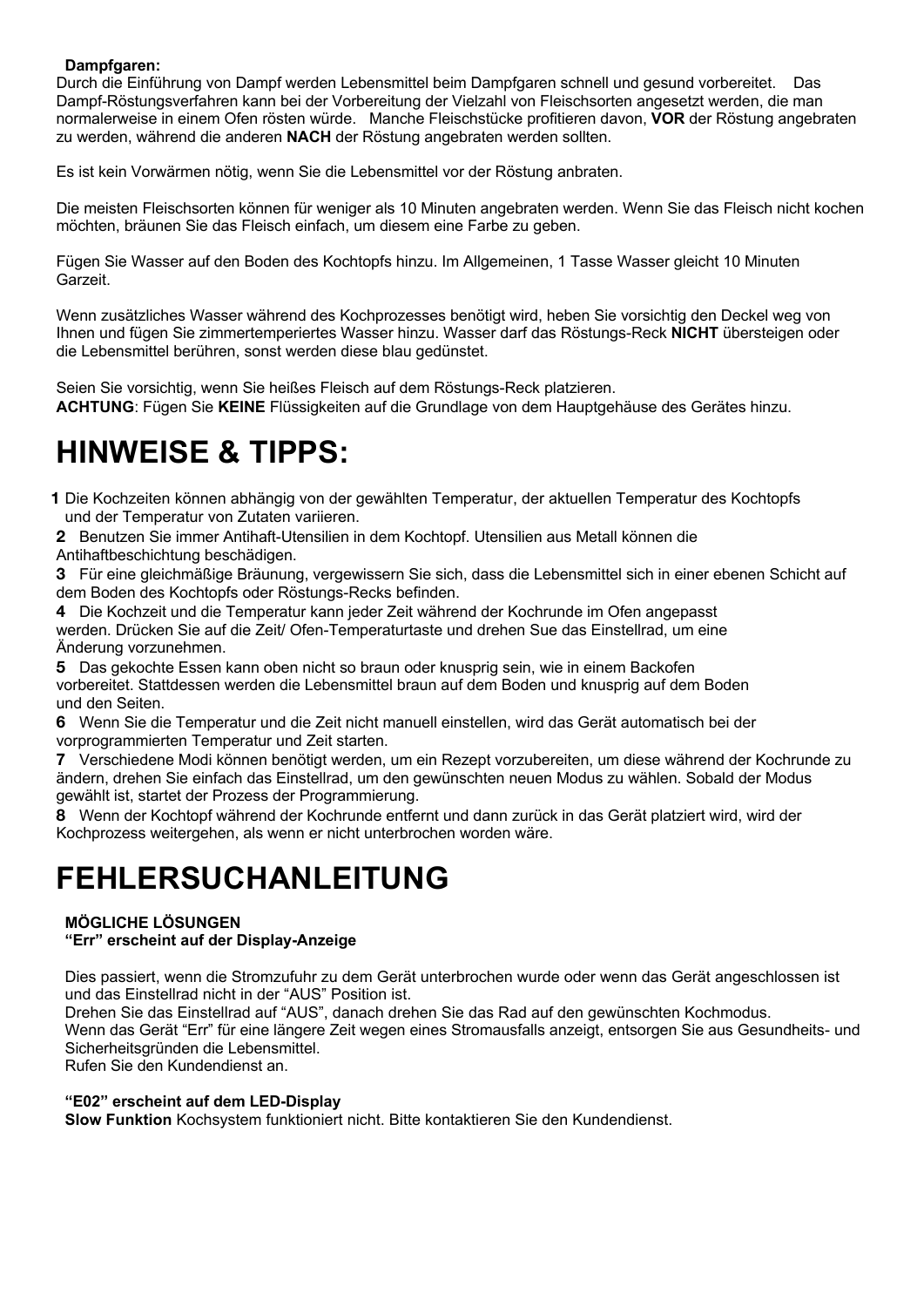## **REINIGUNG & WARTUNG**

Das **Slow Function** Kochsystem muss nach jeder Nutzung gründlich gereinigt werden.

- **1.**Trennen Sie das Gerät vom Netz.
- **2.**Tauchen Sie das Hauptgehäuse nie in Wasser oder andere Flüssigkeiten.
- **3.**Um das Hauptgehäuse und das Bedienfeld zu reinigen, wischen Sie dies mit einem feuchten Tuch ab.
- **4.**Der Bratdeckel und das Röstungs-Reck sind nicht spülmaschinenfest. Spülen Sie den Kochtopf, das Röstungs-Reck und den Bratdeckel mit warmen Seifenwasser. Der Kochtopf darf auch in einer Spülmaschine gereinigt werden.
- **5.**Trocknen Sie alle Teile nach jedem Gebrauch.
- **6.**Wenn die Essensreste in dem Kochtopf festkleben, füllen Sie den Topf mit Wasser und lassen Sie diese vor der Reinigung einweichen. Benutzen Sie **KEINE** Scheuerschwämme. Wenn Scheuern notwendig ist, benutzen Sie ein weiches Reinigungsmittel oder einen Flüssigreiniger mit einem Spülschwamm oder einer Bürste.
- **7.**Für weitere Wartungsarbeiten geben Sie das Gerät dem Händler zurück.

**HINWEISE:** Nach der Nutzung, kann das Äußere des Kochtopfs bei der Reinigung einen schwarzen Belag produzieren. Dies entsteht wegen der Oxidation und kann von der normalen Nutzung auftreten.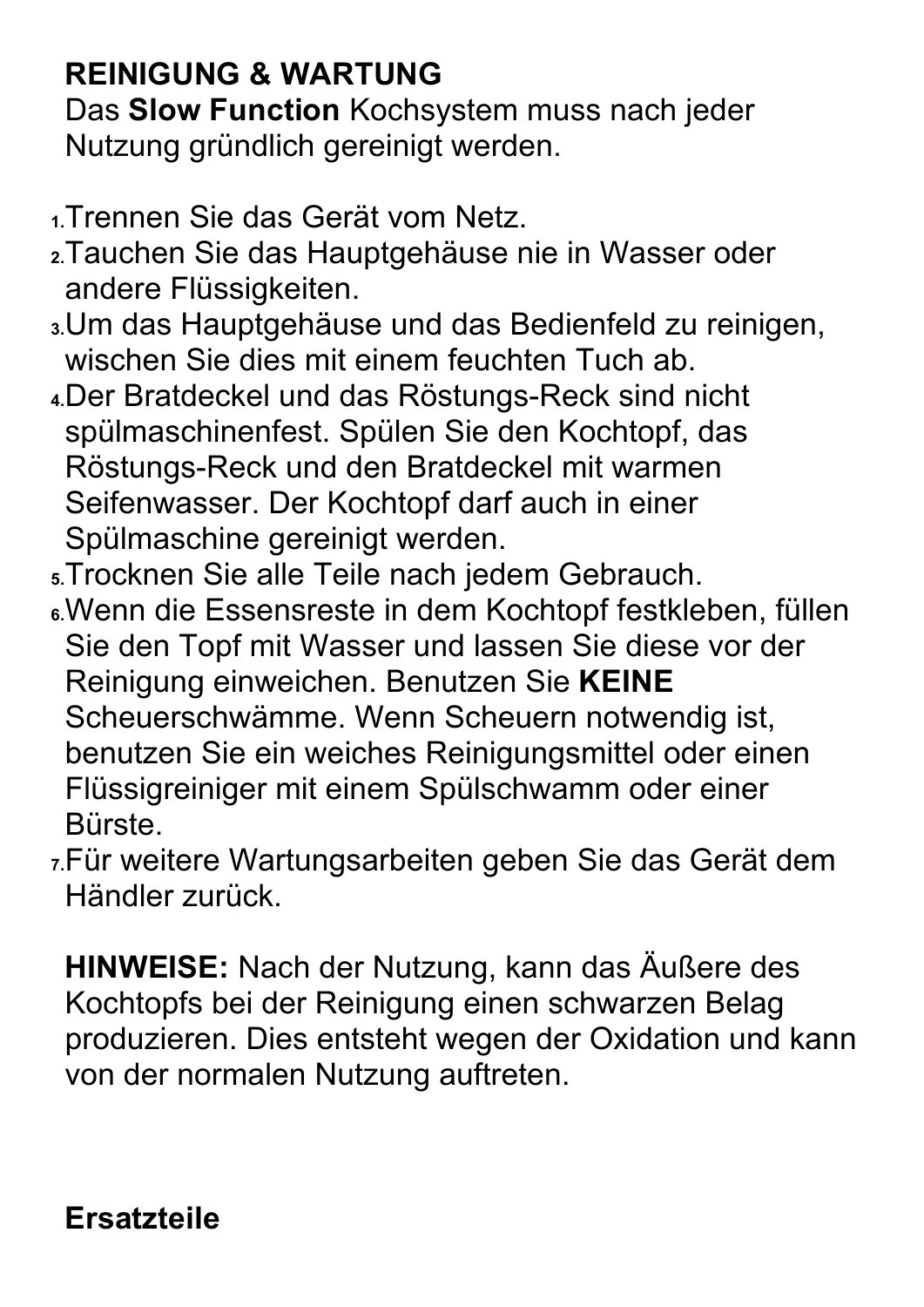## Um zusätzliche Teile oder Zubehör zu bestellen, kontaktieren Sie den Kundendienst.

## **UMWELT**

## ACHTUNG:



Werfen Sie nicht dieses Produkt, wie es mit anderen Haushaltsprodukten hat. Es gibt eine Mülltrennungs von diesem Produkt in Gemeinden, Sie müssen Ihre lokalen Behörden über die Orte, wo man dieses Produkt zurückgeben können zu informieren. In der Tat enthalten elektrische und elektronische Produkte gefährliche Stoffe, die schädliche Auswirkungen auf die Umwelt oder die menschliche Gesundheit haben und sollte recycelt werden. Das Symbol hier darauf hinweisen, dass elektrische oder elektronische Geräte sollten sorgfältig ausgewählt werden, ist ein fahrbarer Abfallbehälter mit einem Kreuz markiert.

Adeva SAS / H.Koenig Europe - 8 rue Marc Seguin - 77290 Mitry Mory - France www.hkoenig.com - sav@hkoenig.com - contact@hkoenig.com - Tél: +33 1 64 67 00 05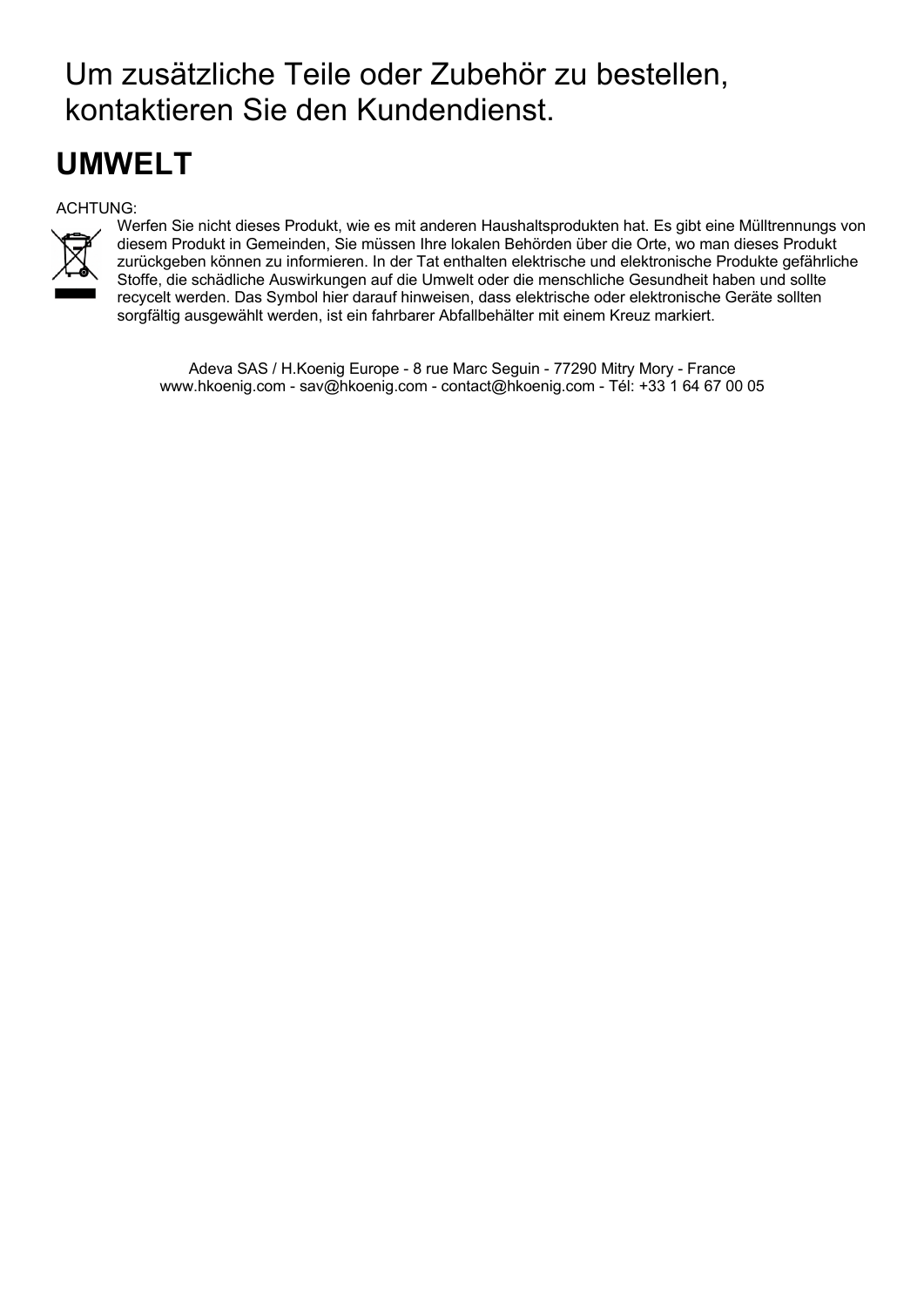## **NEDERLANDS**

**BELANGRIJKE VEILIGHEID INSTRUCTIES Alleen voor Huishoudelijk Gebruik**

**BIJ HET GEBRUIK VAN ELEKTRISCHE APPARATEN, MOETEN DE STANDAARD VEILIGHEIDSREGELS WORDEN OPGEVOLGD, INCLUSIEF DE VOLGENDE:**

## **LEES ALLE INSTRUCTIES VOOR HET GEBRUIK VAN UW ROBOT KOOK SYSTEEM**

## **STEKKER**

**WAARSCHUWING:** Om het risico op elektrische schokken te verkleinen, GEBRUIK ALLEEN DE JUISTE STEKKER. Als het niet past, vraag dan een bevoegde elektricien om een juist stopcontact te plaatsen.

**Geen aanpassingen maken aan de stekker op wat voor manier ook.**

## **WAARSCHUWING:**

OM HET RISICO OP VUUR, ELEKTRISCHE SCHOK OF VERWONDINGEN TE VERKLEINEN:

- 1. Om elektrische schokken te vermijden, niet het apparaat onderdompelen, of de stroomkabel in contact laten komen met water of een andere vloeistof. Als het apparaat in vloeistof valt, verwijder de stekker meteen uit het stopcontact. **REIK NIET in de vloeistof.**
- 2. Het apparaat kan heet worden tijdens gebruik. **RAAK GEEN** hete oppervlakken aan; gebruik altijd de handgrepen. Gebruik altijd ovenwanten of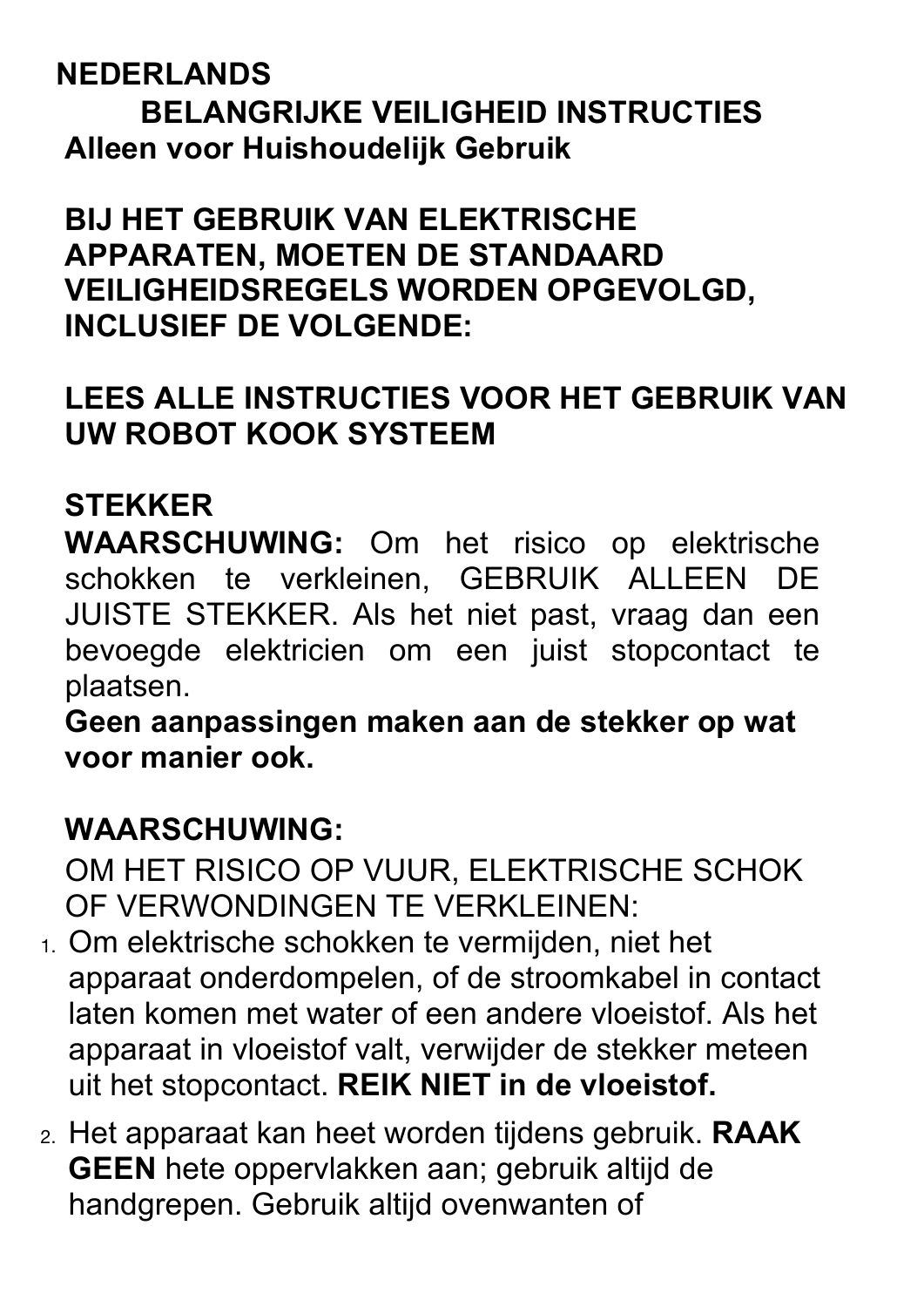pannenlappen om de pan te verwijderen.

- 3. **LAAT GEEN** jonge kinderen het apparaat gebruiken ook niet als speelgoed. Toezicht is noodzakelijk bij of door gebruik van kinderen.
- 4. Dit apparaat kan gebruikt worden door kinderen van 8 jaar en ouder en door personen met beperkte geestelijke of lichamelijke capaciteiten, of met een gebrek aan ervaring en kennis, zolang ze toezicht krijgen of instructies voor het veilig gebruik van dit apparaat hebben gehad en de bijbehorende gevaren begrijpen. Kinderen mogen niet met dit apparaat spelen. Schoonmaken en gebruikersonderhoud mag niet worden uitgevoerd door kinderen zonder toezicht.
- 5. Haal de stekker uit het stopcontact buiten gebruik, voor montage of demontage van onderdelen en voor het schoonmaken. Om de stekker uit het stopcontact halen, pak de stekker vast en trek hem los uit het stopcontact. Nooit aan de kabel trekken. Laat het apparaat afkoelen voor het demonteren van onderdelen.
- 6. **NIET** de stroomkabel misbruiken. Nooit het apparaat optillen aan de stroomkabel of aan de kabel trekken om de stekker uit het stopcontact te halen: pak de stekker vast en trek daar aan.
- 7. **GEBRUIK GEEN** apparaten met een beschadigde kabel of stekker, is gevallen of als het apparaat niet goed werkt of op welke manier dan ook is beschadigd. Breng het apparaat terug naar de dealer. Als de stroomkabel beschadigd is, moet het worden vervangen door de fabrikant, een servicemonteur of een gelijkwaardig gekwalificeerd persoon om gevaren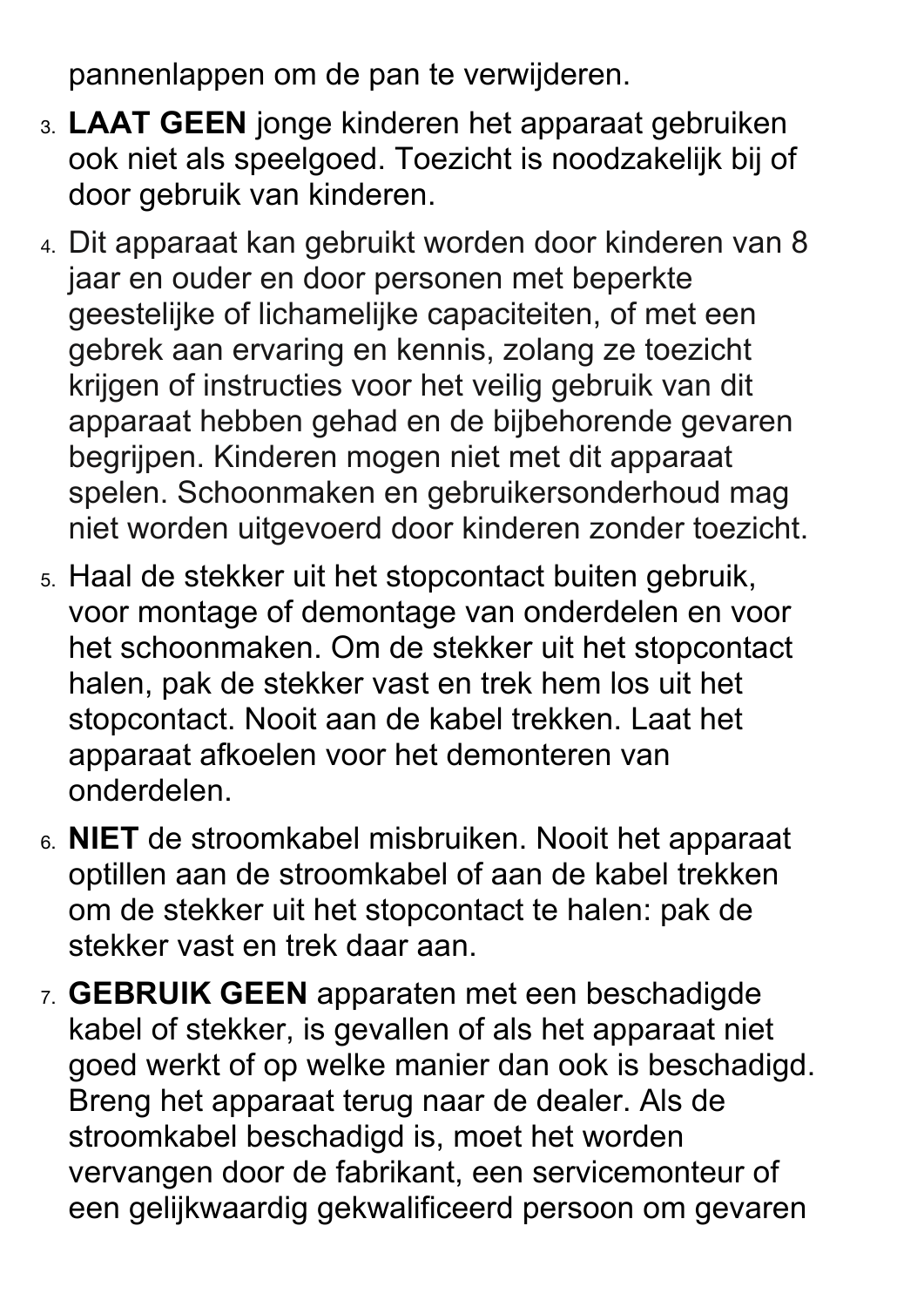te vermijden.

- 8. Lees het Schoonmaken & Onderhoud sectie door voor regelmatig onderhoud van het apparaat. Breng het apparaat terug naar de dealer.
- 9. **NIET** de stroomkabel een heet oppervlak laten aanraken zoals een oven. Altijd het apparaat gebruiken op een droge, vlakke ondergrond.
- 10.Uitermate voorzichtigheid is altijd geboden bij het verplaatsen van een apparaat met hete olie of andere hete vloeistof. Gebruik altijd ovenwanten of pannenlappen om de pan te verplaatsen. Laat hete olie eerst afkoelen voor het verwijderen of het schoonmaken van het apparaat.
- 11.Om mogelijke stoom schade te voorkomen, plaats het kook apparaat niet bij muren en kastjes tijdens gebruik.
- 12.Bij het gebruik van het apparaat, zorg voor voldoende ruimte erboven en rondom voor luchtcirculatie. Op een oppervlak waar hitte een probleem kan vormen, is het gebruik van een onderzetter aanbevolen.
- 13.Wees uitermate voorzichtig bij het verwijderen van de deksel na het koken. Serieuze verbrandingen kunnen worden veroorzaakt door de opgebouwde stoom binnenin. Altijd de deksel optillen en wegdraaien van uzelf bij het verwijderen, let op dat er geen water terug in het apparaat druppelt.
- 14.**NIET** buiten gebruiken of ergens waar de kabel of behuizing in contact kan komen met water tijdens gebruik.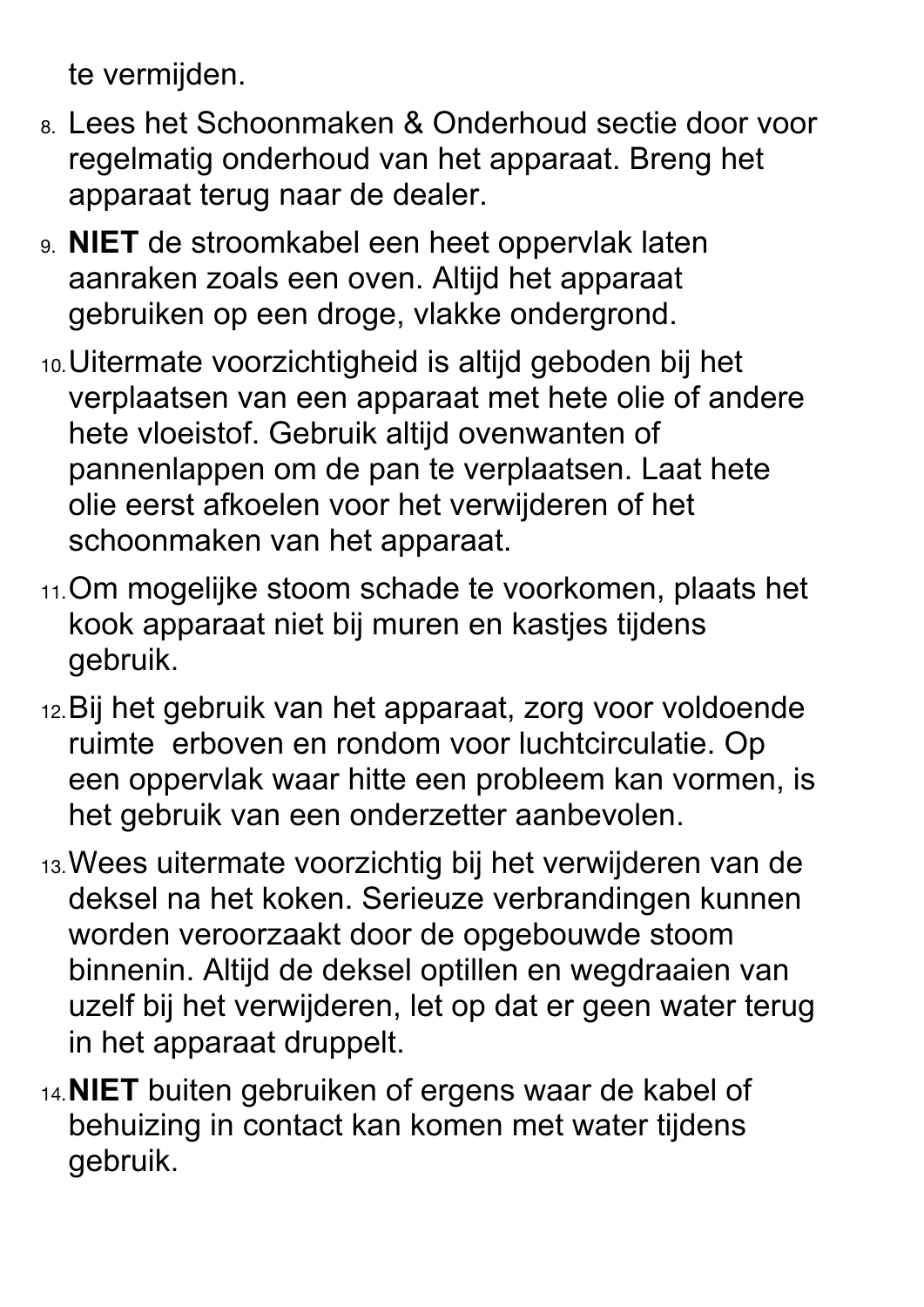- 15.**NIET** het apparaat gebruiken voor iets anders dan het beoogde gebruik.
- 16.**NIET** de stoom opening blokkeren tijdens gebruik.
- **17.**Altijd de stoom opening van u af plaatsen.
- **18.Niet** plaatsen op of vlakbij een hete (gas of elektrisch fornuis of in een hete oven ).
- **19.**Het gebruik van accessoires en hulpmiddelen die niet door de fabrikant zijn aanbevolen kunnen resulteren in vuur, elektrische schok of persoonlijke verwondingen.
- **20.NIET** gebruiken voor frituren.
- **21.WAARSCHUWING: OM HET RISICO OP ELEKTRISCHE SCHOKKEN TE VERKLEINEN, ALLEEN KOOK IN DE MEEGELEVERDE PAN OF IN CONTAINERS DIE AANBEVOLEN WORDEN DOOR DE LEVERANCIER, GEPLAATST IN HET KOOKREK IN DE PAN. NIET HET APPARAAT GEBRUIKEN ZONDER DE VERWIJDERBARE KOOKPAN ERIN.**
- **22.**Om de stekker te verwijderen, eerste de Functie Schakelaar op 'Off' zetten, dan de stekker verwijderen.
- **23.DIT APPARAAT IS ALLEEN BEDOELD VOOR HUISHOUDELIJK GEBRUIK.** Niet gebruiken voor ander gebruik dan het beoogde gebruik. Niet buiten gebruiken.
- **24.**Om te voorkomen dat het kook apparaat per ongeluk van het aanrecht of tafel wordt getrokken, wat kan resulteren in schade aan het kook apparaat of verwondingen, laat de stroomkabel niet over de rand van het aanrecht of tafel hangen.

**25.**Voedsel te lang op kamertemperatuur bewaren kan de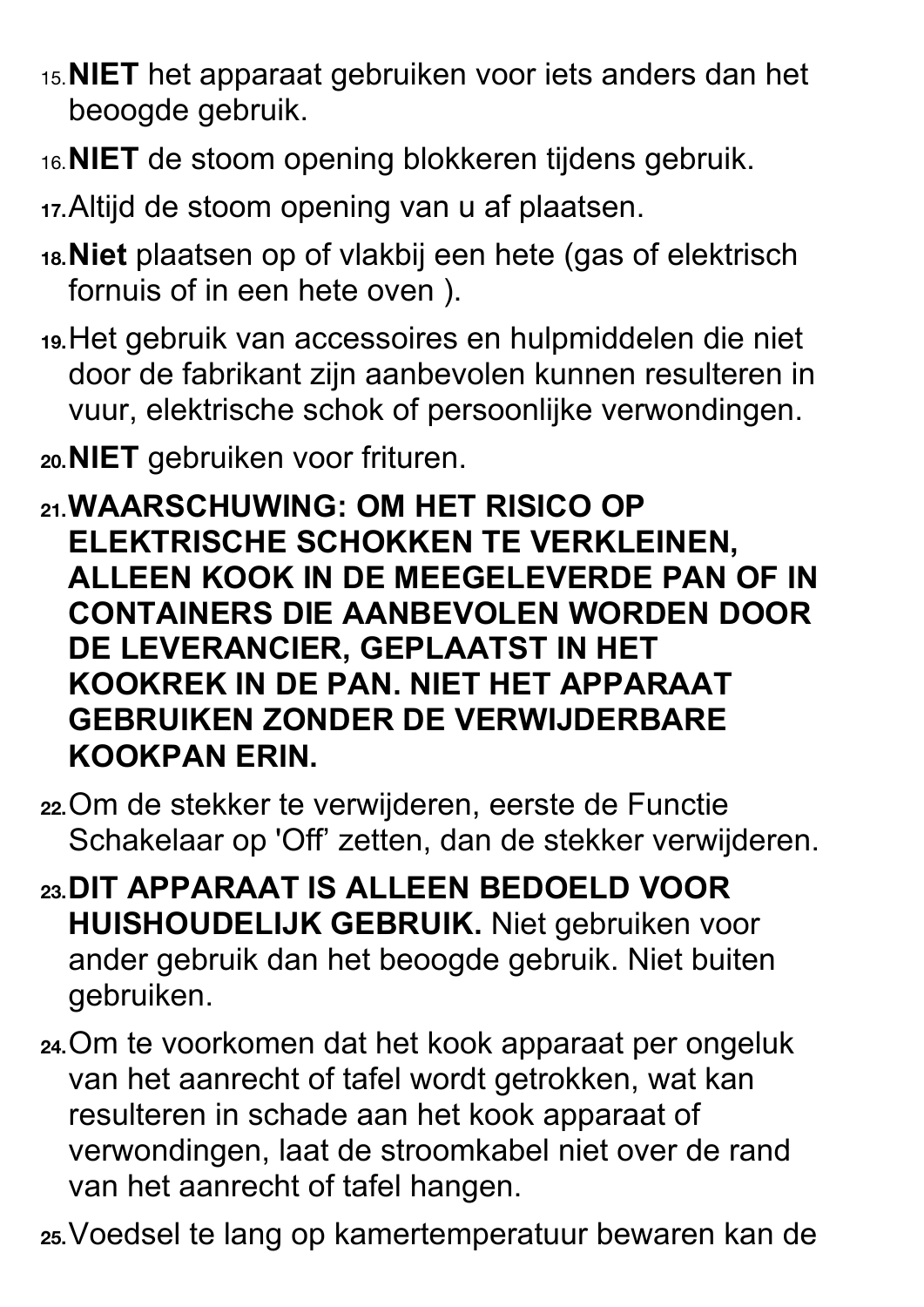groei van bacteriën veroorzaken tot een gevaarlijk niveau wat ziekte kan veroorzaken.

- **26.**Bij een stroomuitval, wordt een foutmelding getoond op het apparaat. Het wordt aanbevolen om voedsel weg te gooien dat langer dan een uur op kamertemperatuur is.
- 27.Het apparaat mag niet worden gebruikt als het is gevallen, er zijn duidelijke tekenen van schade zichtbaar of er zijn lekken.

**NOTITIE**: Dit apparaat heeft een korte stroomkabel om het risico te verkleinen om er over te struikelen wat wel bij een lange kabel kan gebeuren. Een lange verlengkabel kan gebruikt worden als u het voorzichtig gebruikt.

Voor meer technische ondersteuning, neem contact op met de leverancier.

## **BEWAAR DEZE INSTRUCTIES**

## **TECHNISCHE SPECIFICATIES**

Voltage: 220V. 50Hz. Vermogen: 1350 Watt

## **Inhoud**

| Leer uw Langzame Functie Kook Systeem kennen                  |  |
|---------------------------------------------------------------|--|
| Leer uw Langzame Functie Kook Systeem Bedieningspaneel kennen |  |
| Maak uw Langzame Functie Kook Systeem klaar voor Gebruik      |  |
|                                                               |  |
|                                                               |  |
|                                                               |  |
|                                                               |  |
|                                                               |  |

Leer uw Robot Kook Systeem kennen

- **1. Deksel met Handgreep**
- **2. Braad Rek (niet getoond)**
- **3. Kook Pan**
- **4. Hoofd Behuizing**
- **5. Bedieningspaneel**
- **6. Stroomkabel (niet getoond) OVEN**

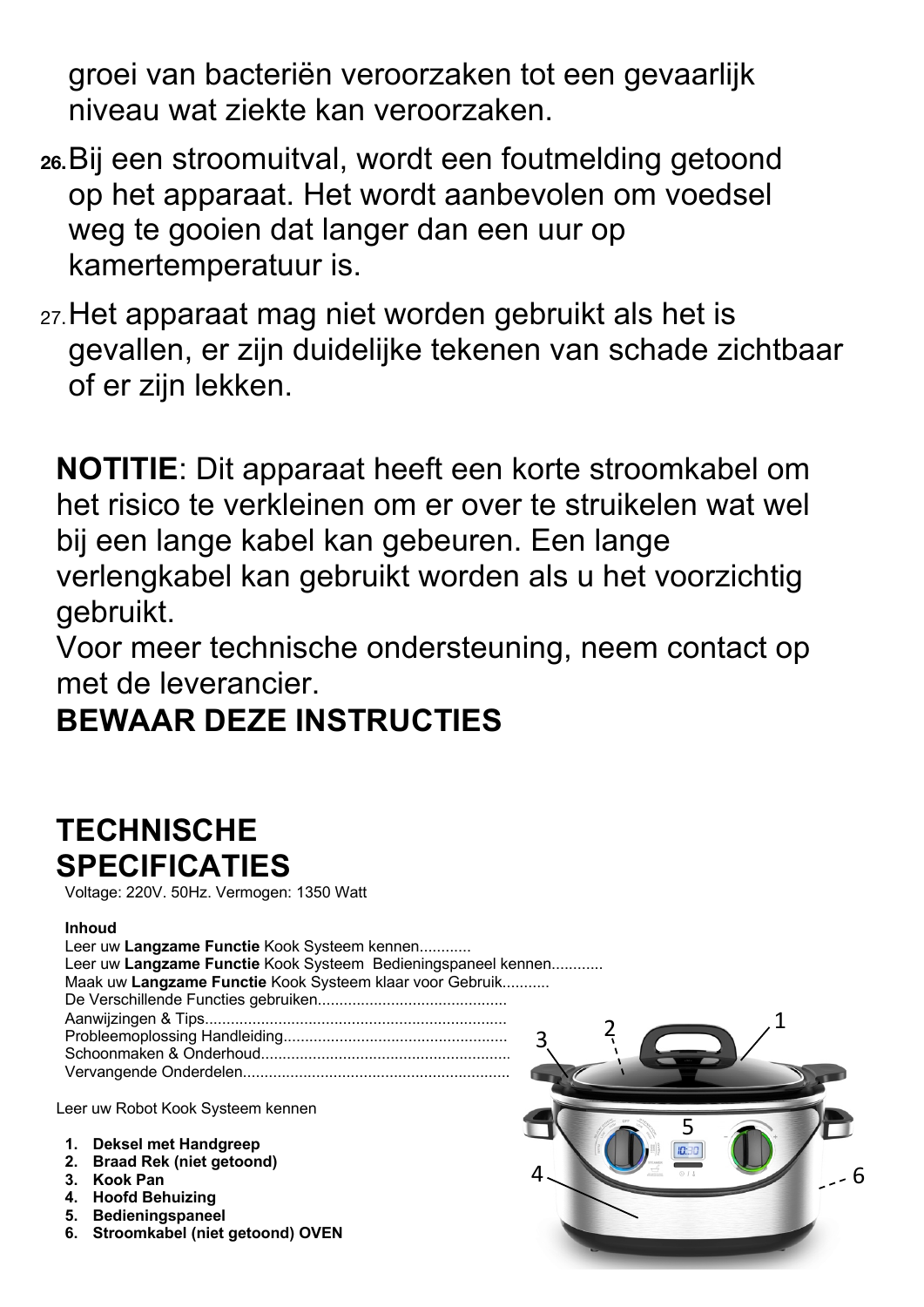De **Langzame Functie** Kook Systeem Stoom Oven biedt een revolutionaire nieuwe manier om uw voedsel sneller, gezonder en makkelijker te koken. Het makkelijke 1-2-3 elektronisch bedieningspaneel biedt u de flexibiliteit om alles in één pan klaar te maken.

### **OPTIES:**

- **- Braad Instellingen: Laag (sudderen), Hoog (aanbraden)**
- **- Langzaam Kook Instellingen: Hoog, Laag**
- **- Verwarm Instellingen**
- **- Oven Functie**
- **- Stoom Functie**
- **- Digitale Oven Bediening met Timer**
- **- Automatisch Alarm voor Langzaam Koken en Stomer Functie**
- **- Automatische Uitschakeling**

## **Leer uw** *Robot* **Kook Systeem Bedieningspaneel kennen**

## **Functie Knop**

Draai de knop voor een keuze tussen Stovetop, Warm, Slow Cook, Oven en Steam modus.

**Stovetop -** Gebruik het Robot Kook Systeem als uw wilt braden. U kunt sudderen of aanbraden.

**Slow Cook -** Gebruik het Robot Kook Systeem als een slow cooker. Kies voor hoog of laag en laat het kook systeem al het werk doen. Als het koken klaar is, gaat het automatisch over op Warm Houden.

**Warm -** Gebruik de warm modus als het koken is afgerond om het eten warm te houden tussen 30 minuten tot 12 uur.

**Oven -** Gebruik het Robot Kook Systeem in plaats van een normale oven. U kunt grillen, bakken of zelfs koken met stoom.

**Steam -** Gebruik het Robot Kook Systeem als u voedsel wit stomen.

## **LED Display Scherm**

Het LED scherm toont de timer instellingen voor Slow Cook, Warm, Oven en Steam modus. Het toont ook de oven temperatuur instellingen voor de Oven modus.

## **Tijd/Oven Temp. Knop**

Gebruik de Tijd/Oven Temp. knop om te kiezen tussen de Tijd en Temperatuur bij het gebruik in de Oven Modus.

## **Aanpassing Knop**

Gebruik de aanpassing knop om de aftel timer in te stellen in de Slow Cook mode of om de tijd en temperatuur te veranderen in de Oven modus

## **Auto Warm**

Het Robot Kook Systeem gaat automatisch in auto warm stand als de kook tijd in Slow Cook modus is afgelopen.

## **UW LANGZAME FUNCTIE KOOK SYSTEEM KLAAR VOOR GEBRUIK MAKEN**

Voordat u het kook systeem voor het eerst gebruikt:

1.Haal voorzichtig alle onderdelen uit de doos. Was de kookpan, braad rek en de deksel met een warm sopje. De kookpan kan ook worden afgewassen in de vaatwasser. De deksel en het braad rek zijn niet geschikt voor de vaatwasser. Plaats niet het apparaat zelf in de vaatwasser. Maak het schoon met een vochtige doek.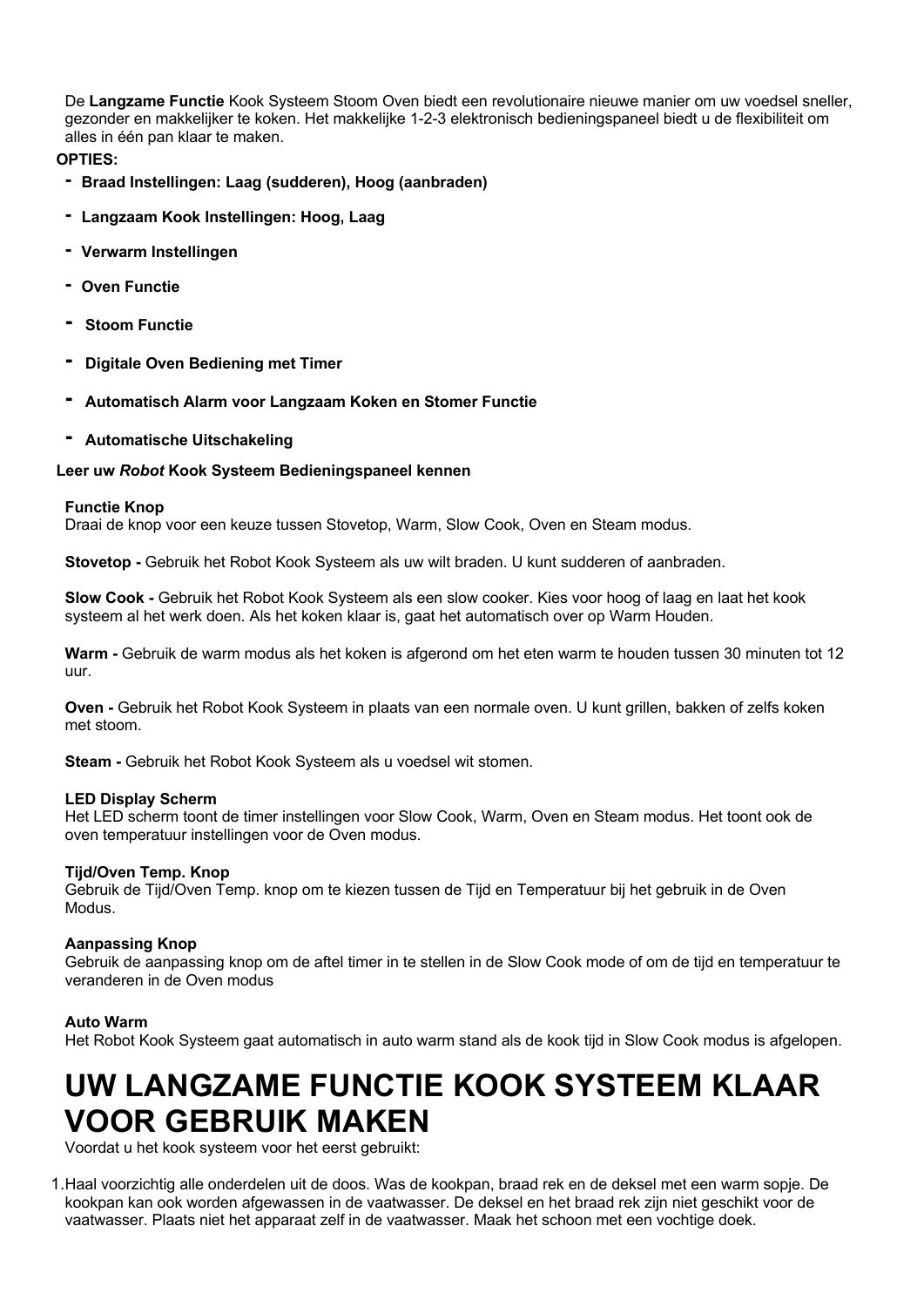2.Als alles schoon is, plaats de kookpan in het apparaat. **Nooit** het apparaat gebruiken zonder de kookpan in de behuizing.

3.Steek de stekker in het stopcontact.

4.Het kook systeem zal niet op "On" gaan zolang de functie knop op de 'Off' stand staat.

5.Als u klaar bent om het apparaat te starten, draai de functie knop naar de functie die u wilt. Het rode Power licht zal gaan branden en geeft daarmee aan dat het apparaat werkt.

6.Volg de instructies op de komende pagina's over hoe de verschillende functies gebruikt moeten worden.

### **De Verschillende Functies Gebruiken**

### **Braden:**

**1.**Plaats de kook pan in de behuizing.

**2.**Plaats het voedsel dat u wilt bakken in de pan gelijkwaardig verdeeld voor het beste resultaat.

**3.**Stel de Functie Knop in op de gewenste Stovetop modus om het apparaat op te warmen. Het LED display zal "On" tonen en de verlichting zal aangaan.

**4.**Als het klaar bent met het gebruik van het apparaat, draai de Functie knop naar "Off" en haal de stekker uit het stopcontact en laat het apparaat helemaal afkoelen.

**NOTITIE:** Het apparaat zal niet functioneren als de kook pan niet geplaatst is.

**TIP:** Als u vlees wilt aanbraden, zet Stovetop op "High". Als u groentes wilt aanbakken, zet de Stovetop op "Low" of "High".

### **Automatische Uitschakeling voor Stovetop:**

Als een veiligheidsvoorziening schakelt het apparaat zichzelf automatisch uit afhankelijk van de gekozen instelling.

Stovetop High: Schakelt automatisch uit na 1 uur gebruik.

Stovetop Low: Schakelt automatisch uit na 4 uur gebruik.

### **Slow Cook:**

De 5.5L inhoud maakt dit een ideale slow cooker voor de hele familie. De Low en High instellingen gaan automatisch over op Auto Warm na het koken om het voedsel warm te houden. Gebruik de Stovestop functie op "High" om vlees en groentes aan te braden, voor het langzaam koken om smaken te behouden en gourmet gerechten te maken.

Vul de kook pan niet te veel als u er voedsel in doet. Dit zou er voor kunnen zorgen dat het overkookt.

- **1.**Plaats de ingrediënten in de kook pan en plaats de deksel.
- **2.**Steek de stekker in het stopcontact.
- **3.**Draai de Functie Knop naar Low of High onder Slow Cook afhankelijk van uw recept. Het LED display zal '08:00' of '04:00' tonen afhankelijk van de kook instellingen die is gekozen en de verlichting gaat branden.
- **4.**Het display zal '08:00' uur tonen voor de Low instelling en '04:00' uur voor de High instelling. Stel de tijd in op de gewenste tijd. De tijd kan worden verhoogd of verlaagd met 30 minuten afstanden tot wel 12 uur. De timer begint met aftellen na ongeveer 3 seconden. Niet steeds de deksel oplichten tijdens het koken.
- **5.**Als het kookproces is afgerond, schakelt het apparaat over op Auto Warm tot 12 uur.
- **6.**Als het klaar bent met het gebruik van het apparaat, draai de Functie knop naar "Off" en haal de stekker uit het stopcontact en laat het apparaat helemaal afkoelen voor u het vastpakt.

### **Automatische Uitschakeling voor Slow Cook:**

Als een veiligheidsvoorziening schakelt het apparaat zichzelf automatisch uit afhankelijk van de gekozen instelling.

In de Slow Cook "Low of High" modus, zal het apparaat na het kook proces overschakelen op Auto Warm tot 12 uur lang. Na de 12 uur schakelt het apparaat zichzelf uit.

## **Warm instellingen:**

Gebruik de Robot Kook Systeem Warm modus om het eten warm te houden tussen 30 minuten tot 12 uur. Dit kan gebruikt worden voor voedsel dat al gekookt is in de Slow Cooker of voor voedsel wat warm gehouden moet worden.

**1.**Plaats het bereide voedsel in de kook pan en plaats de deksel.

**2.**Steek de stekker in het stopcontact.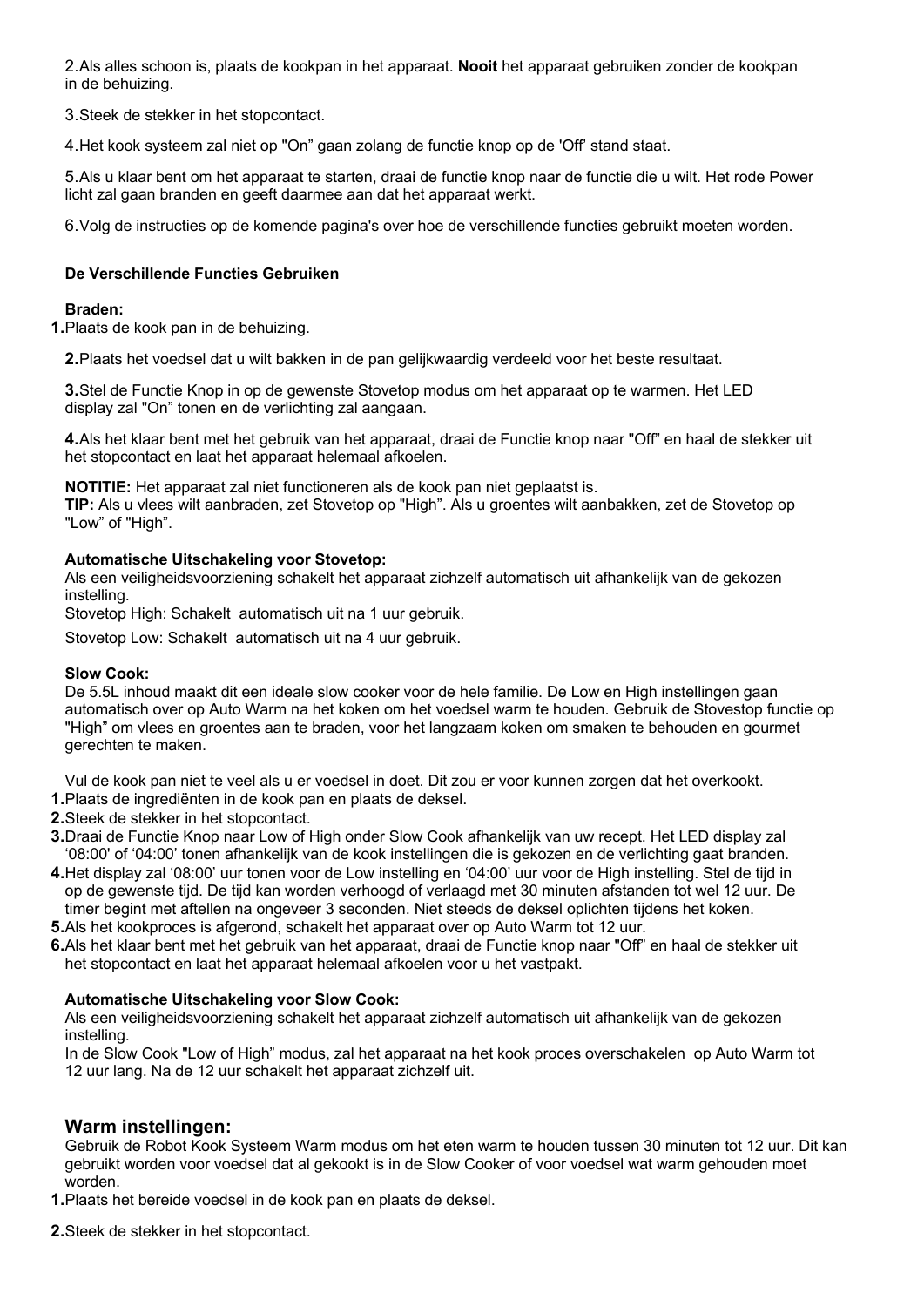**3.**Draai de Functie Knop naar warm.

- **4.**Tijd is voor ingesteld op "6:00" uur. Stel de tijd in op de gewenste tijd zolang u wilt dat het voedsel warm wordt gehouden.
- **5.**Als het klaar bent met het gebruik van het apparaat, draai de Functie knop naar "Off" en haal de stekker uit het stopcontact Laat het apparaat helemaal afkoelen voor u het vastpakt.

### **Automatische Uitschakeling voor Warm:**

Als een veiligheidsvoorziening schakelt het apparaat zichzelf automatisch uit afhankelijk van de gekozen instelling. Na het aflopen van de ingestelde tijd schakelt het apparaat zichzelf uit.

### **De Verschillende Functies Gebruiken**

### **Oven:**

Instelbare temperaturen van 120° en 220° maakt het een ideale oven voor grillen van vlees en groentes voor het bakken. De programmeerbare timer kan worden verhoogd of verlaagd met 5 minuten afstanden tot wel 6 uur.

### **De Oven Gebruiken voor Grillen:**

1.Plaats het voedsel op het rooster en plaats het in de kook pan. Plaats de deksel. 2.Steek de stekker in het stopcontact.

3.Draai de Functie Knop naar oven. Het licht zal aan gaan.

4.Het display zal "175°C" tonen. Stel de temperatuur in op de gewenste temperatuur. De temperatuur is instelbaar in stappen van 15°C tot maximaal 220°C. Druk de Time/Oven Temp. Knop eenmaal en stel dan de gewenste tijd in. De tijd zal veranderen in stappen van 5 minuten tot 6 uur maximaal. 5.De timer begint met aftellen na ongeveer 3 seconden. De tijd en de temperatuur kan tijdens het grillen worden aangepast. Druk op de Tijd/Oven Temp. Knop en stel de gewenste tijd of temperatuur in. 5. Als het grillen voorbij is zal de timer 2 minuten knipperen. Na de 2 minuten schakelt het apparaat zichzelf uit.

### **BELANGRIJK:** Wees voorzichtig met heet voedsel.

6.Als het klaar bent met het gebruik van het apparaat, draai de Functie knop naar "Off" en haal de stekker uit het stopcontact en laat het apparaat helemaal afkoelen.

### **Steam Cooking:**

Steam Infused Cooking kookt voedsel snel en gezond door de introductie van stoom bij het kook proces. De Steam Roasting techniek kan worden toegepast op meerdere soorten vlees die u normaal in uw oven grilt. Sommige stukken vlees hebben baat bij het aanbraden **VOOR** het grillen terwijl andere stukken vlees baat hebben bij aanbraden **NA** het grillen.

Voorverwarmen is niet nodig bij het aanbraden voor het grillen.

Het meeste vlees kan worden aangebraden in minder dan 10 minuten. U wilt het vlees niet garen, alleen een bruine kleur geven.

Voeg water toe onderin de kook pan. Over het algemeen, 1 kop water staat tot 10 minuten stomen.

Als meer water nodig is tijdens het kook proces, til voorzichtig de deksel op en voeg meer water toe wat op kamertemperatuur is. Het water mag **NIET** boven het rooster uitkomen of het voedsel raken dit laat het garen.

Wees voorzichtig bij het plaatsen van heet vlees op het rooster. **WAARSCHUWING:** Voeg **GEEN** vloeistoffen toe aan de basis van het apparaat.

## **AANWIJZINGEN & TIPS**

**1** Bereidingstijd kan afwijken door de gekozen temperatuur, de huidige temperatuur van de kook pan en de temperatuur van de ingrediënten.

**2** Gebruik altijd niet plakkende keukengerei in de kook pot. Metaal keukengerei kan de anti-aanbaklaag beschadigen.

**3** Voor gelijkmatig bruinen, controleer dat het voedsel gelijk verdeeld is over de bodem van de kook pan of op het rooster

**4** De tijd en de temperatuur kan tijdens het grillen in de oven worden aangepast. Druk op de Tijd/Oven Temp. Knop om dingen aan te passen.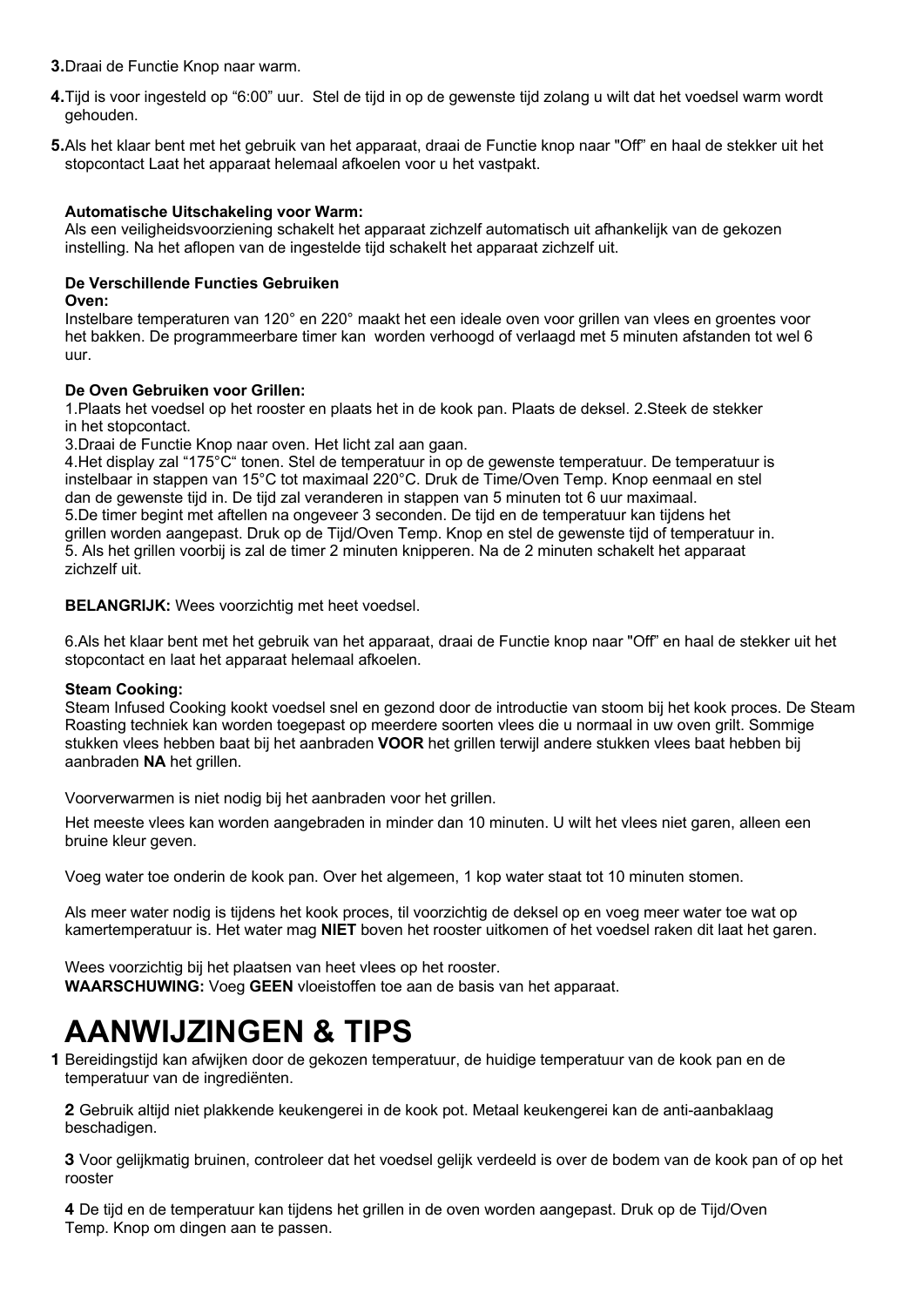**5** Bereid voedsel kan minder bruin of krokant worden aan de bovenkant dan in een normale oven. In plaats daarvan wordt het bruin aan de onderkant en krokant aan de onderkant en zijkanten.

**6** Als u niet handmatig de temperatuur en tijd instelt, zal het apparaat op de vooraf ingestelde temperatuur en tijd beginnen.

**7** Verschillende modus zijn mogelijk nodig om voor sommige recepten. Om een andere modus te kiezen tijdens het bereiden, draai simpelweg de Functie Knop naar de nieuwe gewenste modus. Als de nieuwe modus is gekozen, begint het programmeer proces.

**8** Als de kook pan tijdens het bereiden wordt verwijderd en weer wordt teruggeplaatst, zal het verder gaan alsof het niet onderbroken is.

## **PROBLEEMOPLOSSING HANDLEIDING**

## **MOGELIJKE OPLOSSING**

## **"Err" wordt getoond op het display**

Dit gebeurd als de stroomtoevoer is onderbroken of als de stekker los is gemaakt terwijl het apparaat niet op de "OFF" stand stond.

Draai de functie knop naar "OFF" en draai dan de knop naar de gewenste bereidingswijze.

Als het apparaat voor langere tijd "Err" toont door stroomuitval, gooi het voedsel dan weg voor gezondheidsredenen. Bel de Klantenservice.

## **"E02" wordt getoond op het LED display**

**Slow Functie** Kook Systeem werkt niet. Neem contact op met de klantenservice.

## **SCHOONMAKEN & ONDERHOUD**

Het **Slow Functie** Kook Systeem moet grondig schoongemaakt worden na ieder gebruik. **1.**Haal de stekker uit het stopcontact.

- **2.**Nooit het apparaat in water of een andere vloeistof onderdompelen.
- **3.**Om de behuizing en het bedieningspaneel schoon te maken, maak het schoon met een vochtige doek.

**4.**De deksel en het braad rek zijn niet geschikt voor de vaatwasser. Was de kookpan, braad rek en de deksel met een warm sopje. De kookpan kan worden afgewassen in de vaatwasser.

**5.**Droog alle onderdelen na ieder gebruik.

**6.**Als er voedselresten op de kook pan zit, vul de pan met water en laat het weken voor het schoonmaken. Gebruik **GEEN** schuurmiddelen. Als hard boenen noodzakelijk is, gebruik een niet-bijtend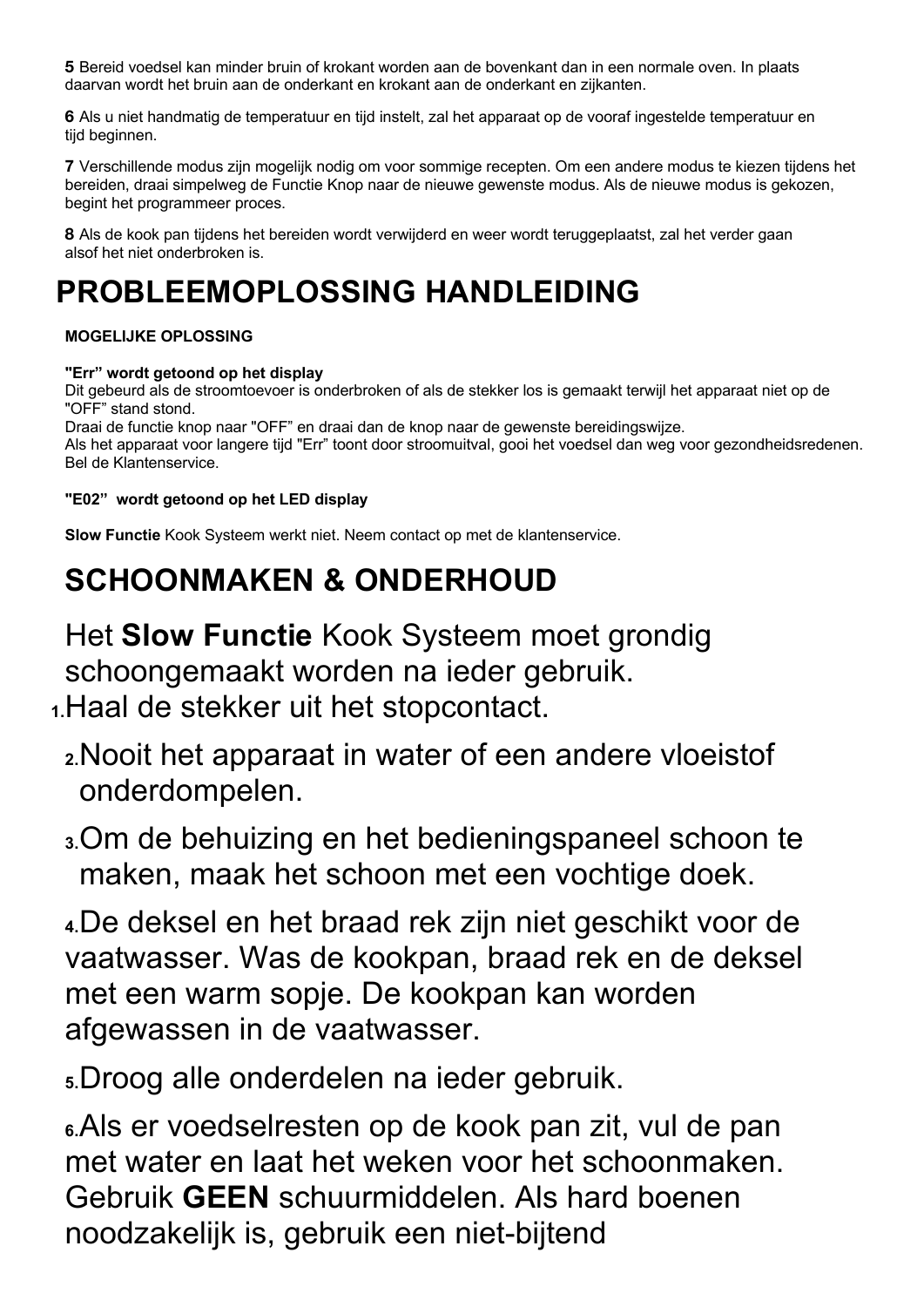schoonmaakmiddel met een nylon doek of borstel.

**7.**Breng het apparaat terug naar uw leverancier voor ander onderhoud.

**NOTITIE:** Na gebruik, kan de buitenkant van de kook pan een zwarte gloed hebben bij het schoonmaken. Dit komt door oxidatie en komt door normaal gebruik.

## **Vervangende Onderdelen**

Om verdere onderdelen en accessoires te bestellen, neem dan contact op met de klantenservice.

## **MILIEU**

## ATTENTIE:



Dit apparaat mag niet met uw ander huishoudelijke toestellen worden verwijdert. Dit product moet op een geselecteerde stortplaats verwijdert worden. U kunt bij de gemeente een indiceerde plaats aanvragen. Elektrisch en elektronische producten kunnen gevaarlijke stoffen inhouden die schadelijk zijn voor mensen en het milieu en moet recycled worden. Het symbool aan de kant geeft aan dat het een elektrisch en elektronisch toestel is en zijn dus artikelen van een selectieve collectie. Het beeld geeft een afvalbak met een X teken aan.

Adeva SAS / H.Koenig Europe - 8 rue Marc Seguin - 77290 Mitry Mory - France www.hkoenig.com - sav@hkoenig.com - contact@hkoenig.com - Tél: +33 1 64 67 00 05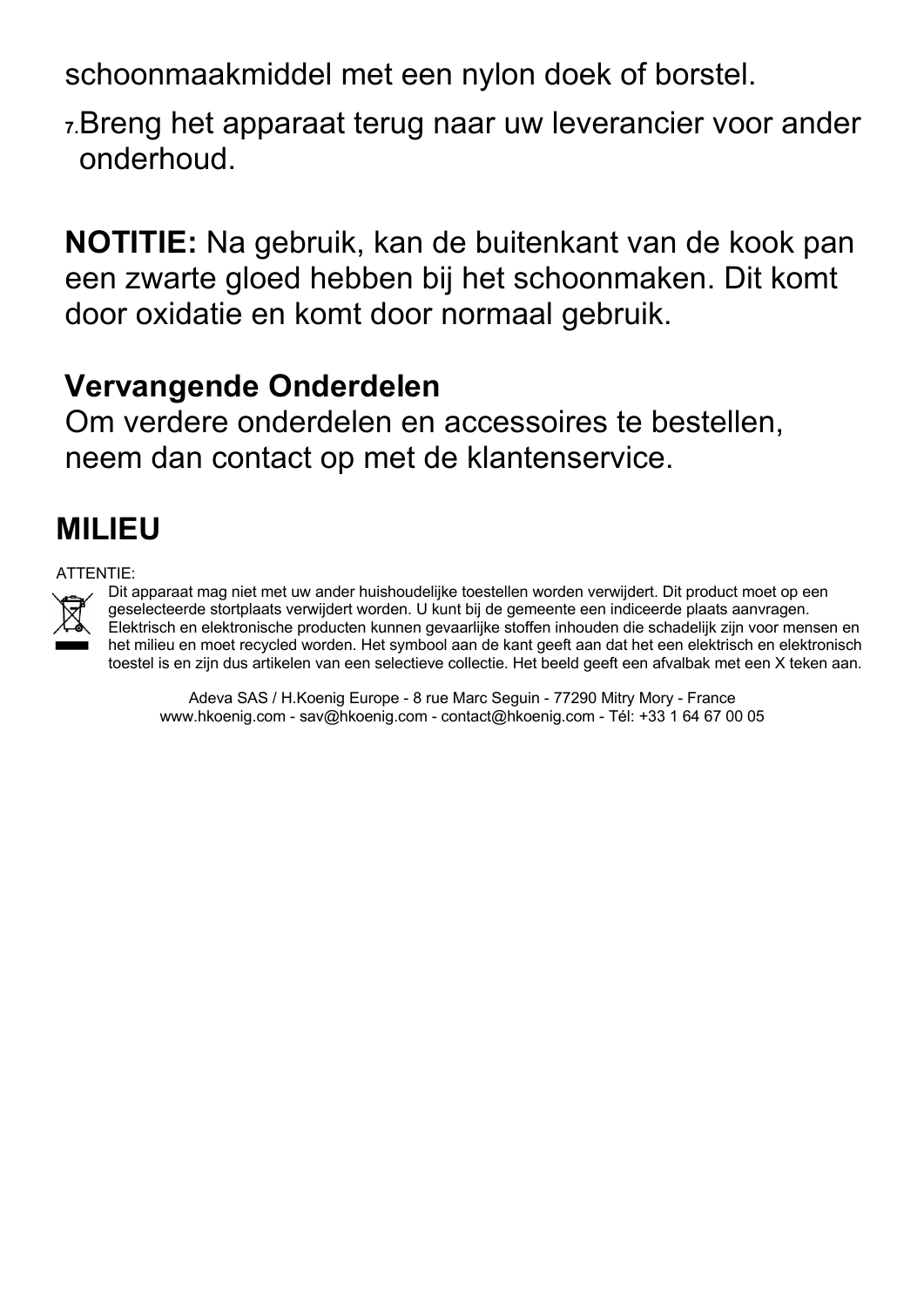## **ESPANOL**

## **INSTRUCCIONES IMPORTANTES DE SEGURIDAD**

**SIEMPRE QUE SE VAYA A UTILIZAR UN ELECTRODOMÉSTICO, SE DEBEN TOMAR LAS PRECAUCIONES BÁSICAS DE SEGURIDAD, INCLUYENDO LAS SIGUIENTES:**

**Lea con atención todas las instrucciones del manual antes de utilizar su olla de cocción lenta. Olla exclusivamente para uso doméstico.**

## **ADVERTENCIA:**

Para reducir el riesgo de descargas eléctricas, SIEMPRE CONECTE LA OLLA AL TOMACORRIENTE APROPIADO, si el enchufe del cable de alimentación no es compatible, acuda a un electricista cualificado para que le instale el tomacorriente adecuado.

**NUNCA modifique el enchufe de la olla de cocción, bajo ninguna circunstancia.**

## **ADVERTENCIA:**

Para reducir los riesgos de incendio, descargas eléctricas o lesiones personales:

- 1. Para evitar el riesgo de descargas eléctricas, nunca sumerja la olla ni permita que el cable de alimentación entre en contacto con el agua o cualquier otro líquido. Si la olla cae en algún líquido, desenchufe el cable de alimentación inmediatamente. **EVITE el contacto con el líquido**.
- 2. La olla puede alcanzar temperaturas elevadas cuando está en funcionamiento. **NO toque** las superficies calientes, manipule la olla por las asas. Siempre use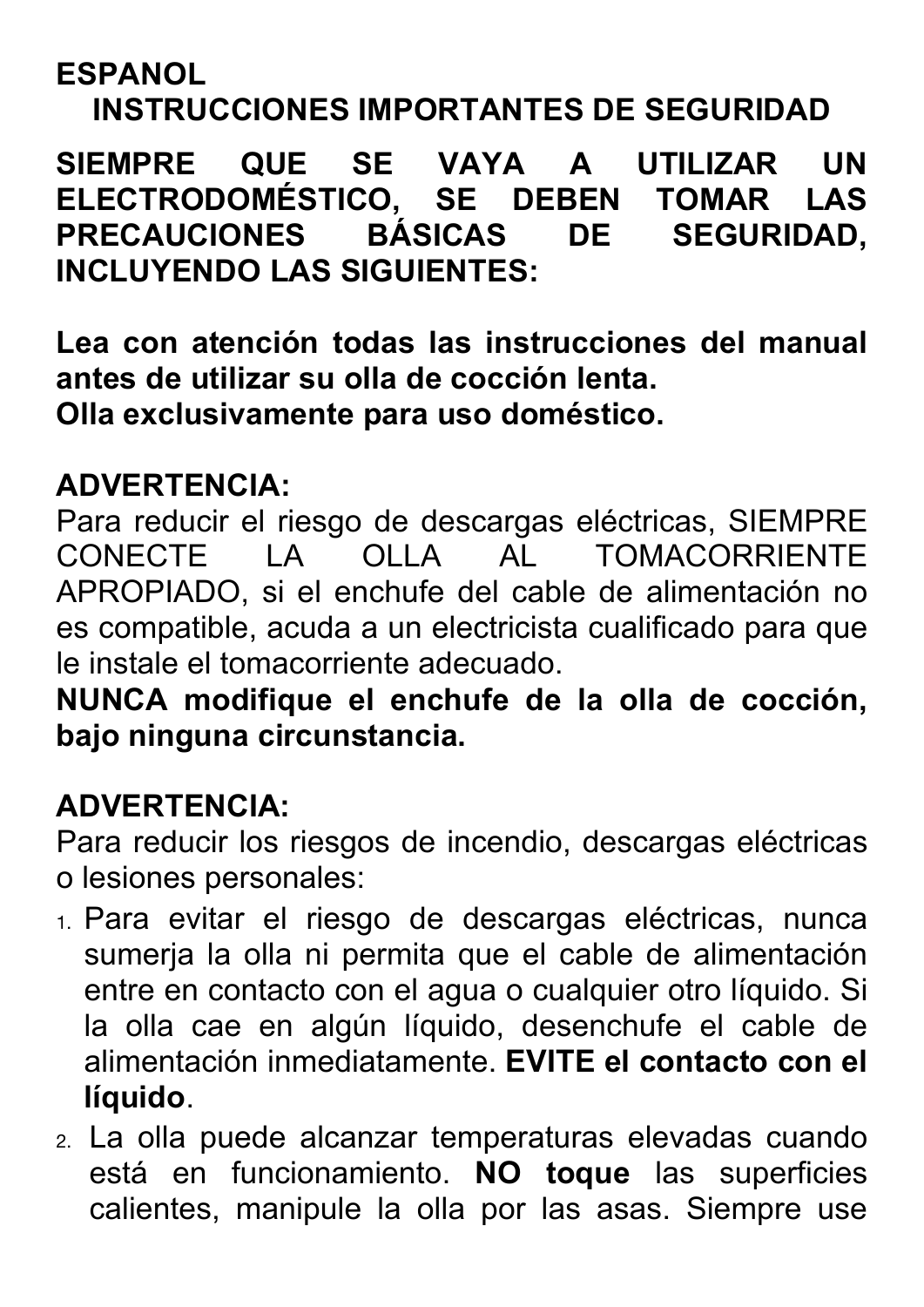guantes de cocina o agarraderas para retirar el recipiente interior de la olla.

- 3. **NO permita** que los niños pequeños manipulen o jueguen con la olla. Es indispensable la supervisión de un adulto cuando la olla esté siendo utilizada por niños o cerca de ellos.
- 4. La olla de cocción lenta puede ser usada por niños mayores de 8 años y personas con discapacidad física, sensorial o motora, o con falta de experiencia y conocimiento, siempre que sean supervisados o hayan sido instruidos para el uso de la olla de forma segura y entiendan los peligros involucrados. Los niños no deben jugar con la olla. La limpieza y el mantenimiento básico de la olla no deben ser realizados por niños, a menos que estén bajo vigilancia.
- 5. Desconecte la olla del tomacorriente cuando no esté en uso, antes de colocar o retirar cualquiera de sus componentes y antes de limpiarla. Para desconectar la olla, agarre el enchufe firmemente y sáquelo del tomacorriente. Nunca tire del cable de alimentación para desenchufar la olla. Espere que la olla se enfríe antes de colocar o retirar el recipiente interior.
- 6. **NO maltrate** el cable de alimentación. Nunca arrastre la olla por el cable de alimentación ni tire del mismo para desconectarlo del tomacorriente.
- 7. **No utilice** ningún electrodoméstico con el cable de alimentación o enchufe deteriorados, luego de un mal funcionamiento, alguna caída o cualquier otro desperfecto. Devuelva la olla a su distribuidor. Si el cable de alimentación está deteriorado, deberá ser reemplazado por el fabricante, su agente de servicios técnicos o una persona debidamente cualificada para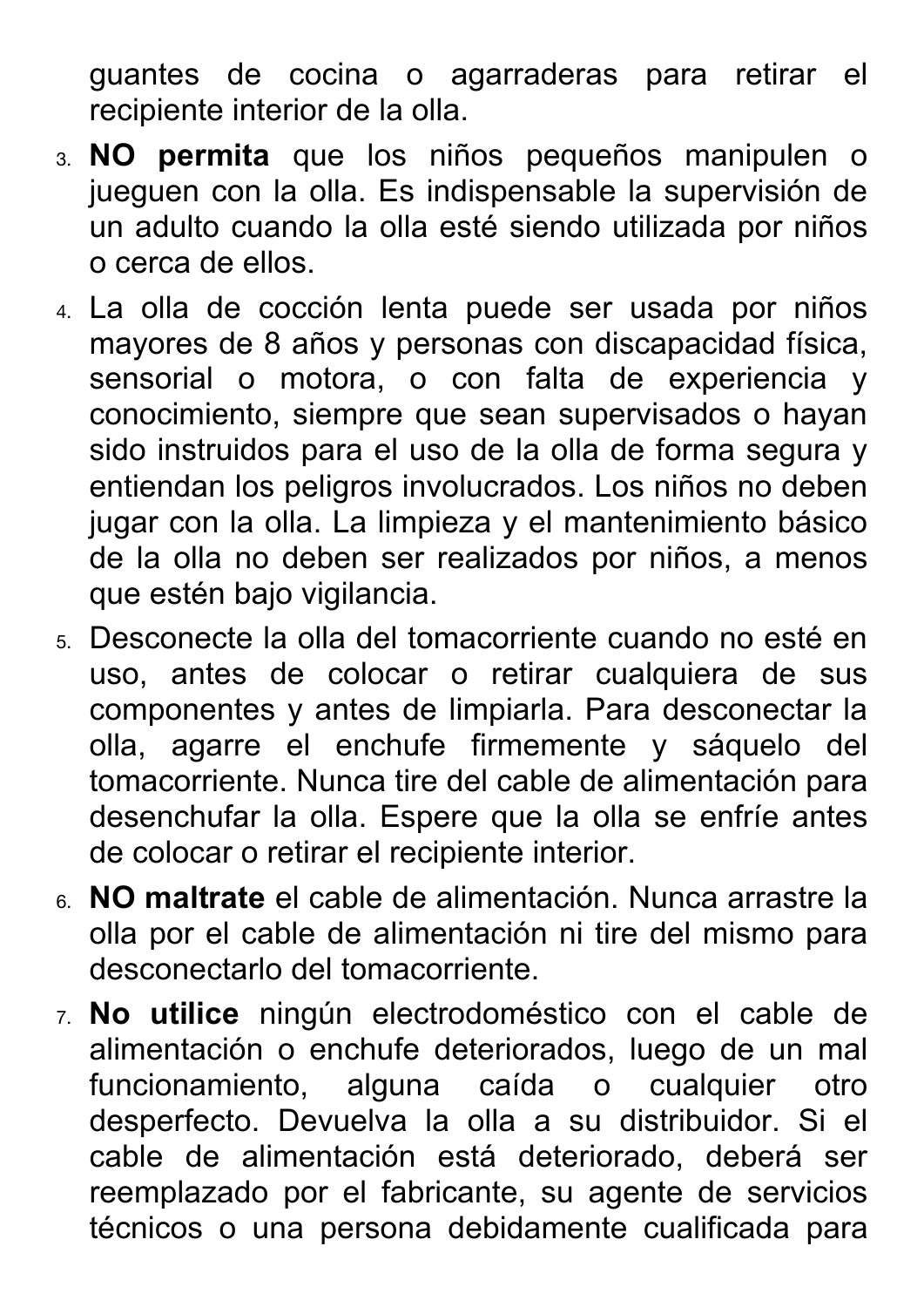evitar situaciones de peligro.

- 8. Consulte la sección de Limpieza y Mantenimiento en este manual para tomar las acciones necesarias a fin de mantener su olla en buen estado.
- 9. **No permita** que el cable de alimentación colinde con superficies calientes, incluyendo la de la propia olla. Siempre use la olla sobre una superficie plana, nivelada y seca.
- 10. Debe tener mucho cuidado al mover un electrodoméstico conteniendo aceite u otros líquidos calientes. Siempre use guantes de cocina o agarraderas para mover la olla de cocción. Espere que el aceite se enfríe para retirarlo del recipiente o para limpiar la olla.
- 11. Para evitar posibles daños debido al vapor producido durante la cocción, coloque la olla lejos de las paredes y los gabinetes de cocina.
- 12. Cuando esté en uso, asegúrese de dejar el espacio suficiente encima y alrededor de la olla para que tenga una ventilación adecuada. Para proteger las superficies sensibles al calor, se recomienda el uso de cojines térmicos o trébedes de cocina.
- 13. Tenga sumo cuidado al retirar la tapa luego de la cocción. El vapor liberado puede causar quemaduras graves. Siempre levante la tapa e inclínela en su contra para retirarla, con mucho cuidado para que el agua no gotee de nuevo encima de la olla.
- 14. **NO use** la olla a la intemperie o en otro lugar donde el cable de alimentación o la carcasa principal de la olla puedan estar expuestos al agua durante el uso.
- 15. **NO use** la olla para otro propósito que no sea el previsto.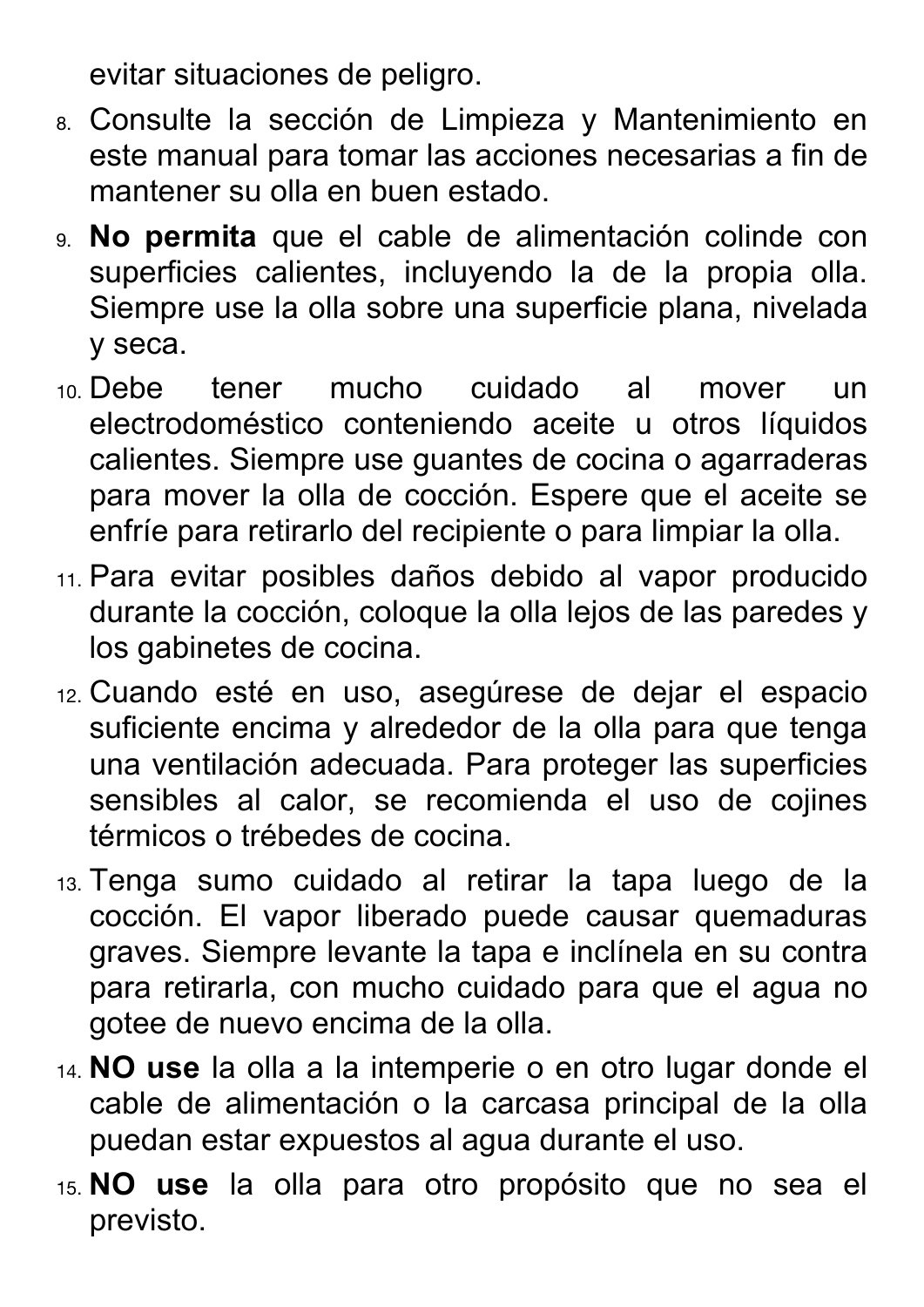- 16. **NO obstruya** el orificio para la salida del vapor durante el uso.
- 17. Siempre coloque el orificio de salida del vapor hacia la parte posterior de la olla, alejado de usted.
- 18. **NO coloque** ni utilice la olla de cocción sobre o cerca de superficies calientes u otro artefacto que produzca calor, tales como estufas, hornos o fogones, ya sean de gas o eléctricos.
- 19. El uso de accesorios o componentes no recomendados por el fabricante puede provocar incendios, descargas eléctricas o lesiones personales.
- 20. **NO use** esta olla de cocción para freír alimentos.
- 21. **PRECAUCIÓN: PARA REDUCIR EL RIESGO DE DESCARGAS ELÉCTRICAS, COCINE SOLAMENTE EN EL RECIPIENTE QUE SE PRPORCIONA JUNTO CON LA OLLA O EN CAZUELAS RECOMENDADAS POR LOS DISTRIBUIDORES, COLOCADAS SOBRE LA REJILLA DENTRO DE LA OLLA. NUNCA USE LA OLLA SIN EL RECIPIENTE EN SU INTERIOR.**
- 22. Para apagar la olla, gire el dial de función a la posición "OFF" y luego desenchufe el cable de alimentación del tomacorriente.
- 23. **ESTE PRODUCTO ESTÁ DISEÑADO EXCLUSIVAMENTE PARA USO DOMÉSTICO**. No utilice la olla para otro propósito que no sea el previsto. No use la olla en exteriores al aire libre.
- 24. Para evitar que accidentalmente la olla se caiga de la encimera o de la mesa donde se encuentra, lo que puede resultar en daños materiales o lesiones personales, no deje que el cable de alimentación cuelgue del borde de la mesa ni que pase por donde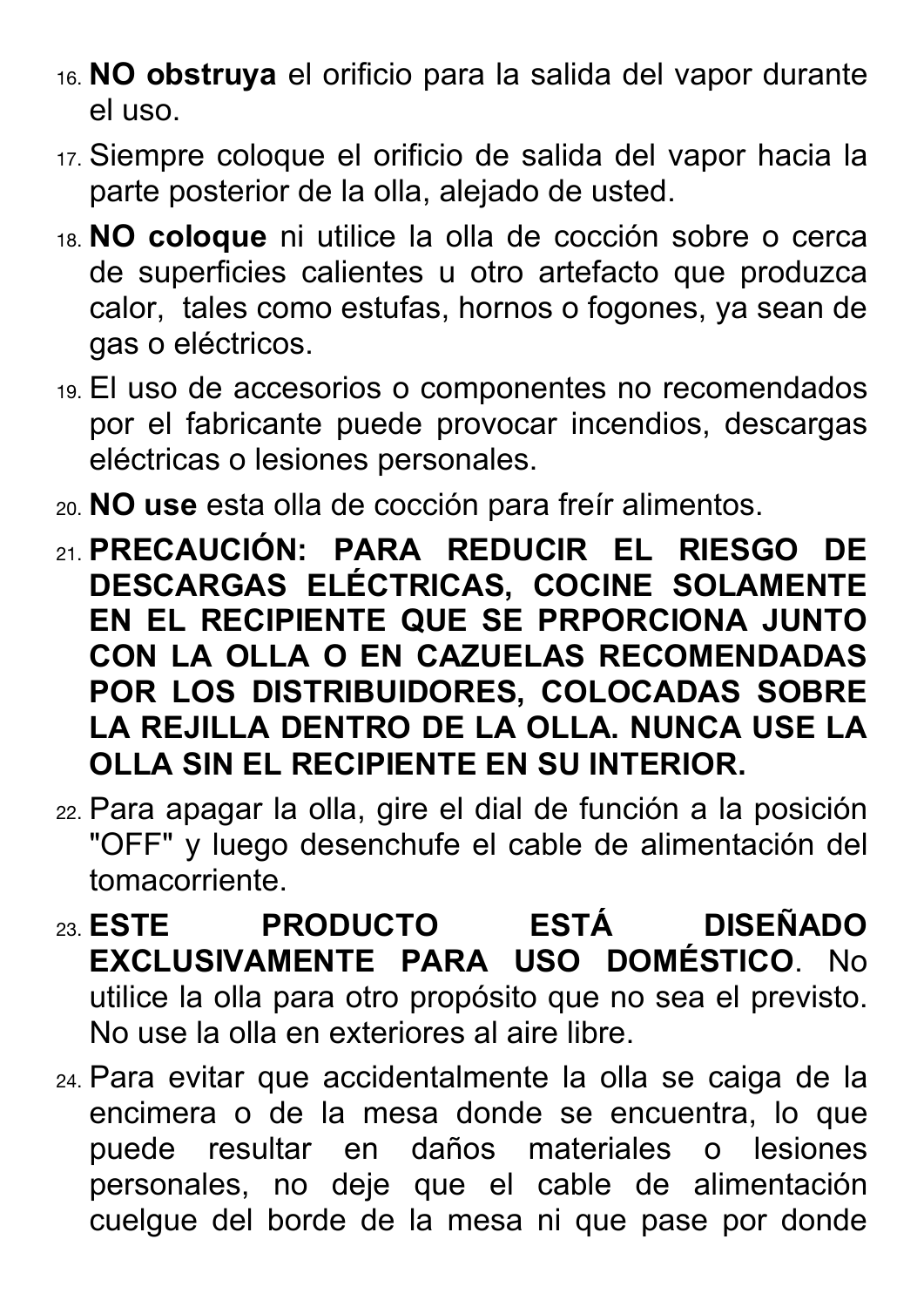pueda tropezar.

- 25. Dejar alimentos por mucho tiempo a temperatura ambiente puede estimular el crecimiento de bacterias a niveles peligrosos, al extremo de causar enfermedades.
- 26. Cuando ha faltado la energía eléctrica, la pantalla mostrará un mensaje de error. Se recomienda desechar cualquier alimento que haya estado a temperatura ambiente por más de una hora.
- 27.El dispositivo no debe utilizarse si se ha caído, si hay signos evidentes de daño o si hay fugas.

**NOTA:** Esta olla de cocción tiene un cable de alimentación corto para reducir el riesgo de quedar enredado o tropezar con el mismo si fuera un cable largo. Se puede valer de un cable de extensión más largo si es necesario, siempre que tenga cuidado y lo use correctamente.

Para mayor información o solicitar asistencia técnica, contacte directamente con sus distribuidores. **GUARDE ESTE MANUAL DE INSTRUCCIONES**

## **ESPECIFICACIONES TÉCNICAS**

Alimentación: 220 V, 50 Hz Potencia: 1350 Watts

| Descripción de la Olla de Cocción              |  |
|------------------------------------------------|--|
| 1. Tapa de la olla con asa                     |  |
| 2. Rejilla para asados (no mostrada, interior) |  |
| 3. Recipiente interior                         |  |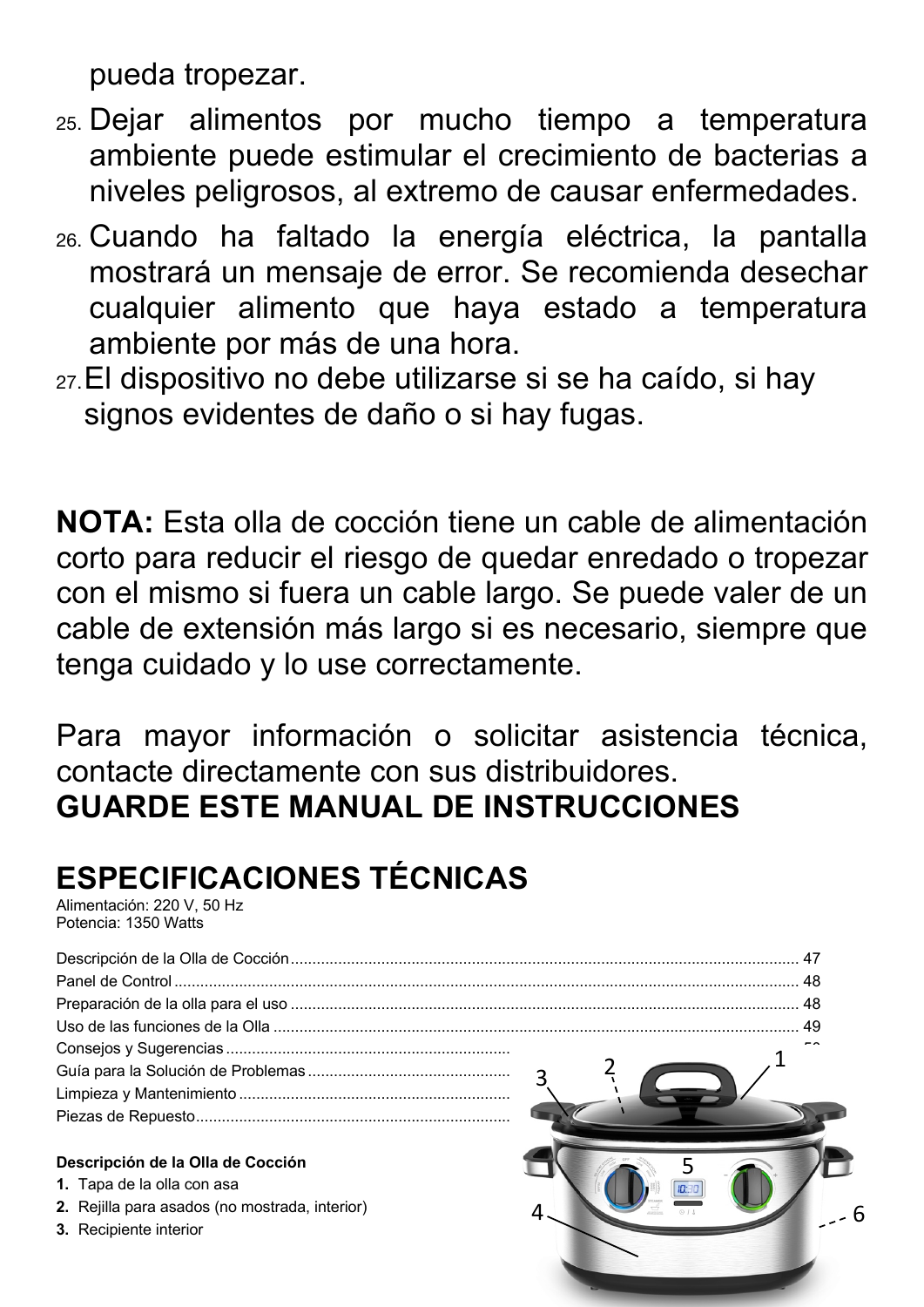- **4.** Carcasa principal
- **5.** Panel de Control
- **6.** Cable de alimentación (no mostrado, posterior)

**El Sistema de Cocción Lenta con Horno al Vapor** le ofrece una nueva y revolucionaria manera de cocinar sus alimentos, mucho más fácil, rápida y saludable. La sencilla operación de la olla, a través de los diales de función y ajuste electrónicos, le permite la flexibilidad deseada para una verdadera cocción.

## **Funciones**

- o Función Estufa con dos ajustes: Bajo (cocer), Alto (dorar)
- o Función Cocción Lenta con dos ajustes: Alto, Bajo
- o Función Calentar
- o Función Horno
- o Función Cocer al Vapor
- o Controles electrónicos para el horno con temporizador
- o Calentamiento automático para la Cocción Lenta y al Vapor
- o Apagado Automático

### **Panel de Control**

### **Dial de función**

Gire el dial de función para seleccionar entre Estufa, Calentar, Horno, Cocción Lenta o al Vapor.

**Estufa –** Puede usar la olla como una Estufa cuando lo desee. Puede usar el ajuste bajo (cocer) o alto (dorar).

**Cocción Lenta –** Puede usar la olla como una Olla de Cocción Lenta. Seleccione el ajuste bajo o alto y deje que la olla haga todo el trabajo. Al finalizar la cocción, la olla cambiará por sí sola al Calentamiento Automático.

**Calentar –** Puede usar la función Calentar después de terminada la cocción para mantener la comida caliente ya sea por 30 minutos o hasta 12 horas.

**Horno –** Puede usar la olla como un Horno en lugar de un horno común. Puede asar, hornear o incluso cocinar alimentos con vapor.

**Cocer al Vapor –** Puede usar la olla para cocer alimentos al vapor cuando lo desee.

### **Pantalla LCD**

La pantalla LCD muestra los ajustes de tiempo cuando la olla opera en las funciones Cocción Lenta, Calentar, Horno y Cocer al Vapor. También muestra los ajustes de temperatura para la función Horno.

### **Botón Tiempo/Temperatura**

Use el botón Tiempo/Temperatura que está debajo de la pantalla LCD para alternar entre los ajustes de tiempo o temperatura cuando esté usando la olla en la función Horno.

### **Dial de ajuste**

Use el dial de ajuste para establecer el tiempo de cocción máximo (cuenta regresiva) cuando esté usando la olla en la función de Cocción Lenta o para ajustar tiempo y temperatura en la función Horno.

### **Calentamiento Automático**

La olla cambiará al Calentamiento Automático cuando haya terminado el tiempo ajustado para la Cocción Lenta.

### **Preparación de la olla para el uso**

### **Antes del primer uso**

- 1. Saque todos los componentes de la caja con mucho cuidado. Lave el recipiente interior de la olla, la rejilla y la tapa, con agua jabonosa tibia. El recipiente de cocción interior también se puede lavar en el lavavajillas. La tapa y la rejilla para asados no son aptas para lavavajillas. No introduzca la carcasa principal en el agua o el lavavajillas. Limpie la carcasa apenas con un paño húmedo.
- 2. Cuando esté lista para el uso, coloque el recipiente de cocción dentro de la carcasa principal. **Nunca utilice** la olla sin el recipiente en su interior.
- 3. Conecte el enchufe de la olla al tomacorriente.
- 4. La olla no se encenderá mientras el dial de función permanezca en la posición "OFF".
- 5. Cuando esté todo listo para encender la olla, gire el dial de función a la posición deseada. La luz de estado encendido/apagado se iluminará en rojo, indicando que la olla está encendida.
- 6. Siga las instrucciones que se ofrecen a continuación para usar las diferentes funciones de la olla.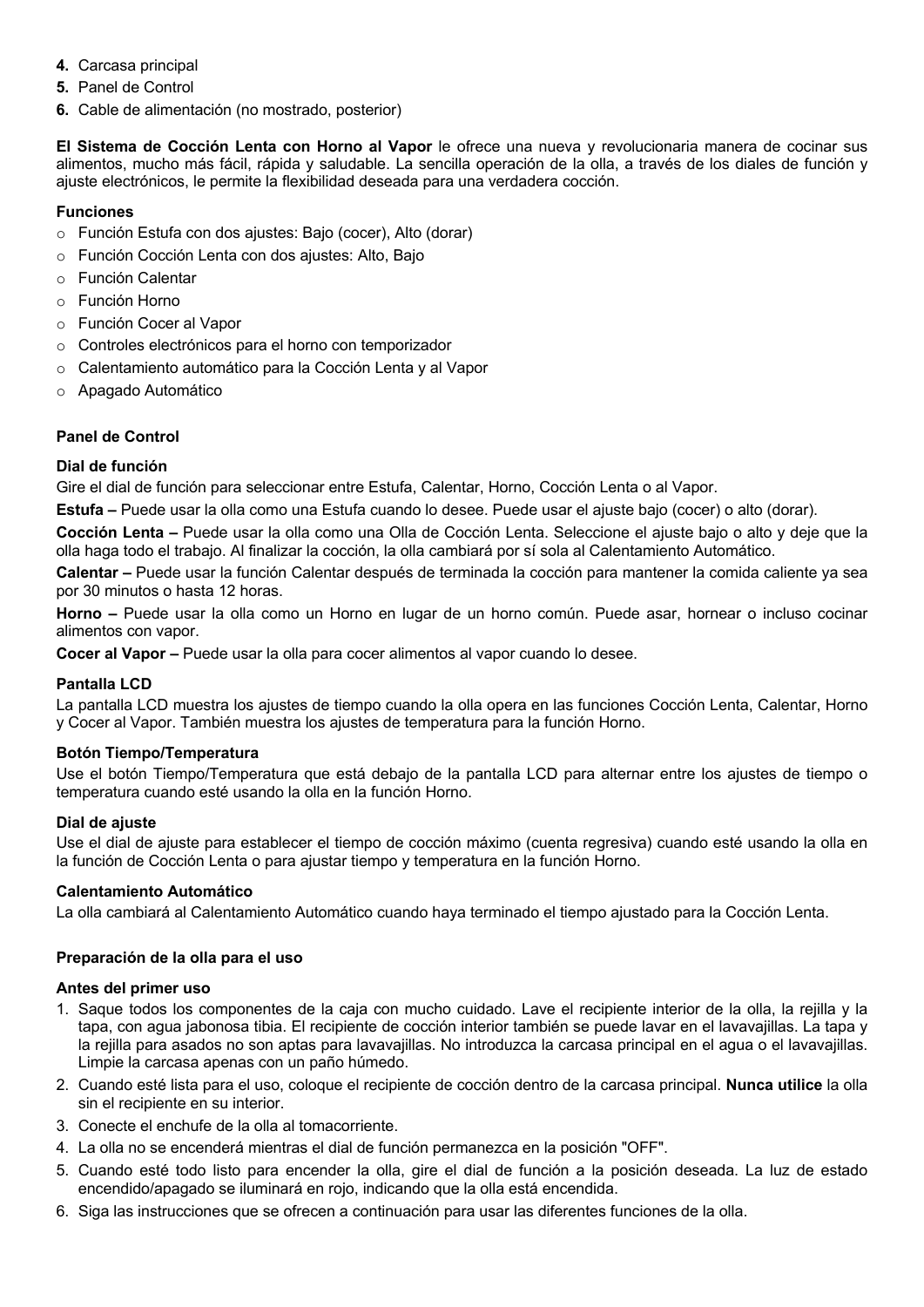### **Uso de las funciones de la Olla**

### **Estufa:**

- 1. Coloque el recipiente de cocción dentro de la carcasa de la olla.
- 2. Coloque los alimentos que desea cocinar dentro del recipiente, acomodados en una camada uniforme para obtener mejores resultados.
- 3. Gire el dial de función hasta la posición Estufa en el ajuste deseado para calentar la olla. La pantalla LCD mostrará "ON" y la luz de estado encendido/apagado se iluminará.
- 4. Cuando haya terminado el proceso, gire el dial de función a la posición "OFF" y desenchufe la olla del tomacorriente. Espera que la olla se enfríe completamente antes de manipularla.

**NOTA:** La olla no funcionará si el recipiente de cocción no está dentro de la carcasa principal.

**SUGERENCIA:** Cuando desee cocinar carnes, coloque la estufa en "Alto". Para saltear verduras, coloque la estufa en el ajuste "bajo" o "alto" según su preferencia.

### **Apagado automático en la función Estufa**

Como medida de seguridad, hemos diseñado la olla para que se apague automáticamente en función del programa de cocción seleccionado.

**Estufa Alta:** La olla se apaga automáticamente después de 1 hora de uso.

**Estufa Baja:** La olla se apaga automáticamente después de 4 horas de uso.

### **Cocción Lenta:**

Los 5,5 litros de capacidad de esta olla la hacen el electrodoméstico ideal para toda la familia. Los ajustes de cocción lenta "Bajo" y "Alto" cambian al Calentamiento Automático una vez finalizada la cocción para mantener los alimentos calientes. Use la función de Estufa en modo "Alto" para cocer carnes y verduras antes de usar la función de Cocción Lenta, así mejorará el sabor y podrá hacer comidas deliciosas.

Para evitar que la comida se desborde durante la cocción, evite que los alimentos sobrepasen la capacidad máxima del recipiente interior de la olla.

- 1. Coloque los ingredientes en la olla y ponga la tapa.
- 2. Enchufe la olla en el tomacorriente.
- 3. Gire el dial de función a la posición Cocción Lenta en modo Bajo o Alto según las instrucciones en la receta. La pantalla mostrará "8:00" o "4:00" dependiendo del ajuste seleccionado y la luz de estado se iluminará.
- 4. La pantalla mostrará "8:00" horas para el ajuste Bajo y "4:00" horas para el ajuste Alto. Gire el dial de ajuste para modificar el tiempo, el cual aumentará o disminuirá a intervalos de 30 minutos hasta el límite de 12 horas. Después de 3 segundos, el temporizador comenzará a contar hacia atrás. No levante la tapa demasiadas veces durante la cocción.
- 5. Una vez finalizada la cocción, la olla cambiará para el Calentamiento Automático durante 12 horas.
- 6. Cuando haya terminado de usar la olla, gire el dial de función para la posición "OFF", desenchúfela del tomacorriente y espere que se enfríe completamente antes de manipularla.

### **Apagado automático en la función Cocción Lenta**

Como medida de seguridad, hemos diseñado la olla para que se apague automáticamente en función del programa de cocción seleccionado.

Cuando esté activa la Cocción Lenta en qualquiera de los modos "Bajo" o "Alto", la olla cambiará para el Calentamiento Automático durante 12 horas al término de la cocción. Después de ese tiempo, la olla se apagará automáticamente.

#### **Calentar:**

Use la función Calentar para mantener la comida caliente después de la cocción, durante 30 minutos o hasta 12 horas. Esta función puede ser usada para mantener caliente los alimentos recién cocinados en la propia olla o recalentar otros preparados con anterioridad.

- 1. Coloque los alimentos cocidos dentro de la olla y ponga la tapa.
- 2. Enchufe la olla en el tomacorriente.
- 3. Gire el dial de función hasta la posición Calentar.
- 4. El tiempo predeterminado es de "6:00" horas. Gire el dial de ajuste para seleccionar el tiempo que desea mantener los alimentos calientes.
- 5. Siempre que termine de usar la olla, gire el dial de función para la posición "OFF", desenchúfela del tomacorriente y espere que se enfríe completamente antes de manipularla.

### **Apagado automático en la función Calentar**

Como medida de seguridad, hemos diseñado la olla para que se apague automáticamente en función del programa de cocción seleccionado. La olla se apagará automáticamente al término del tiempo establecido.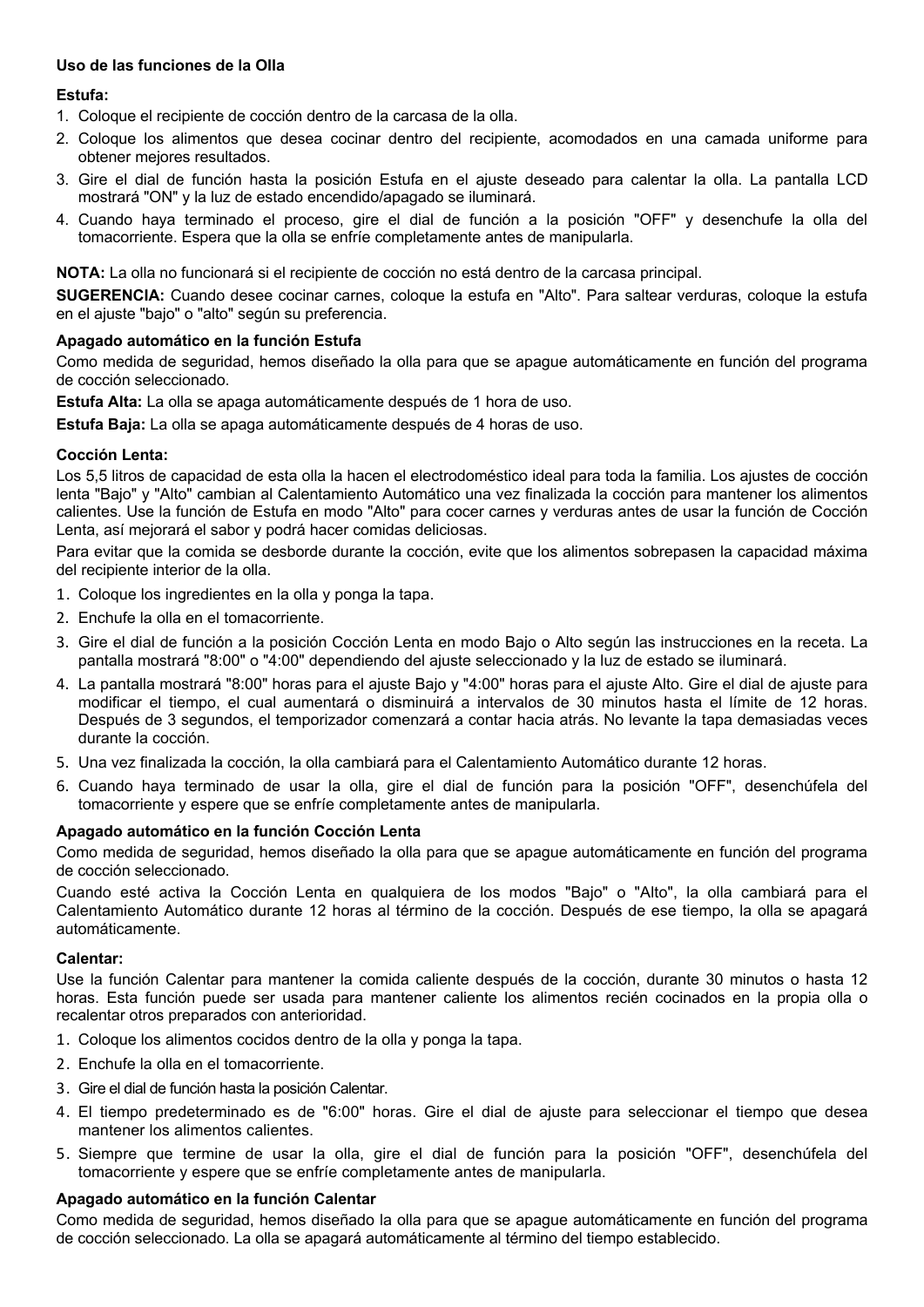### **Horno:**

El amplio rango de temperaturas entre 120° y 220°, hace de esta olla un horno ideal para asar y hornear carnes o verduras. El temporizador se puede ajustar en intervalos de 5 minutos y hasta 6 horas.

### **Uso de la función Horno**

- 1. Coloque los alimentos sobre la rejilla de asar dentro del recipiente interior de la olla y ponga la tapa.
- 2. Enchufe la olla en el tomacorriente.
- 3. Gire el dial de función hasta la posición Horno. La luz de estado de encendido/apagado se iluminará.
- 4. La pantalla LCD mostrará una temperatura de 175°C. Gire el dial de ajuste para fijar la temperatura deseada, la cual varía en intervalos de 15°C y hasta 220°C. Pulse una vez el botón de Tiempo/Temperatura en el panel de la olla y luego gire el dial de ajuste para establecer el tiempo total. El tiempo irá aumentando en intervalos de 5 minutos y puede llegar hasta 6 horas.
- 5. Después de 3 segundos, el temporizador comenzará a contar hacia atrás. Tenga en cuenta que el tiempo y la temperatura pueden ser reajustados durante el horneado. Para eso, presione el botón de Tiempo/Temperatura y luego gire el dial de ajuste para cambiar el tiempo o la temperatura.
- 6. Una vez transcurrido el tiempo, el temporizador parpadeará 2 minutos y la olla se apagará automáticamente.
- 7. Siempre que termine de usar la olla, gire el dial de función para la posición "OFF", desenchúfela del tomacorriente y espere que se enfríe completamente antes de manipularla.

**IMPORTANTE**: Tenga cuidado al manipular los alimentos calientes.

### **Cocer al vapor:**

La cocción al vapor cocina los alimentos de manera rápida y saludable. La técnica del asado al vapor se puede aplicar a toda una variedad de carnes que son tradicionalmente asadas en cualquier tipo de horno. Algunos cortes de carne quedan mejor si se doran **ANTES** de asar, mientras que otros quedan mejor si se doran **DESPUÉS** de asar.

No se requiere precalentamiento cuando las carnes se doran antes de asar.

Tenga en cuenta que la mayoría de las carnes se doran en menos de 10 minutos, por lo tanto, si solo quiere dorarlas para darle color, esté atento al tiempo de cocción.

Agregue agua en el recipiente interior de la olla. Por lo general, 1 taza de agua equivale a 10 minutos de cocción al vapor.

Si necesita añadir más agua durante el proceso de cocción, levante la tapa con mucho cuidado y vierta agua fresca (a temperatura ambiente). El agua **NO** debe ultrapasar la rejilla ni tocar los alimentos porque esto puede interferir en la cocción.

Tenga cuidado al colocar carnes calientes en la rejilla.

**PRECAUCIÓN: NO** mojar la carcasa principal de la olla.

## **CONSEJOS Y SUGERENCIAS**

- 1. Los tiempos de cocción pueden variar según la temperatura seleccionada, la temperatura actual de la olla y la temperatura de los ingredientes.
- 2. Siempre use utensilios antiadherentes, los utensilios de metal pueden dañar el revestimiento antiadherente del recipiente interior de la olla.
- 3. Para obtener un dorado uniforme, asegúrese de que los alimentos estén correctamente acomodados en el fondo del recipiente o encima de la rejilla.
- 4. Tenga en cuenta que el tiempo y la temperatura pueden ser reajustados durante la cocción. Para eso, primero presione el botón de Tiempo/Temperatura y luego gire el dial de ajuste para modificar el tiempo o la temperatura.
- 5. Puede que los alimentos cocidos en esta olla no queden tan dorados o crujientes en la parte superior como cuando se cuecen en un horno convencional. Sin embargo, se doran en la parte inferior y quedan crujientes tanto en la parte inferior como en los laterales.
- 6. Si no ajusta el tiempo y la temperatura manualmente, la olla comenzará automáticamente la cocción con la temperatura y el tiempo preestablecidos.
- 7. Algunas recetas exigen varios modos de cocción. Para cambiar los ajustes durante un ciclo de cocción, simplemente gire el dial de función para seleccionar el nuevo modo, una vez seleccionado, configure el proceso deseado.
- 8. Si se retira el recipiente de la olla durante un ciclo de cocción y después vuelve a colocarla, el proceso de cocción continuará como si no hubiera sido interrumpido.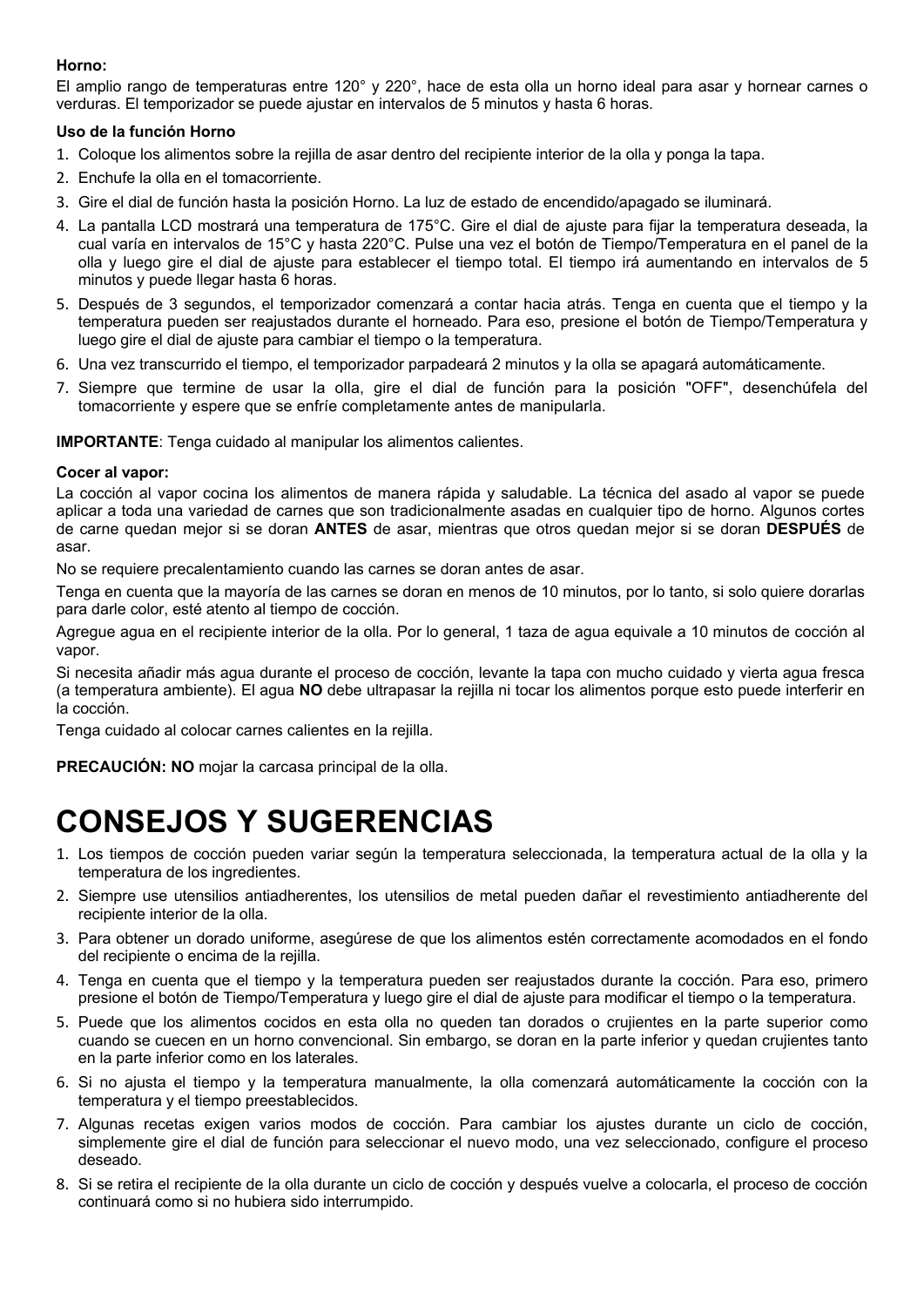## **GUÍA PARA LA SOLUCIÓN DE PROBLEMAS**

## **Aparece "ERR" en la pantalla LCD**

Esto ocurre cuando la olla no está recibiendo alimentación eléctrica o cuando la olla está enchufada al tomacorriente pero el dial de función no está en la posición "OFF".

Gire el dial de función a la posición "OFF" y después gírelo de nuevo a la posición de cocción deseada.

Si la pantalla muestra "ERR" durante mucho tiempo debido a una falla de alimentación prolongada, por razones de seguridad y para proteger su salud, dedeseche el alimento. Llame al centro de atención al cliente.

## **Aparece "E02" en la pantalla LCD**

Significa que la olla de cocción presenta un **desperfecto** y no funciona. Llame al centro de atención al cliente.

## **LIMPIEZA Y MANTENIMIENTO**

La olla de cocción se debe limpiar minuciosamente después de cada uso.

- 1. Desconecte la olla del tomacorriente.
- 2. Nunca sumerja la carcasa principal en agua o cualquier otro líquido.
- 3. Limpie la carcasa principal y el panel de control con un paño húmedo.
- 4. Lave el recipiente interior de la olla, la rejilla y la tapa con agua jabonosa tibia. El recipiente de cocción interior también se puede lavar en el lavavajillas. La tapa y la rejilla para asados no son aptas para lavavajillas.
- 5. Seque todos los componentes y accesorios después de lavados.
- 6. Si hay restos de comida adheridos al fondo del recipiente, llénelo con agua y déjelo en remojo por algún tiempo antes de limpiarlo. **NUNCA use** esponjas de fregar abrasivas. Si es necesario estregar, use detergente líquido con una esponja de nylon o un cepillo suave.
- 7. Para cualquier otro servicio de mayor envergadura lleve la olla a su distribuidor.

**NOTA:** Después e varios usos, en el exterior del recipiente de la olla se puede formar una película de color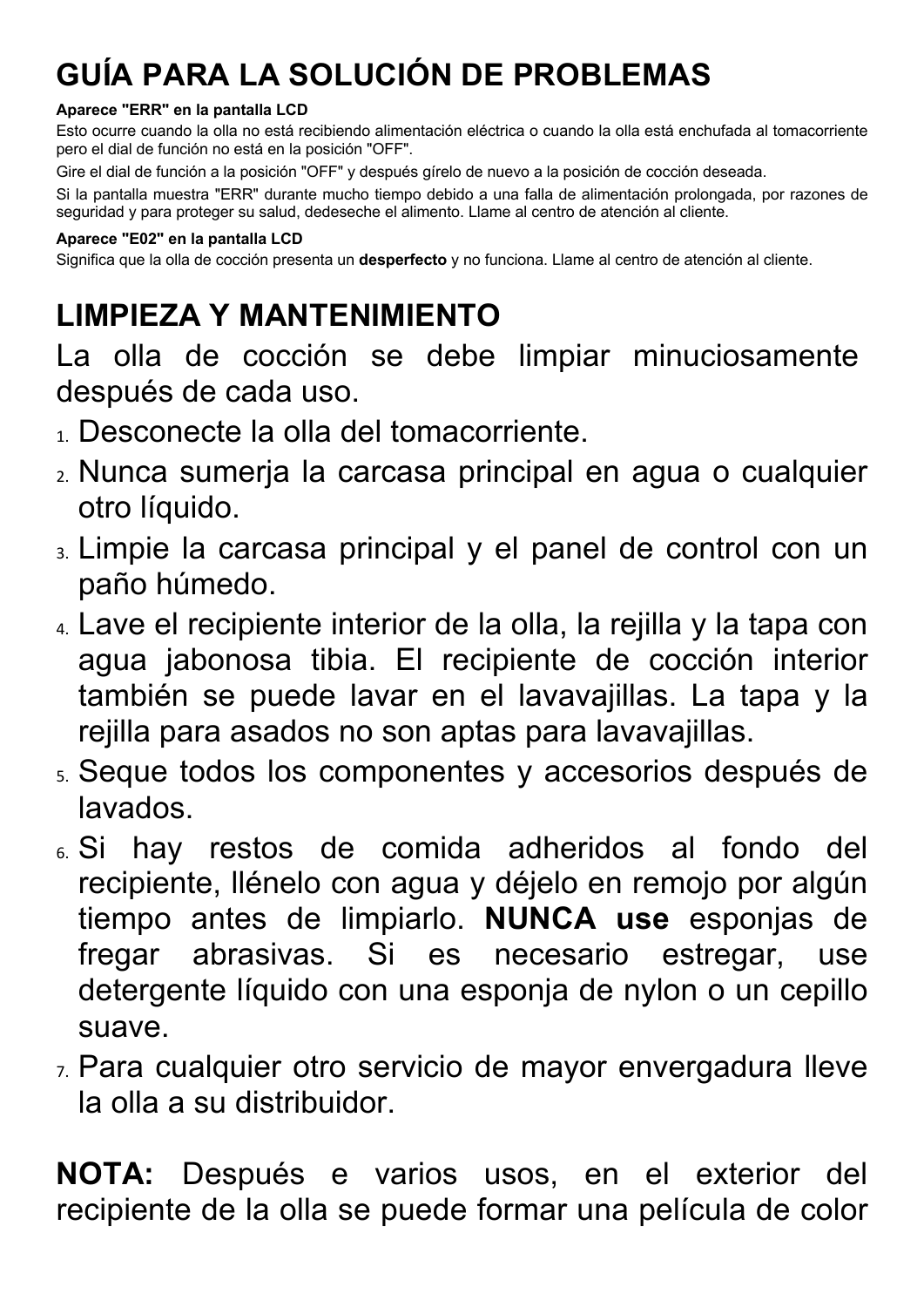oscuro cuando se limpia. Esto se debe a la oxidación y es algo normal del uso continuado.

## **Piezas de Repuesto**

Para pedir piezas de repuesto y accesorios adicionales, no dude en ponerse en contacto con nuestro centro de atención al cliente.

## **MEDIO AMBIENTE**

ATENCIÓN:



No se deshaga de este producto como lo hace con otros productos del hogar. Existe un sistema selectivo de colecta de este producto puesto en marcha por las comunidades, debe de informarse en su ayuntamiento acerca de los lugares en los que puede depositar este producto. De hecho, los productos eléctricos y electrónicos pueden contener substancias peligrosas que tienen efectos nefastos para el medio ambiente o

para la salud humana y deben ser reciclados. El símbolo aquí presente indica que los equipos eléctricos o electrónicos deben de ser cuidadosamente seleccionados, representa un recipiente de basura con ruedas marcado con una X.

> Adeva SAS / H.Koenig Europe - 8 rue Marc Seguin, 77290 Mitry-Mory, France www.hkoenig.com - sav@hkoenig.com - contact@hkoenig.com - Tél: +33 1 64 67 00 05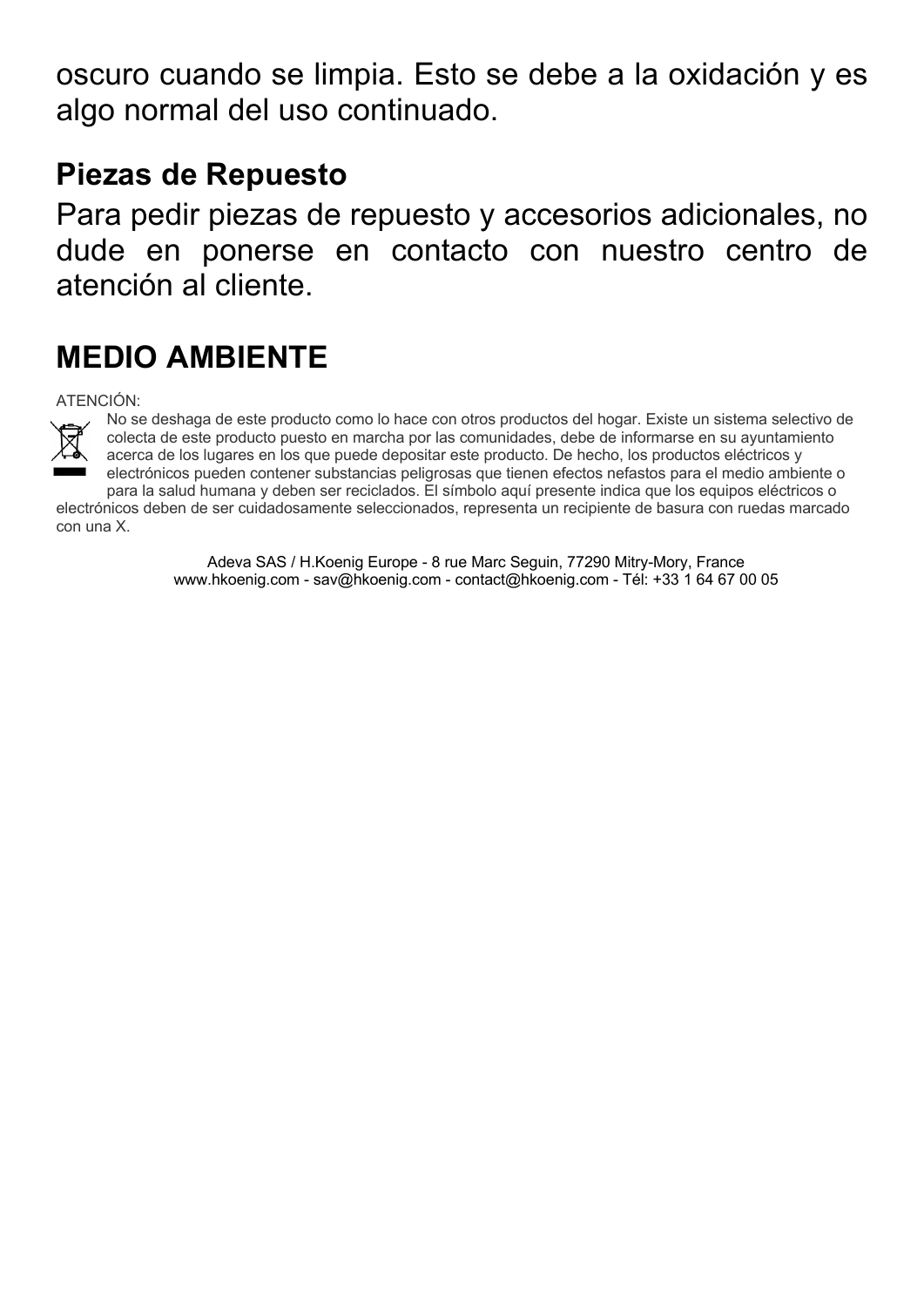## **ITALIANO**

## **IMPORTANTI NORME DI SICUREZZA**

**Solo per uso domestico**

## **QUANDO SI UTILIZZANO APPARECCHIATURE ELETTRICHE, è NECESSARIO SEGUIRE SEMPRE ALCUNE PRECAUZIONI FONDAMENTALI DI SICUREZZA, TRA CUI:**

## **LEGGERE TUTTE LE ISTRUZIONI PRIMA DI UTILIZZARE IL SISTEMA DI COTTURA AUTOMATICO**

## **SPINA**

**AVVERTENZA:** per ridurre il rischio di scosse elettriche, utilizzare SOLO la spina corretta. Se non si adatta, contattare un elettricista qualificato per installare la presa adeguata.

## **NON modificare la spina in alcun modo. AVVERTENZA**:

PER RIDURRE IL RISCHIO DI INCENDIO, SCOSSA ELETTRICA O LESIONI:

- 1. Per proteggersi da scosse elettriche, non immergere l'unità e non consentire che il cavo di alimentazione venga a contatto con acqua o altri liquidi. Se l'unità cade in un liquido, scollegare il cavo di alimentazione dalla presa elettrica immediatamente. Non toccare il liquido.
- 2. Si prega di notare che l'apparecchio potrebbe surriscaldarsi durante l'uso. Non toccare le superfici calde; utilizzare sempre le maniglie. Utilizzare sempre guanti da forno o presine quando si rimuove la pentola.
- 3. **NON** consentire ai bambini di usare l'apparecchio o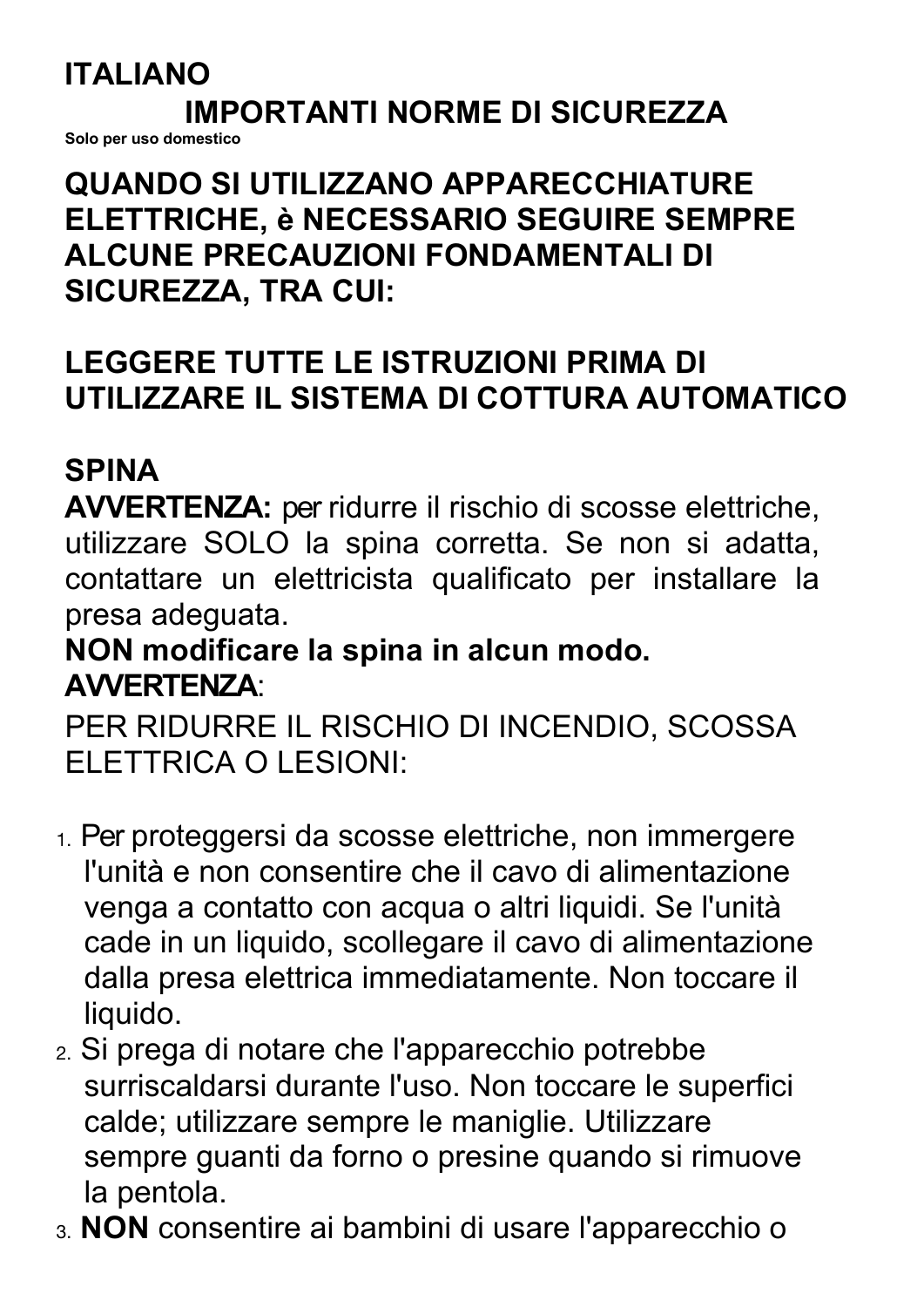utilizzarlo come giocattolo. Occorre una stretta sorveglianza quando un qualsiasi apparecchio viene utilizzato in presenza di bambini.

- 4. Questo apparecchio può essere utilizzato da bambini di età superiore agli 8 anni e da persone con capacità fisiche, sensoriali o mentali ridotte o la senza esperienza e conoscenza purché siano controllati o istruiti all'uso dell'apparecchio in modo sicuro e comprendano i rischi coinvolti. I bambini non devono giocare con l'apparecchio. La pulizia e la manutenzione da parte dell'utente non devono essere eseguite dai bambini senza sorveglianza.
- 5. Rimuovere il cavo di alimentazione dalla presa elettrica quando l'apparecchio non è in uso, prima di montare o smontare parti e prima della pulizia. Per scollegare, afferrare la spina e scollegare dalla presa elettrica. Non tirare mai dal cavo di alimentazione. Lasciare raffreddare l'apparecchio prima di aggiungere o rimuovere parti.
- 6. **NON** rovinare il cavo di alimentazione. Non trasportare l'apparecchio per il cavo di alimentazione della corrente e non tirarlo per scollegarlo dalla presa elettrica; afferrare la spina e tirare per disconnetterla.
- 7. **NON** utilizzare nessun apparecchio con cavo o spina danneggiati, dopo un malfunzionamento o se è stato fatto cadere o è stato danneggiato in qualsiasi modo. Restituire l'apparecchio al distributore. Se il cavo di alimentazione è danneggiato, esso deve essere sostituito dal costruttore, da un suo agente di servizio o una persona qualificata per evitare rischi.
- 8. Si prega di fare riferimento alla sezione di pulizia e manutenzione per la manutenzione periodica dell'apparecchio. Riportare l'apparecchio al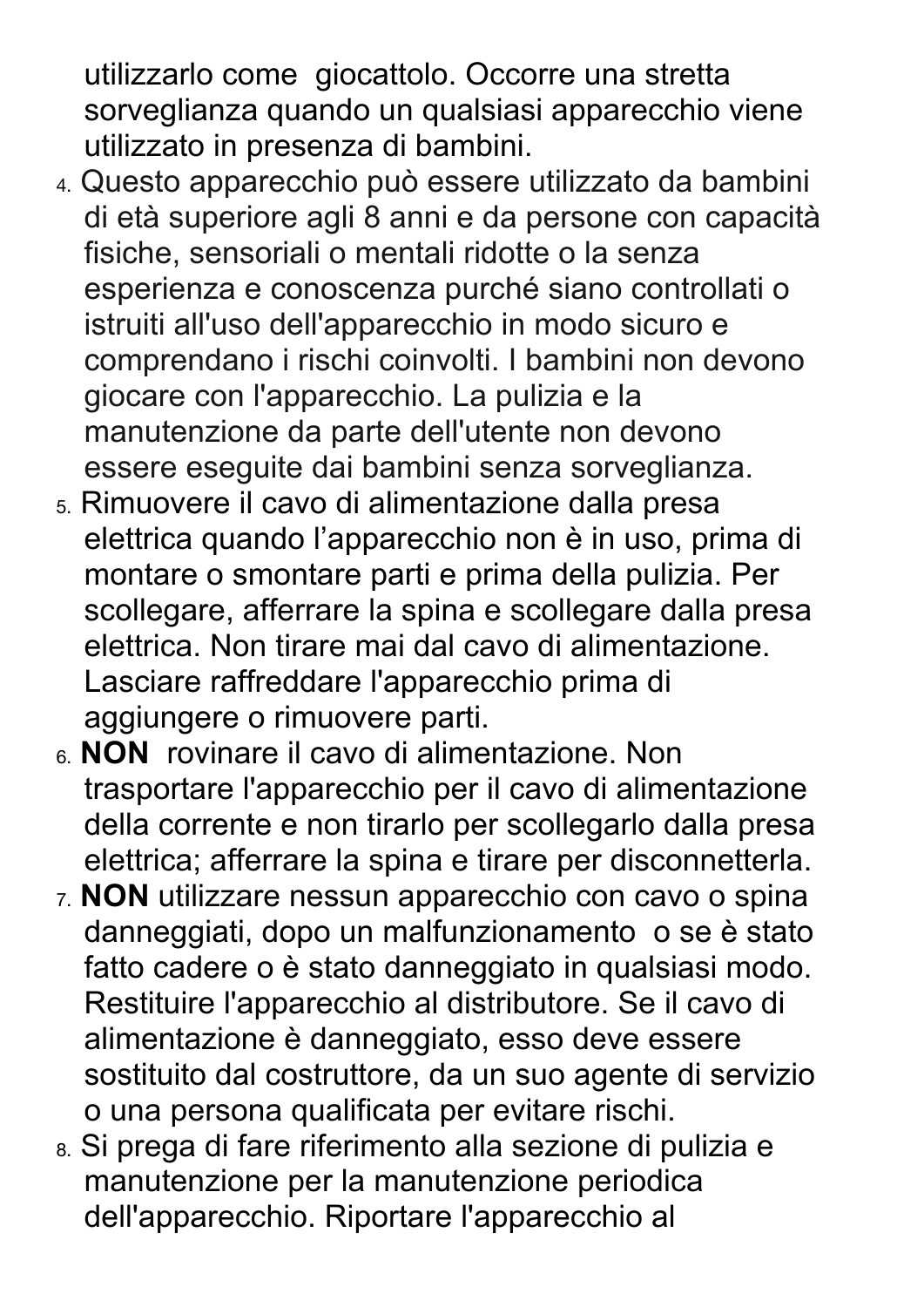distributore.

- 9. **NON** lasciare che il cavo di alimentazione entri a contatto con superfici calde, come una stufa. Utilizzare sempre l'apparecchio su una superficie piana e asciutta.
- 10.Estrema cautela deve essere utilizzata quando si sposta un apparecchio contenente olio caldo o altri liquidi caldi. Utilizzare sempre guanti da forno o presine quando si sposta il sistema di cottura. Lasciare raffreddare l'olio caldo prima della rimozione o la pulizia dell'apparecchio.
- 11.Per evitare possibili danni causati dal vapore, posizionare il sistema di cottura lontano da muri e armadi durante l'utilizzo.
- 12.Durante il funzionamento, assicurare uno spazio d'areazione sopra e su tutti i lati per la circolazione dell'aria. Su superfici dove il calore può causare problemi, si consiglia di utilizzare un isolante o un sottopentola.
- 13.Usare la massima cautela quando si toglie il coperchio dopo la cottura. Gravi ustioni possono derivare dal vapore all'interno. Sollevare sempre e inclinare il coperchio stando lontano durante la rimozione, facendo attenzione a che l'acqua non goccioli nuovamente dentro l'apparecchio.
- 14.**NON** usare all'aperto o dovunque l'alloggiamento cavo o l'unità possano venire a contatto con l'acqua durante l'uso.
- 15.**NON** utilizzare l'apparecchio per scopi diversi da quelli previsti.
- 16.**NON** ostruire il foro di sfiato durante l'uso.
- 17.Posizionare sempre il foro di sfiato del vapore nella parte posteriore dell'unità lontano da voi.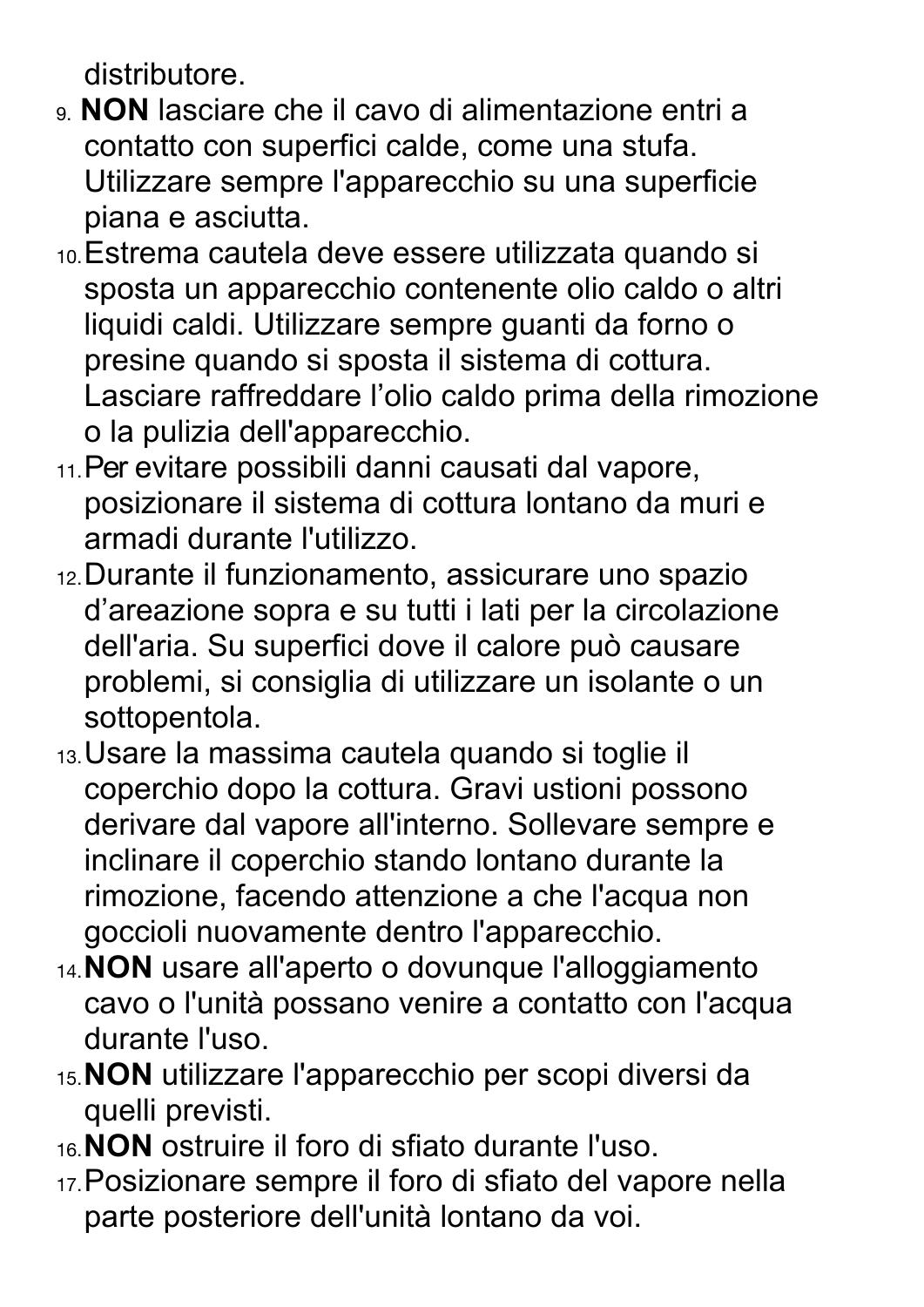- 18.**NON** collocare o utilizzare questo apparecchio sopra o in prossimità di superfici calde (come fornelli gas o elettrici, stufa o in forno riscaldato).
- 19.L'uso di accessori o attrezzi non consigliati dal produttore può provocare incendi, scosse elettriche o danni alle persone.
- 20.**NON** usare questo apparecchio per friggere.
- 21.**ATTENZIONE: PER RIDURRE IL RISCHIO DI SCOSSE ELETTRICHE, CUCINARE SOLO NEL CONTENITORE FORNITO O IN CONTENITORI FORNITI DAI DISTRIBUTORI APPOGGIATI ALLA GRIGLIA DI COTTURA NEL CONTENITOREFORNITO. NON UTILIZZARE L'APPARECCHIO SENZA IL CONTENITORE ESTRAIBILE.**
- 22.Per scollegare, ruotare il selettore di funzione su "Off", quindi staccare la spina dalla presa a muro.
- 23.**QUESTO PRODOTTO È DESTINATO ALL'USO DOMESTICO.** Non utilizzare questo apparecchio per scopi diversi da quelli previsti. Non utilizzare all'aperto.Per evitare la possibilità che il sistema di cottura accidentalmente venga fatto cadere dal banco o da tavolo, causando danni al sistema di cottura o lesioni personali, non lasciare che il cavo di alimentazione penda dal bordo del banco o del tavolo.
- 24.Lasciare il cibo troppo a lungo a temperatura ambiente può causare il proliferare di batteri a livelli pericolosi che possono causare disturbi.
- 25.In caso di perdita di potenza, un messaggio di errore visualizzato sull'unità. Si raccomanda di gettare il cibo che è stato a temperatura ambiente per più di un'ora.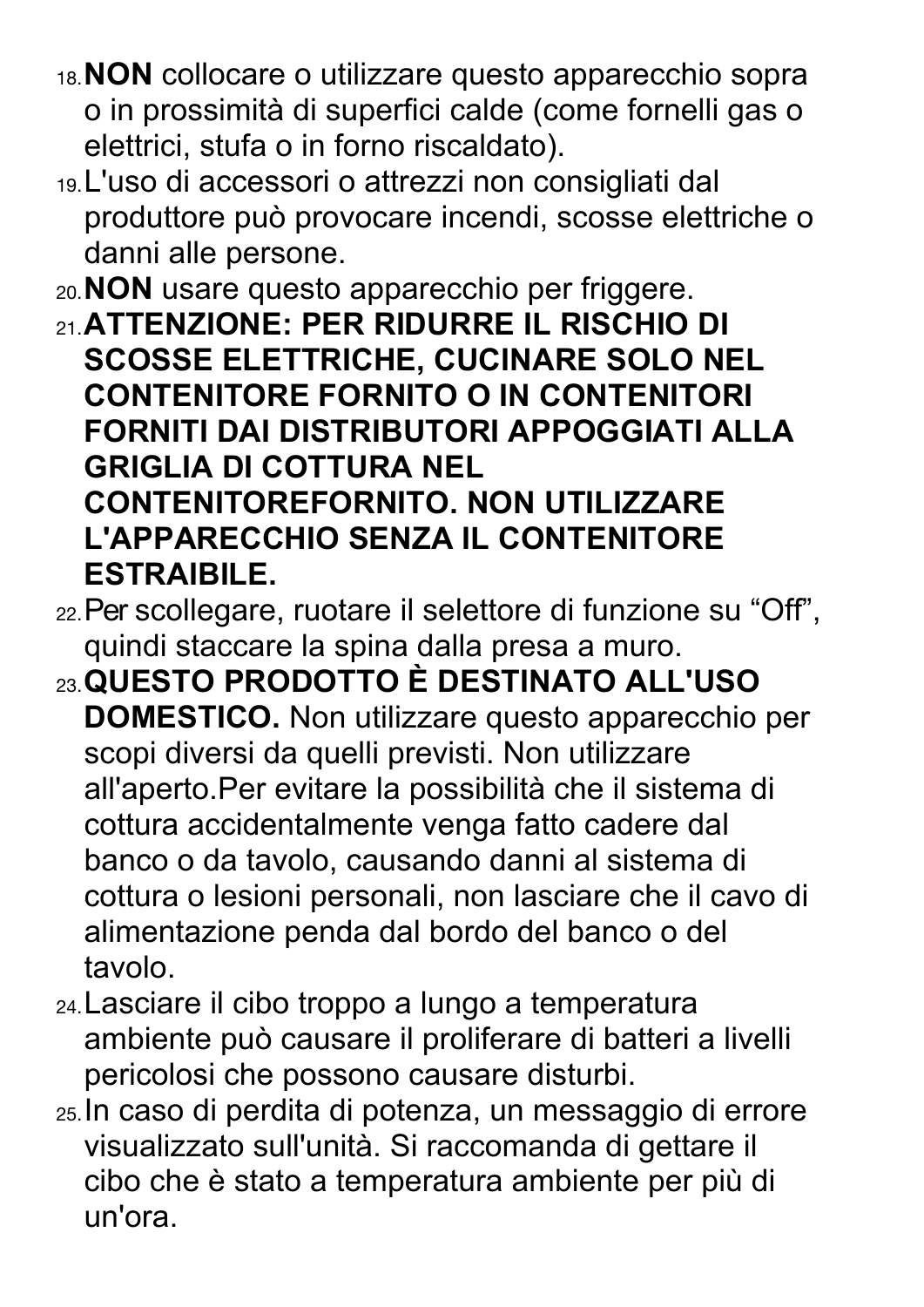**26.**Il dispositivo non deve essere utilizzato se è stato lasciato cadere, sono visibili evidenti segni di danneggiamento o se presenta perdite.

**NOTA**: Questa unità ha un cavo di alimentazione corto al fine ridurre il rischio di inciampare o impigliarsi. Un cavo di prolunga più lungo può essere utilizzato se si è attenti durante l'utilizzo.

Per il supporto tecnico, si prega di contattare i vostri distributori.

**CONSERVARE QUESTE ISTRUZIONI**

## **SPECIFICHE TECNICHE**

Vensione: 220V. 50Hz. Potenza: 1350 Watt

## **Contenuti**

Informazioni sul Sistema a **Cottura Lenta** Informazioni sul Pannello di controllo del Sistema a **Cottura Lenta** Preparazione all'uso del Sistema a **Cottura Lenta** Uso delle diverse funzioni Suggerimenti e consigli Guida alla risoluzione dei problemi Pulizia e manutenzione Parti di ricambio

Informazioni sul Sistema a cottura lenta

- **1. Coperchio con manico**
- **2. Griglia (non mostrata)**
- **3. Pentola**
- **4. Unità principale**
- **5. Pannello di controllo**
- **6. Cavo di alimentazione (non mostrato) OVE**

La nuova pentola a vapore per **Cottura Lenta** offre un nuovo modo rivoluzionario per cucinare i cibi in maniera più veloce, più sana e più facile. I semplici comandi elettronici 1-2-3 permettono davvero una preparazione tutto in uno.

## **CARATTERISTICHE:**

- **- Impostazioni Piano cottura: Low (cuocere a fuoco lento), High (Scottare)**
- **- Impostazioni cottura lenta: High, Low**
- **- Impostazioni riscaldamento**
- **- Funzione forno**
- **- Funzione vapore**
- **- Controllo digitale forno con timer**
- **- Funzione Automatica per cottura lenta e a vapore**
- **- Spegnimento automatico**

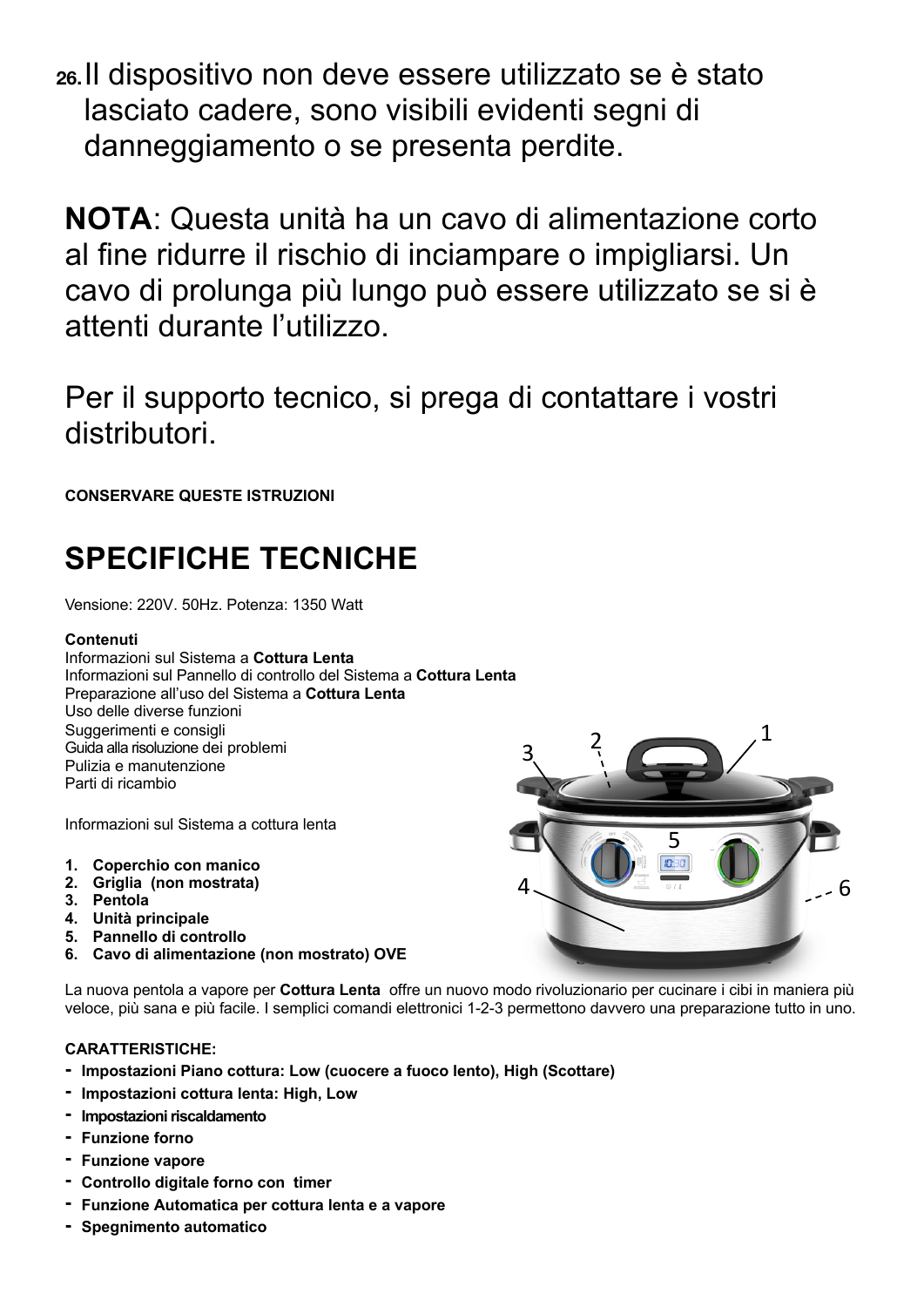## **SELEZIONE FUNZIONE**

Girare la manopola per selezionare Piano cottura, Caldo, Cottura lenta, Forno e Modalità vapore.

**Stovetop -** Il sistema Robot cucina come un piano cottura. È possibile cuocere a fuoco lento, o rosolare. **Low Cook -**Il sistema Robot cucina a fuco lento. Selezionare Low o High e lasciare che il sistema di cottura faccia il resto. Quando ha finito la cottura, si passa al riscaldamento automatico.

**Warm -** la modalità serve per mantenere caldo il cibo da 30 minuti fino a 12 ore.

**Oven -** Il sistema Robot cucina come un forno normale. È possibile arrostire, cuocere o addirittura cucinare a vapore.

**Steam -** Il sistema robot cucina a vapore.

### **Display LCD**

Lo schermo visualizza le impostazioni del timer per Slow Cook, Warm, Oven e Steam. Inoltre visualizza le impostazioni di temperatura del forno per la modalità forno.

### **Pulsante Tempo/ Temperatura forno**

Usate il pulsante Tempo / Forno per passare tra il tempo e la temperatura quando si utilizza la modalità forno.

### **Regolazione**

Usare manopola di regolazione per impostare il conto alla rovescia in modalità Cottura lenta o per modificare il tempo e la temperatura quando si utilizza la modalità forno.

#### **Riscaldamento automatico**

Il sistema entrerà in riscaldamento automatico quando il tempo di cottura in modalità Cottura lenta è terminato. Preparazione all'utilizzo del sistema a Cottura Lenta Prima di usare il sistema di cottura per la prima volta:

1.Rimuovere attentamente tutte le parti dalla scatola. Lavare la pentola di cottura, la cremagliera di cottura e il coperchio con acqua calda e sapone. La pentola può essere lavata in lavastoviglie. Il coperchio e la cremagliera non sono lavabili in lavastoviglie. Non posizionare il corpo principale in acqua o in lavastoviglie. Pulirlo con un panno umido.

- 2.Quando pronta per l'uso, mettere la pentola di cottura all'interno del corpo principale. **Mai usare** il sistema di cottura senza la pentola inserita nell'alloggiamento.
- 3.Collegare alla presa a muro.
- 4.Il sistema di cottura non si accende con "On" fintanto che la funzione Dial è in posizione "Off".
- 5.Quando si è pronti per utilizzare l'apparecchio, ruotare il selettore di funzione sulla funzione che si desidera. La spia rossa si accende per indicare che l'apparecchio è acceso.
- 6.Seguire le istruzioni nelle pagine seguenti su come utilizzare le diverse funzioni.

### **Utilizzare le diverse funzioni**

#### **Piano cottura:**

- **1.**Posizionare la pentola di cottura all'interno dell'alloggiamento.
- **2.**Posizionare il cibo che si desidera cucinare all'interno della pentola in uno strato uniforme per ottenere migliori risultati.
- **3.**Impostare sulla modalità Piano cottura per riscaldare l'apparecchio. Il display LED mostrerà "On" e la spia di alimentazione si accende.
- **4.**Quando avete finito di usare l'unità, ruotare il selettore di funzione su "Off" e scollegare l'unità e lasciarla raffreddare completamente prima di riutilizzarla.

**NOTA:** l'apparecchio non funziona se la pentola non è all'interno del corpo principale.

**CONSIGLIO:** quando si vuole cuocere la carne, impostare il Piano cottura su "High". Per le verdure saltate, impostare il Piano cottura a "Low" o "High".

### **Spegnimento automatico Piano cottura:**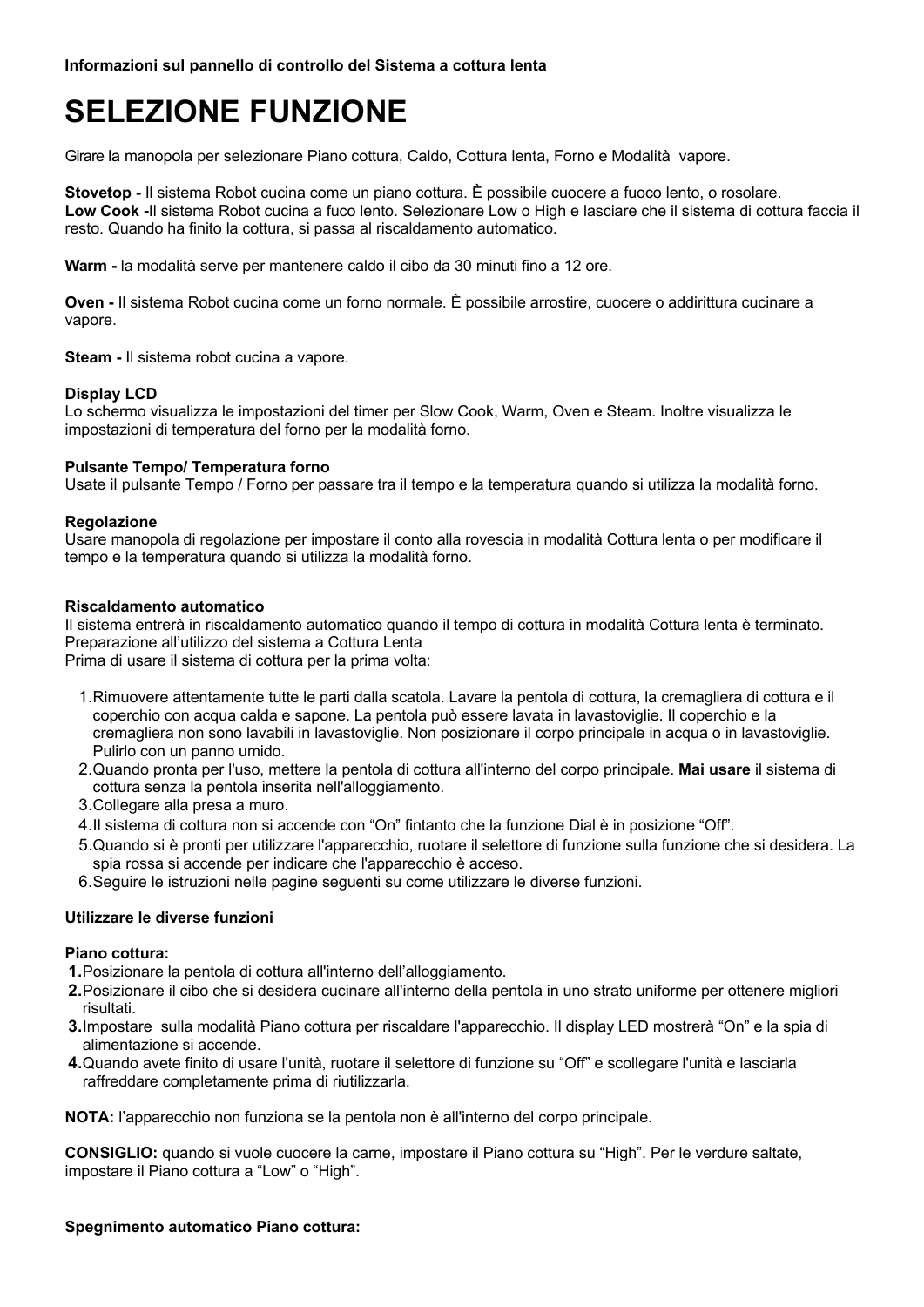Abbiamo progettato una caratteristica di sicurezza che prevede che l'unità si spenga automaticamente in base all'impostazione selezionata.

Stovetop High: Spegnimento automatico dopo 1 ora di utilizzo.

Stovetop Low: Spegnimento automatico dopo 4 ore di utilizzo.

### **Cottura lenta:**

La capacità di 5.5L rende questa pentola per cottura lenta ideale per tutta la famiglia. Le impostazioni di Low e High passano automaticamente a riscaldamento automatico dopo la cottura per mantenere il cibo caldo. Utilizzare la funzione Piano cottura su "High" per scottare carni e verdure prima della cottura lenta per esaltare i sapori e creare piatti da gourmet.

Do non superare il bordo della pentola quando si riempie con il cibo. Questo potrebbe far cadere il cibo bollente.

- **1.** Posizionare gli ingredienti nella pentola di cottura e posizionare il coperchio sulla parte superiore.
- **2.** Collegare l'unità nella presa elettrica.
- **3.** Selezionare l'impostazione Low o High nella funzione Cottura lenta a seconda delle istruzioni ricetta. Il display LED mostrerà "08:00" o "4:00" a seconda dell'impostazione di cottura lenta che viene selezionato e la spia di alimentazione si accende.
- **4.** Il Display mostrerà "8:00" ore perl' impostazione Low e "4:00" ore per impostazione High. Ruotare la ghiera di regolazione per impostare il tempo desiderato. Il tempo aumenta o diminuisce in incrementi di 30 minuti per un massimo di 12 ore. Il timer comincia a scorrere dopo 3 secondi. Non sollevare il coperchio in modo continuo durante la cottura.
- **5.** Al termine del processo di cottura è fatto, l'unità passerà a riscaldamento automatico per un massimo di 12 ore.
- **6.** Quando si finisce di utilizzare l'apparecchio, ruotare il selettore di funzione su "Off" e poi staccare la spina e lasciarlo raffreddare completamente prima dell'uso.

### **Spegnimento automatico per Cottura Lenta:**

Una caratteristica di sicurezza che abbiamo progettato prevede che l'unità si spenga automaticamente in base all'impostazione che è stato selezionata.

Quando si utilizza la modalità Cottura Lenta Cook con "Low o High", al termine del ciclo di cottura l'unità passa automaticamente al riscaldamento automatico per 12 ore. Al termine delle 12 ore l'apparecchio si spegne automaticamente.

### **Impostazioni riscaldamento:**

Usare la modalità Warm per mantenere caldo il cibo da 30 minuti fino a 12 ore. Questo può essere usato per il cibo già cotto a cottura lenta o per il cibo già preparato che si desidera tenere in caldo.

**1.**Posizionare il cibo cotto all'interno della pentola e coprire con il coperchio.

- **2.**Collegare l'unità nella presa elettrica.
- **3.**Selezionare la funzione di riscaldamento.
- **4.**Il timer è pre-impostato su "6:00" ore. Ruotare la ghiera di regolazione per impostare il tempo desiderato che si desidera mantenere il cibo caldo.

**5.**Quando avete finito di usare l'apparecchio, ruotare il selettore di funzione su "Off" e scollegare l'unità. Lasciare raffreddare completamente prima di riutilizzarlo.

## **Aut spegnimento per la funzione riscaldamento:**

Una caratteristica di sicurezza che abbiamo progettato prevede che l'unità si spenga automaticamente in base all'impostazione che è stato selezionata.

## **Utilizzo delle diverse funzioni**

### **Forno:**

Le temperature variabili da 120 ° a 220 ° rendono questo un forno ideale per arrostire carni e verdure e per la cottura. Il timer programmabile può essere impostato in intervalli di 5 minuti, per 6 ore.

## **Utilizzo della modalità forno per arrosti:**

- 1. Posizionareil cibo sulla griglia per arrosti più bassa nella pentola di cottura. Coprire con il coperchio.
- 2. Inserire la spina dell'unità nella presa elettrica.
- 3. Ruotare il selettore di funzione forno. La spia di alimentazione si illumina.
- 4. Il Display visualizza "175 ° C". Girare la ghiera di regolazione per impostare la temperatura. La temperatura si regola in incrementi di 15 ° C fino a 220 ° C. Premere il pulsante Tempo / Temperatura forno una volta e poi girare la ghiera di regolazione per impostare il tempo di cottura. Il tempo aumenta in incrementi di 5 minuti fino a un totale di 6 ore.
- 5. Il timer comincia a scorrere dopo 3 secondi. Il tempo e la temperatura può essere regolata durante il ciclo di cottura. Premere il pulsante Tempo / Temperatura Forno e quindi ruotare la ghiera di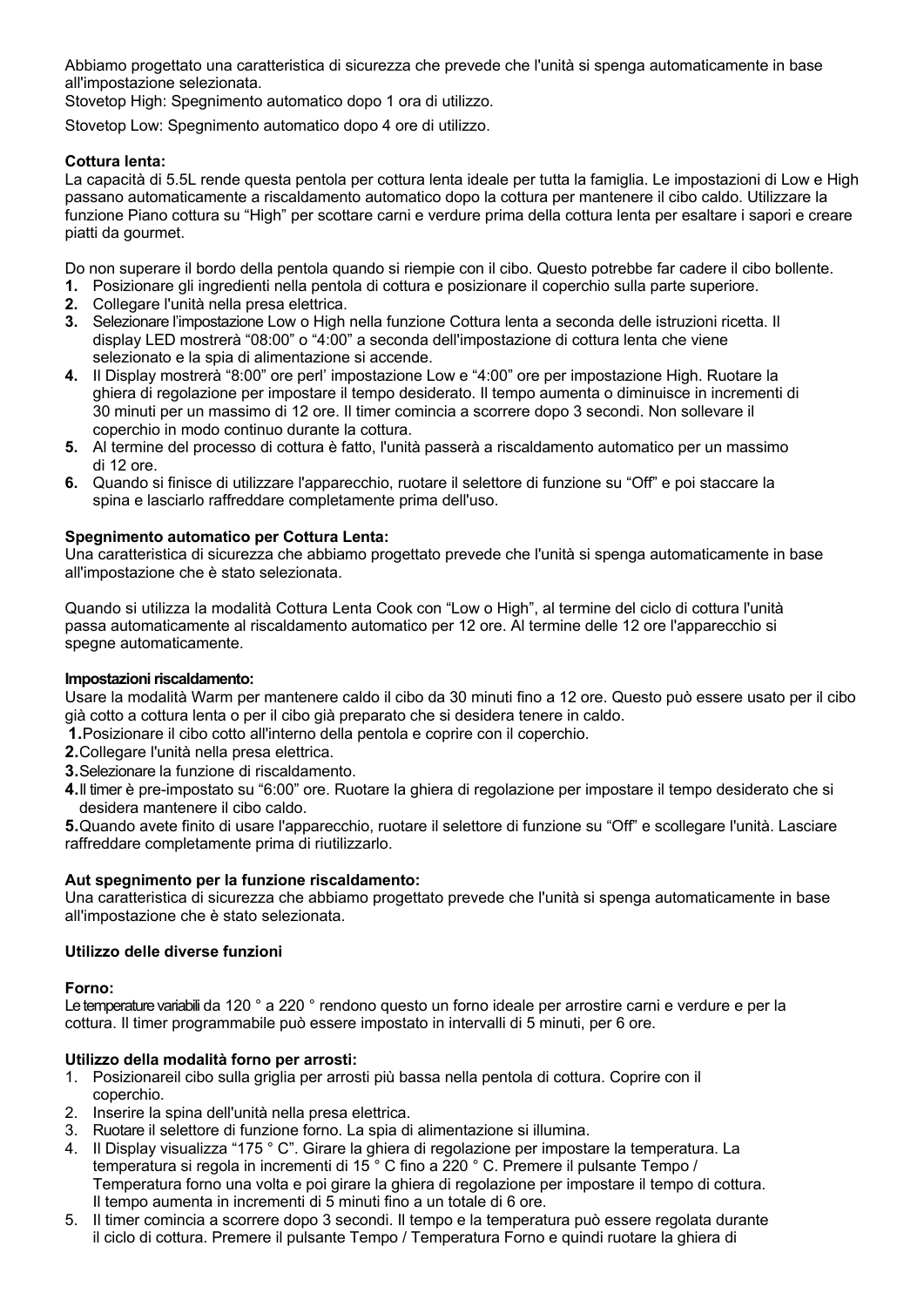regolazione per modificare l'ora o la temperatura.

6. Al termine del processo il timer lampeggia per 2 minuti. Al termine dei 2 minuti, l'alimentazione si spegne.

**IMPORTANTE**: Prestare attenzione quando si maneggiano cibi caldi.

7. Quando avete finito di usare l'unità, ruotare il selettore di funzione su "Off", scollegare l'unità e lasciarla raffreddare completamente prima di riutilizzarla.

### **Cottura a Vapore:**

Cuoci a vapore in maniera veloce e sana con l'introduzione di vapore durante il processo di cottura. La tecnica di cottura a vapore può essere applicata ad una varietà di carni che tradizionalmente si cuociono nel forno. Alcuni tagli di carne sono migliori se arrostiti **PRIMA** mentre altri tagli sono migliori se arrostiti **SOPO**. Nessun preriscaldamento è necessario prima di arrostire.

Alcune carni possono essere scottate per meno di 10 minuti. Quando non si vuole per cuocere la carne, ma semplicemente rosolarla per aggiungere colore.

Posizionare acqua sul fondo della pentola. In generale, 1 tazza di acqua è pari a 10 minuti di di vapore.

Se è necessario aggiungere altra acqua durante la cottura, con cautela sollevare il coperchio tenendolo lontano da voi e aggiungere acqua a temperatura ambiente. L'acqua **NON** deve cadere nella cremagliera o toccare il cibo che altrimenti si bollirà.

Prestare attenzione nel collocare i piatti caldi sulla cremagliera.

**ATTENZIONE** :**NON** VERSARE liquidi alla base del corpo principale dell'apparecchio.

## **SUGGERIMENTI E CONSIGLI:**

- 1.I tempi di cottura possono variare a seconda della temperatura selezionata, della temperatura della pentola di cottura e della temperatura degli ingredienti.
- 2.Usare sempre utensili antiaderenti nel recipiente di cottura. Utensili in metallo potrebbero danneggiare il rivestimento antiaderente.
- 3.Per una doratura uniforme, assicurarsi che il cibo sia posizionato in uno strato uniforme sul fondo della pentola di cottura o della cremagliera.
- 4.I tempi di cottura e la temperatura possono essere regolate in qualsiasi momento durante il ciclo di cottura in forno. Premere il pulsante Tempo / Temperatura Forno e ruotare la ghiera di regolazione per regolare.
- 5.Gli alimenti potrebbero non assumere la colorazione marrone o dorata sulla parte superiore come in un forno tradizionale. Gli alimenti si doreranno e diventeranno croccanti sul fondo e sui lati.
- 6.Se non si imposta manualmente la temperatura e il tempo, l'unità si avvierà automaticamente a temperatura e tempo preimpostato.
- 7.Alcune ricette potrebbero richiedere diverse modalità di cottura. Per cambiare modalità durante i cicli di cottura, è sufficiente ruotare il selettore di funzione per selezionare la nuova modalità desiderata. Una volta selezionato il nuovo modo, iniziare il processo di programmazione.
- 8.Se la pentola viene rimossa durante il ciclo di cottura e poi ricollocata nell'unità, il processo di cottura continuerà come se non fosse stato interrotto.

## **GUIDA RISOLUZIONE DEI PROBLEMI**

## **POSSIBILE SOLUZIONE**

### **"Err" Appare sullo schermo**

Questo si verifica quando viene interrotta l'alimentazione all'unità o se l'unità è collegata e il selettore di funzione non è in posizione "OFF".

Ruotare il selettore di funzione "OFF", quindi ruotare il selettore sulla modalità di cottura desiderata.

Se l'apparecchio visualizza "ERR" per un periodo prolungato di tempo a causa di mancanza di corrente, eliminare il cibo per ragioni di sicurezza.

Consultare il servizio clienti

#### **"E02" Appare sul display a LED**

**La funzione a Cottura Lenta** non funziona. Si prega di contattare il servizio clienti.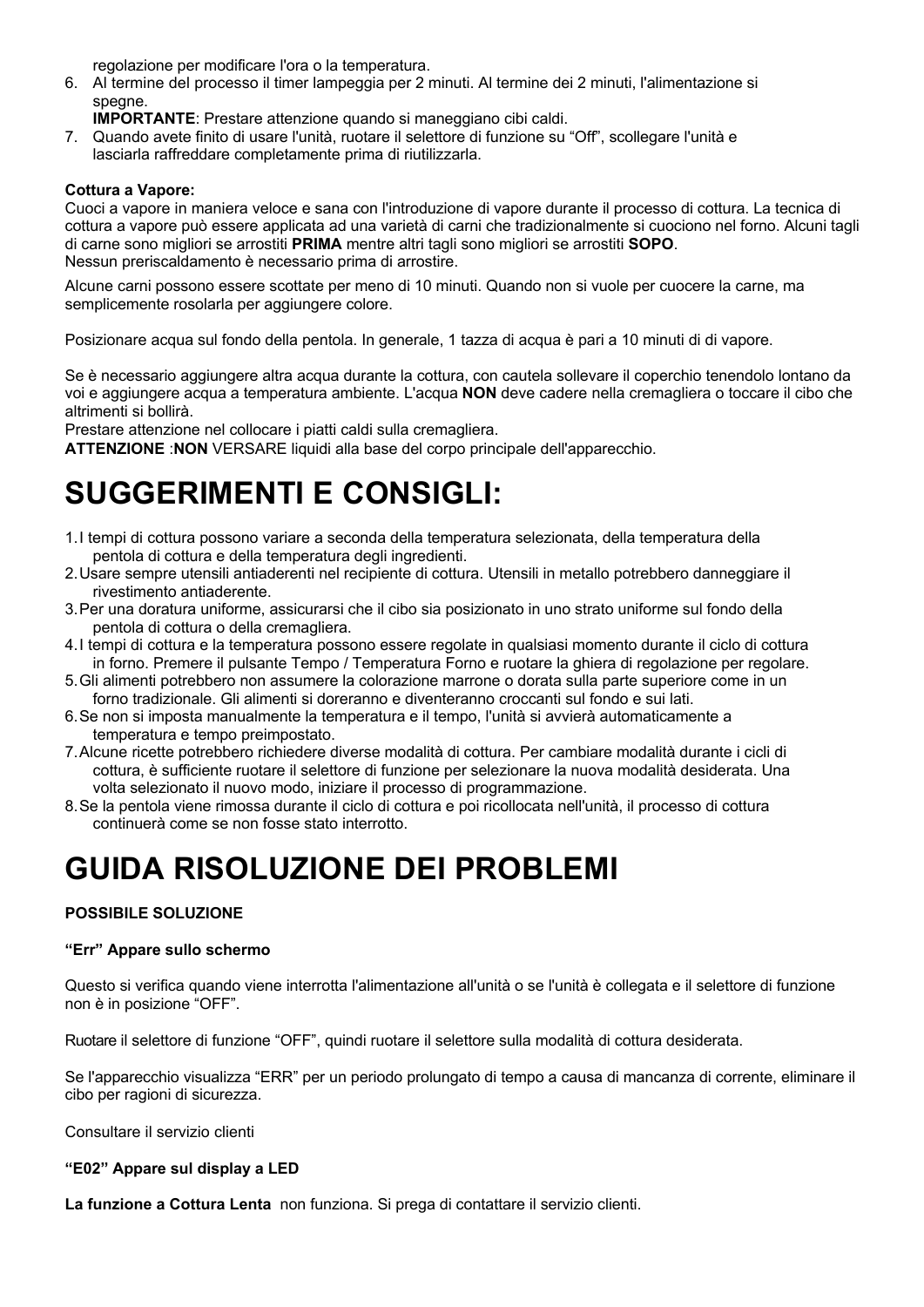## **PULIZIA & MANUTENZIONE**

La Pentola per Cottura Lenta deve essere pulita a fondo dopo ogni uso.

- **1.**Scollegare l'unità dalla presa a muro.
- **2.**Non immergere mai il corpo principale in acqua o altri liquidi.
- **3.**Per pulire l'alloggiamento principale e il pannello di controllo, usare un panno umido.

**4.**Il coperchio e la cremagliera non sono lavabili in lavastoviglie. Lavare il coperchio della pentola di cottura, e la cremagliera con acqua calda e sapone. La pentola di cottura può essere lavata in lavastoviglie.

**5.**Asciugare tutte le parti dopo ogni uso.

**6.**Se ci sono residui di cibo incrostati sulla pentola, riempire la pentola con acqua e lasciare in ammollo prima della pulizia. **NON USARE** pagliette. Se necessario utilizzare un detergente non abrasivo o detergente liquido con un tampone di nylon o una spazzola.

**7.**Riportare l'unità al distributore per qualsiasi altro servizio.

**NOTA:** Dopo l'utilizzo, l'esterno della pentola di cottura può produrre uno strato bianco quando viene pulito. Ciò è dovuto all'ossidazione e si verifica con un uso normale.